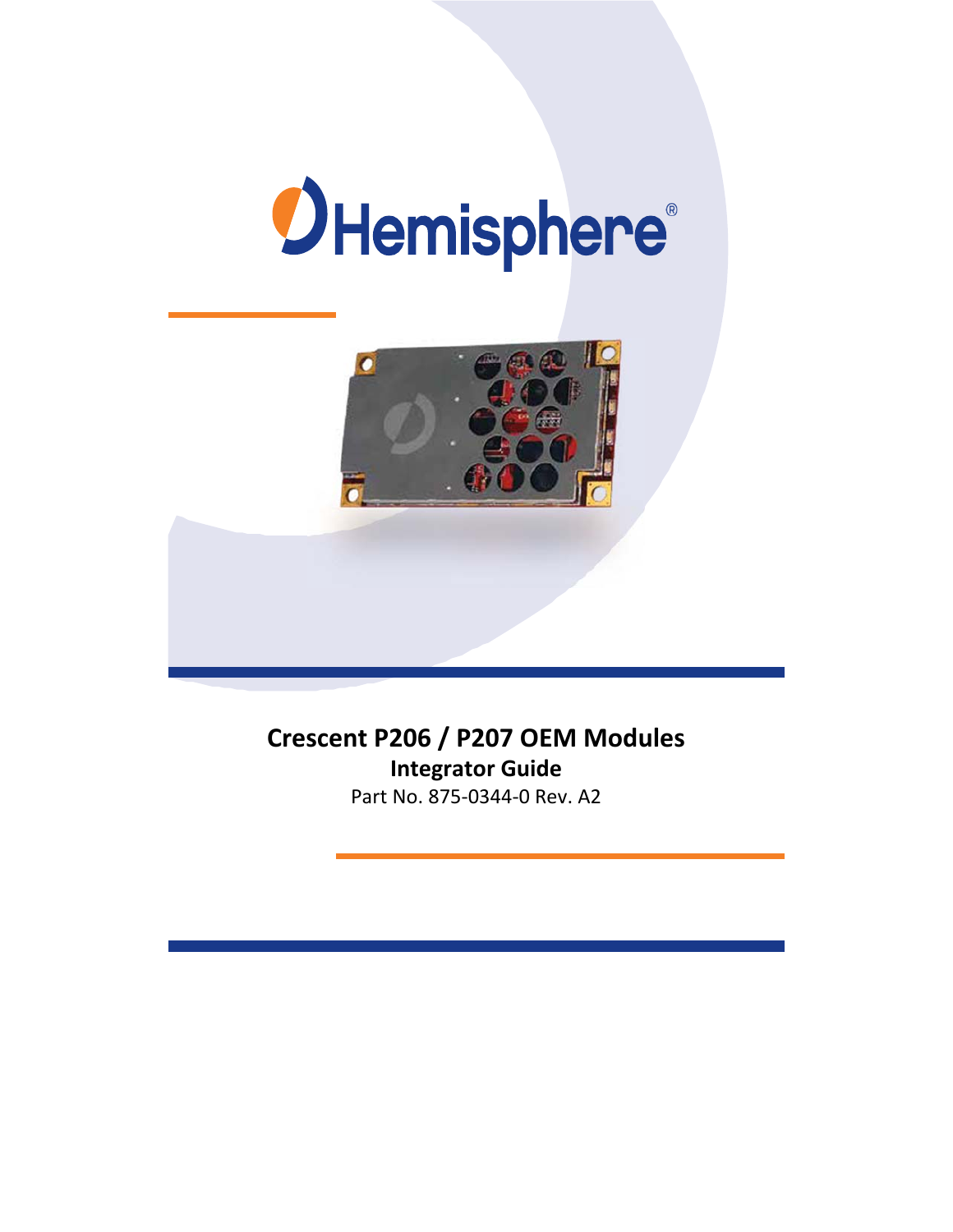This device complies with part 15 of the FCC Rules. Operation is subject to the following two conditions:

(1) This device may not cause harmful interference, and

(2) this device must accept any interference received, including interference that may cause undesired operation.

This product complies with the essential requirements and other relevant provisions of Directive 2014/53/EU. The declaration of conformity may be consulted at https://hemispheregnss.com/About‐Us/Quality‐Commitment.

#### **Copyright Notice**

Copyright Hemisphere GNSS, Inc. (2017). All rights reserved.

No part of this manual may be reproP206duced, transmitted, transcribed, stored in a retrieval system or translated into any language or computer language, in any form or by any means, electronic, mechanical, magnetic, optical, chemical, manual or otherwise, without the prior written permission of Hemisphere GNSS.

#### **Trademarks**

Hemisphere GNSS®, the Hemisphere GNSS logo, COAST™, Crescent®, Eclipse™, e-Dif®, L-Dif™, miniEclipse™, PocketMAX PC™, PocketMAX™, PocketMax3™, S320™, SBX-4™, SureTrack®, Vector™, XF1™, and XF2™ are proprietary trademarks of Hemisphere GNSS, Inc. Other trademarks are the properties of their respective owners.

#### **Patents**

Hemisphere GNSS products may be covered by one or more of the following patents:

| U.S. Patents |         |         |         |         | <b>Australia Patents</b> |
|--------------|---------|---------|---------|---------|--------------------------|
| 6111549      | 6876920 | 7400956 | 8000381 | 8214111 | 2002244539               |
| 6397147      | 7142956 | 7429952 | 8018376 | 8217833 | 2002325645               |
| 6469663      | 7162348 | 7437230 | 8085196 | 8265826 | 2004320401               |
| 6501346      | 7277792 | 7460942 | 8102325 | 8271194 |                          |
| 6539303      | 7292185 | 7689354 | 8138970 | 8307535 |                          |
| 6549091      | 7292186 | 7808428 | 8140223 | 8311696 |                          |
| 6711501      | 7373231 | 7835832 | 8174437 | 8334804 |                          |
| 6744404      | 7388539 | 7885745 | 8184050 | RE41358 |                          |
| 6865465      | 7400294 | 7948769 | 8190337 |         |                          |
|              |         |         |         |         |                          |

Other U.S. and foreign patents pending.

#### **Notice to Customers**

Contact your local dealer for technical assistance. To find the authorized dealer near you:

Hemisphere GNSS, Inc. 8515 E. Anderson Drive Scottsdale, AZ 85255 USA Phone: (480) 348‐ 6380 Fax: (480) 270‐5070 precision@hemispheregnss.com www.hemispheregnss.com

#### **Technical Support**

If you need to contact Hemisphere GNSS Technical Support:

Hemisphere GNSS, Inc. 8515 E. Anderson Drive Scottsdale, AZ 85255USA Phone: (480) 348‐ 6380 Fax: (480) 270‐5070 techsupport@hemispheregnss.com

#### **Documentation Feedback**

Hemisphere GNSS is committed to the quality and continuous improvement of our products and services. We urge you to provide Hemisphere GNSS with any feedback regarding this guide by writing to the following email address: techsupport@hemispheregnss.com.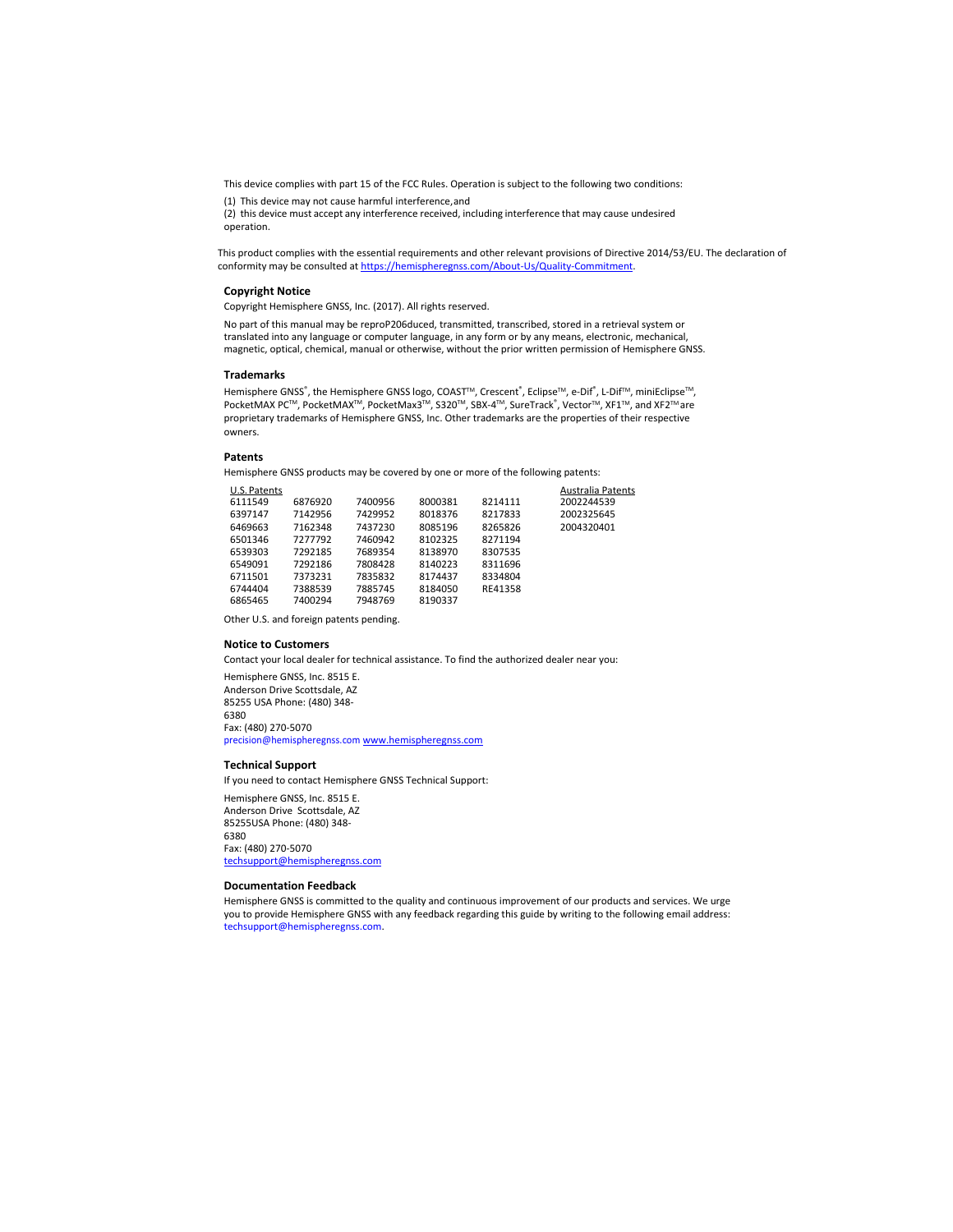Contents

# **Contents**

| <b>Chapter 1</b> |  |
|------------------|--|
|                  |  |
|                  |  |
|                  |  |
|                  |  |
|                  |  |
|                  |  |
| <b>Chapter 2</b> |  |
|                  |  |
|                  |  |
|                  |  |
|                  |  |
|                  |  |
|                  |  |
|                  |  |
|                  |  |
|                  |  |
|                  |  |
|                  |  |
|                  |  |
|                  |  |
|                  |  |
|                  |  |
|                  |  |
|                  |  |
|                  |  |
|                  |  |
|                  |  |
|                  |  |
|                  |  |
| <b>Chapter 3</b> |  |
|                  |  |
|                  |  |
|                  |  |
|                  |  |
|                  |  |
|                  |  |

PN 875-0344-0 Rev A2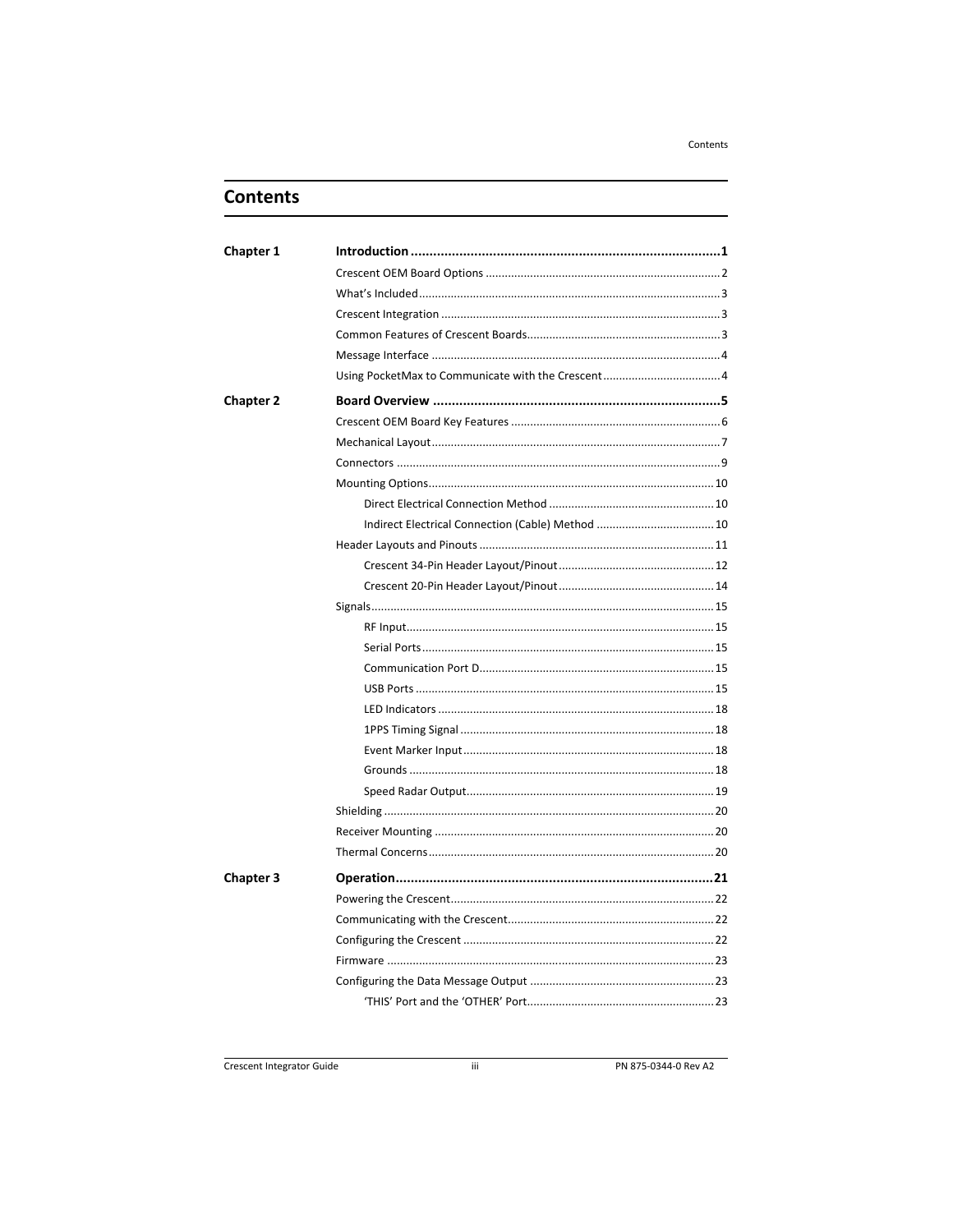| Appendix A        |  |
|-------------------|--|
|                   |  |
|                   |  |
|                   |  |
|                   |  |
|                   |  |
|                   |  |
|                   |  |
| <b>Appendix B</b> |  |
| <b>Appendix C</b> |  |
|                   |  |
|                   |  |
|                   |  |
|                   |  |
|                   |  |

Contents

 $iv$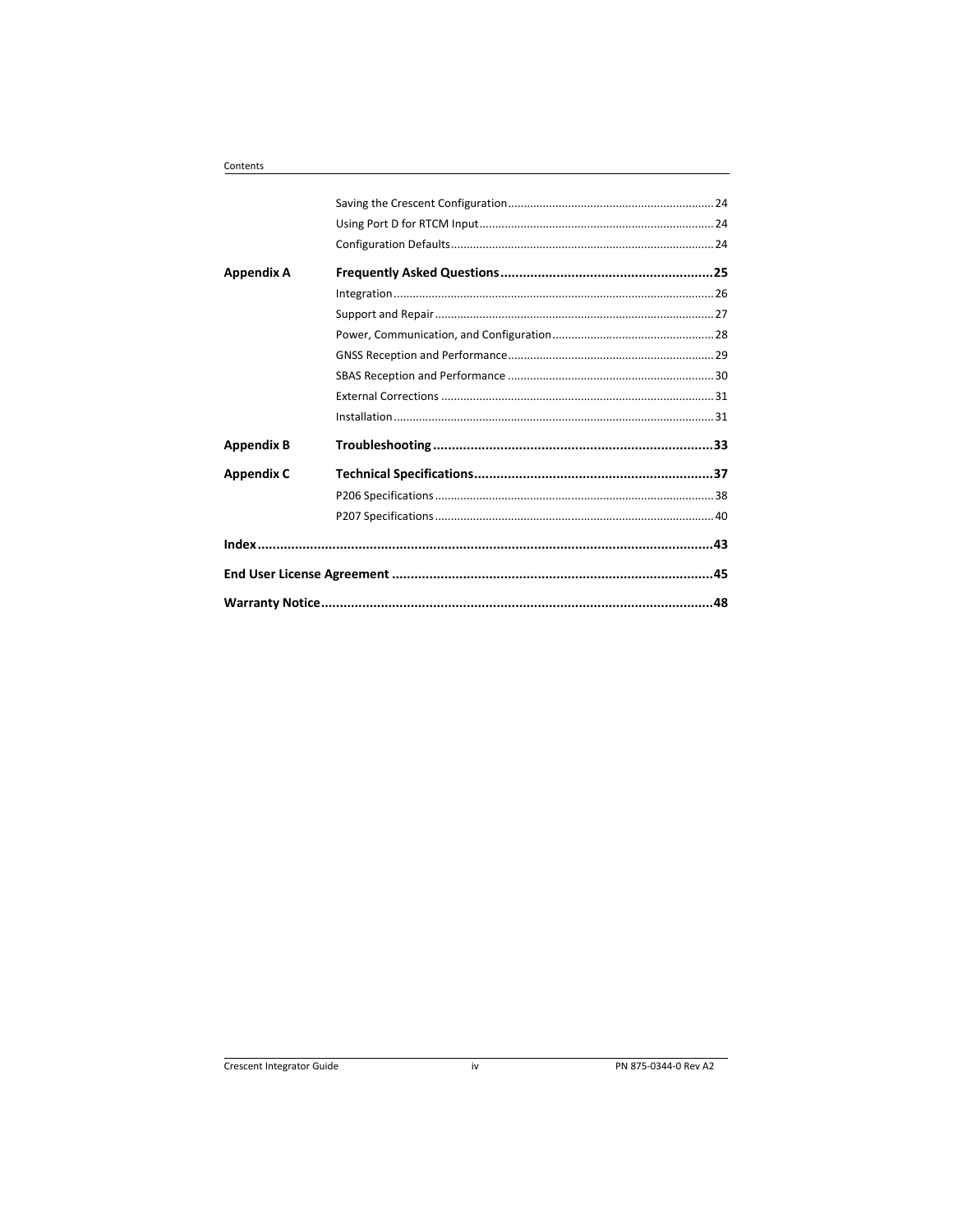Chapter 1: Introduction

# **Chapter 1: Introduction**

Crescent OEM Board Options What's Included Crescent Integration Common Features of Crescent Boards Message Interface Using PocketMax to Communicate with the Crescent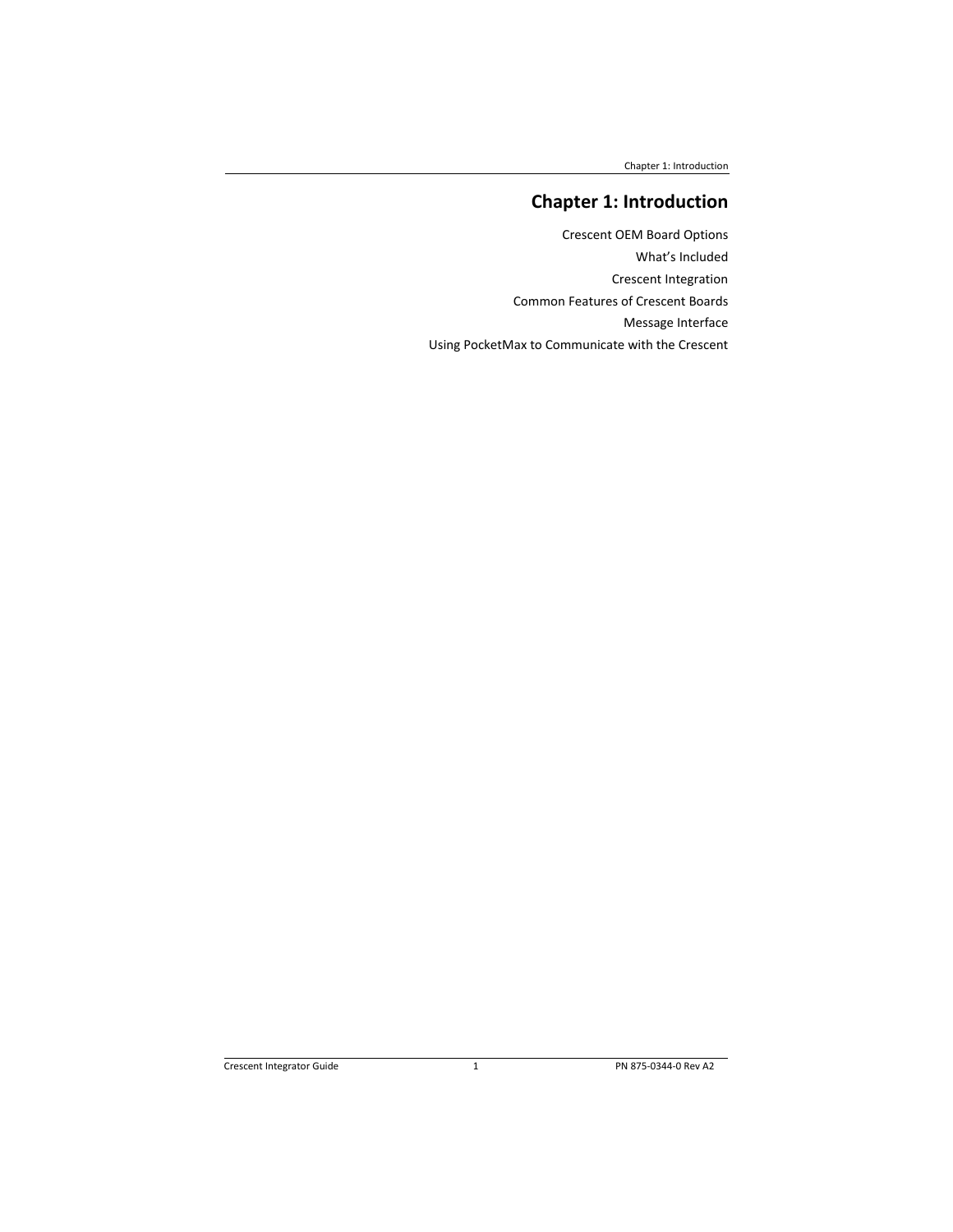Chapter 1: Introduction

This manual does not cover receiver operation, the PocketMax™ utility, or commands and messages (NMEA 0183, NMEA2000® or HGPS proprietary). For information on these subjects refer to the Hemisphere GNSS Technical Reference (go to www.hemispheregnss.com and follow the links to Resources, GNSS Reference Guide).

# **Crescent OEM Board Options**

The Crescent™ OEM board is available in two form factors as shown in Table 1‐1.

#### **Table 1‐1: Crescent board options**

| Model | <b>GNSS Systems</b>              | Compatibility                                              | <b>L-Band Support</b>                                    |
|-------|----------------------------------|------------------------------------------------------------|----------------------------------------------------------|
| P206™ | L1/L2 GPS, GLONASS<br>and BEIDOU | Hemisphere GNSS' standard<br>pinout configuration (34-pin) | Yes - with optional<br>Hemisphere GNSS LX-2<br>OEM board |
| P207™ | L1/L2 GPS, GLONASS<br>and BEIDOU | Compatible with popular<br>aftermarket products (20-pin)   | No                                                       |

*Note: This manual covers Crescent P206 and P207 OEM boards. When referring to both boards this manual uses the term Crescent. When referring to either Crescent model this manual uses the model name (P206 or P207).*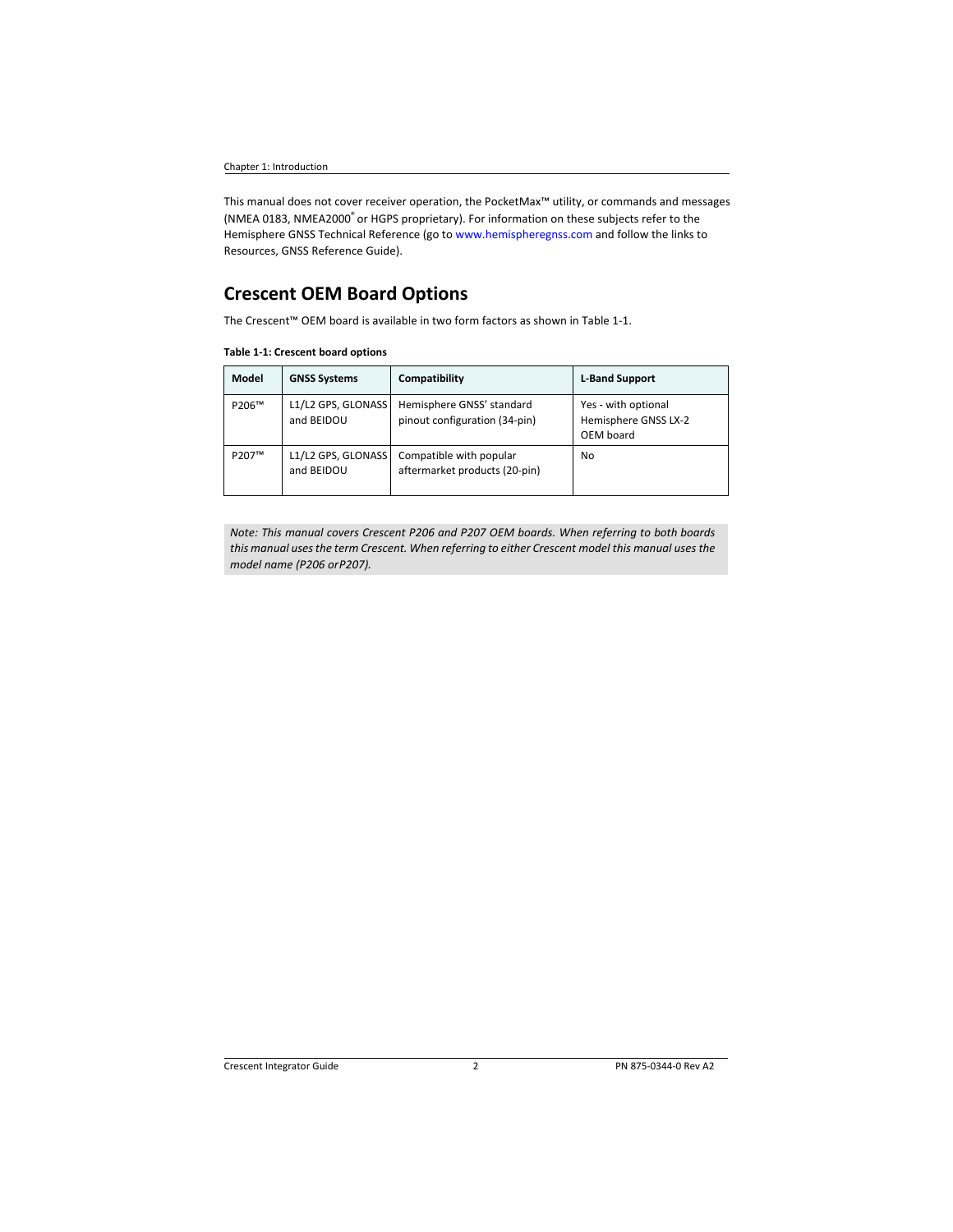### **What's Included**

The Crescent is available in two configurations:

- Crescent OEM board only ‐ designed for integrators who are familiar with Crescent board integration
- Crescent OEM board and Universal Development Kit ‐ designed for integrators who are new to Crescent board integration

The Universal Development Kit is designed to work with various Hemisphere GNSS OEM boards and includes an enclosure with carrier board, adapter boards, and various cables.

For more information on the Universal Development Kit visit www.hemispheregnss.com and navigate to the OEM Products page or contact your local dealer.

## **Crescent Integration**

Successful integration of the Crescent within a system requires electronics expertise that includes:

- Power supply design
- Serial port level translation
- Reasonable radio frequency competency
- An understanding of electromagnetic compatibility
- Circuit design and layout

The Crescent GNSS engine is a low‐level module intended for custom integration with the following general integration requirements:

- Regulated power supply input (3.3 VDC ± 3%) and 420 mA continuous
- Low‐level serial port (3.3 V CMOS) and/or USB port communications
- Radio frequency (RF) input to the engine from a GNSS antenna is required to be actively amplified (10 to 40 dB gain)
- GPS antenna is powered with a separate regulated voltage source upto 15 VDC maximum
- Antenna input impedance is  $50\Omega$

## **Common Features of Crescent Boards**

Common features of Crescent boards include:

- 372‐channel GNSS engine
- Sub‐meter horizontal accuracy 95%
- Raw measurement output (via documented binary messages)
- Position and heading update rates of 20 Hzmax
- COAST™ technology that provides consistent performance with correction data
- e-Dif®-ready a base station-free way of differentially positioning

Crescent Integrator Guide 3 PN 875‐0344‐0 Rev A2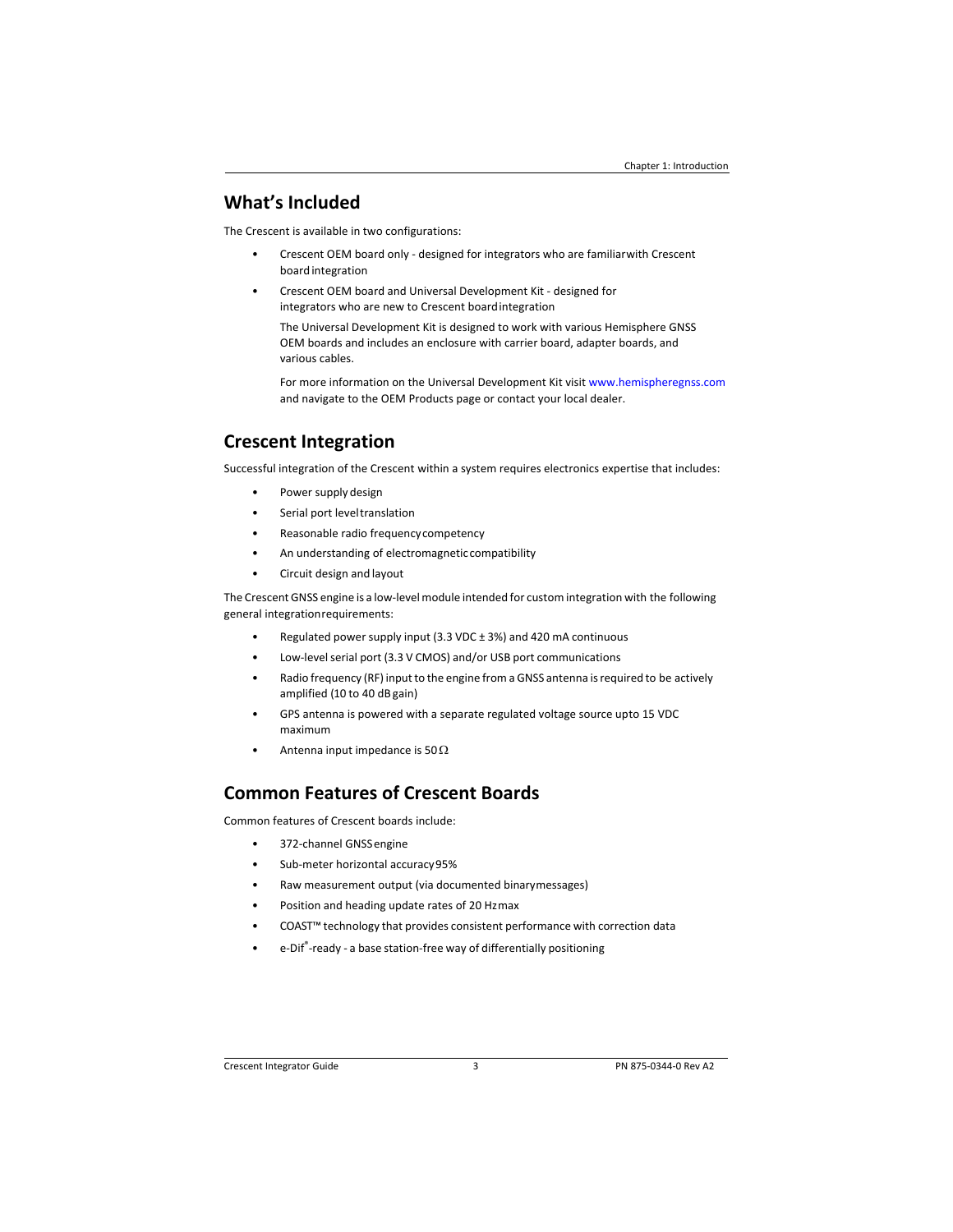- L‐Dif™‐ready Local differential is a proprietary Hemisphere GNSS method where a specialized set of messages are relayed between two Crescent receivers
- Quick times to first fix
- Four full‐duplex serial ports
- USB ports
	- USB device port only (P207)
	- USB host and USB device ports (P206)
- 1 PPS timing output
- Event marker input

*Note: For complete specifications of Crescent boards see Appendix C, "Technical Specifications."* 

### **Message Interface**

The Crescent uses a NMEA 0183 interface, allowing you to easily make configuration changes by sending text-type commands to the receiver.

The Crescent also supports a selection of binary messages. There is a wider array of information available through the binary messages, plus binary messages are inherently more efficient with data. If the application has a requirement for raw measurement data, this information is available only in a binary format.

For more information on NMEA 0183 commands and messages as well as binary messages refer to the Hemisphere GNSS Technical Reference (go to www.hemispheregnss.com and follow the links to Resources, GPS Reference Guide).

### **Using PocketMax to Communicate with the Crescent**

Hemisphere's PocketMax is a free utility program that runs on your Windows PC or Windows mobile device. Simply connect your Windows device to the Crescent via the COM port and open PocketMax. The screens within PocketMax allow you to easily interface with the Crescent to:

- Select the internal SBAS, external beacon, or RTCM correction source and monitor reception (beacon optional)
- Configure GNSS message output and portsettings
- Record various types of data
- Monitor the Crescent's status and function

PocketMax is available for download from the Hemisphere GNSS website (www.hemispheregnss.com).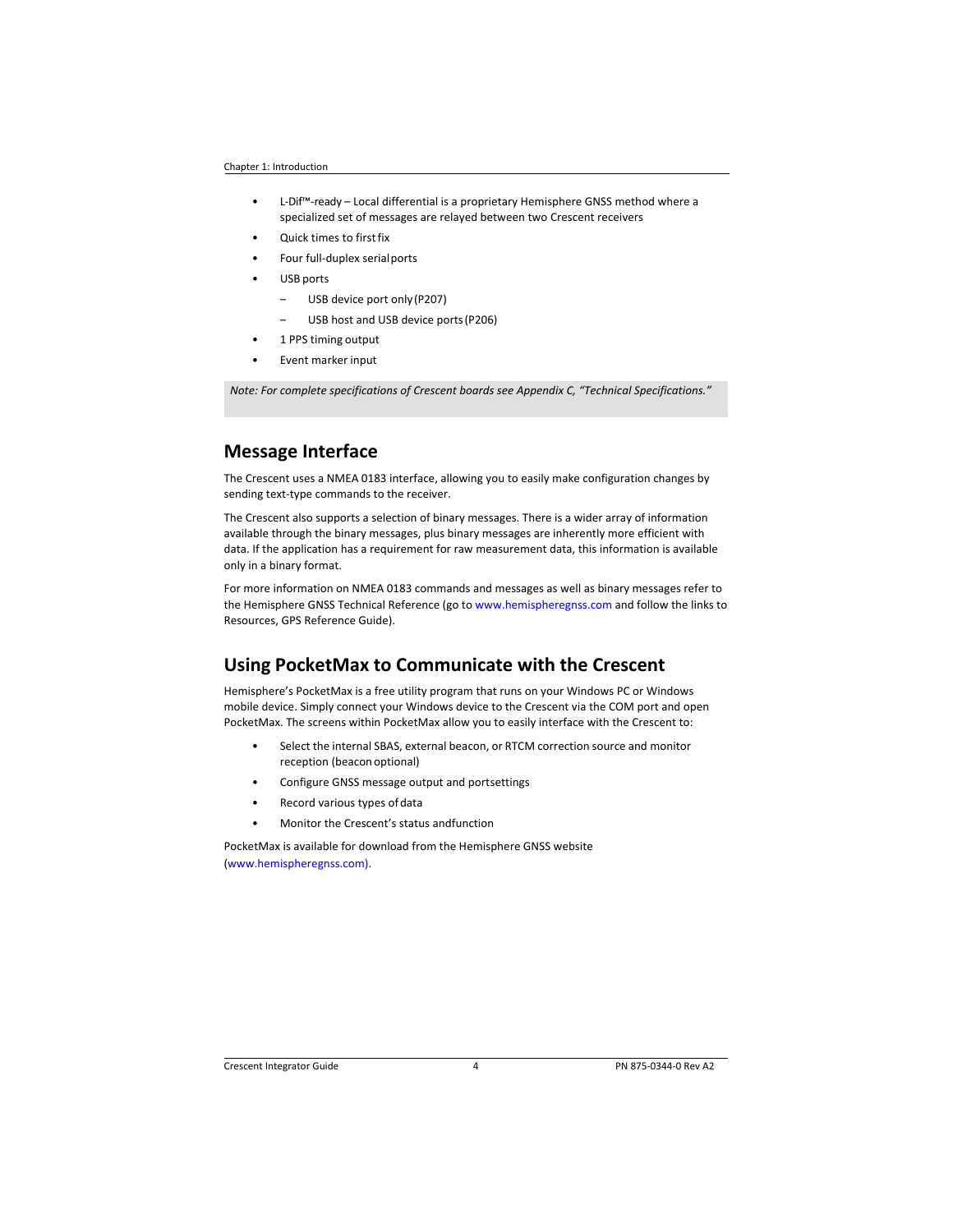Chapter 2: Board Overview

# **Chapter 2: Board Overview**

Crescent OEM Board Key Features Mechanical Layout Connectors Mounting Options Header Layouts and Pinouts Signals Shielding Receiver Mounting Thermal Concerns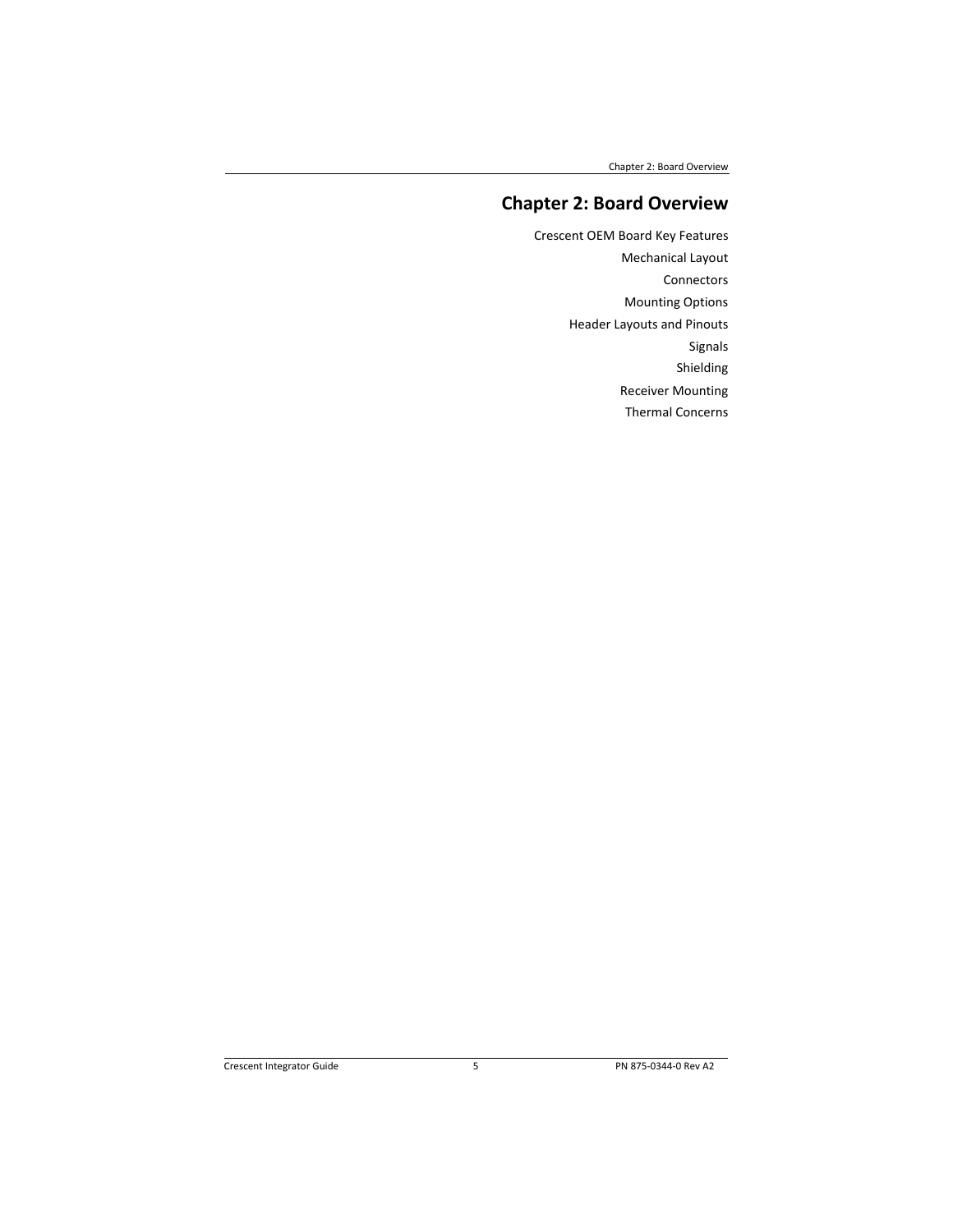Chapter 2: Board Overview

## **Crescent OEM Board Key Features**

With its small form factor, low power consumption, and simple on-board firmware Crescent is an ideal solution for integrators, offering scalability and expandability from L1 GPS with SBAS to L1 GPS, GLONASS and BeiDou (with RTK capability).



Crescent is offered in two common industry form factors:

- P206 is a drop-in replacements for Hemisphere GNSS' Crescent® and mini Eclipse receivers (34‐pin) and provide L‐band support with the optional Hemisphere GNSS LX‐ 2™ OEM board
- P207 has a mechanical design compatible with popular after market products (20‐pin)

The reliable positioning performance of Crescent is further enhanced through Crescent RTK and COAST DGPS technology.

With Crescent, RTK performance is scalable. Utilize the same centimeter-level accuracy in either L1 GPS‐only mode, or employ the performance of all available L1 GPS, GLONASS and BeiDou GNSS signals. Hemisphere GNSS' SureTrack technology provides peace of mind knowing the RTK rover is making use of every satellite it is tracking. Benefit from fewer RTK dropouts in congested environments, faster reacquisition, and more robust solutions due to better cycle slip detection.

Patented COAST software enables select Hemisphere GNSS receivers to utilize aging DGPS correction data during times of interference, signal blockage, and weak signal. The receiver will coast and continue to maintain sub‐meter positioning for 40 minutes or more without a DGPS signal.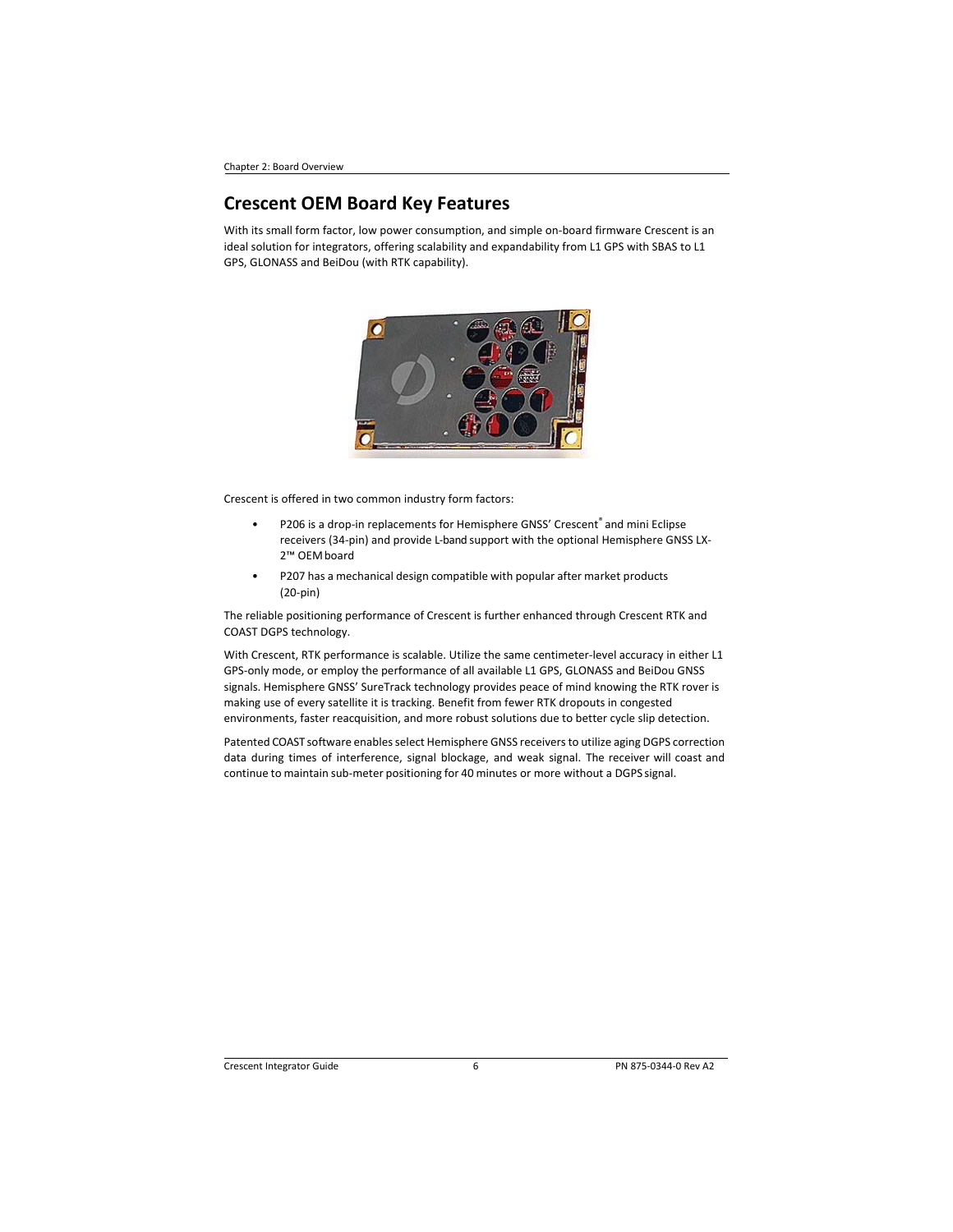# **Mechanical Layout**

Figure 2‐1 shows the mechanical layout for the Crescent P206 OEM board. Figure 2‐2 shows the mechanical layout for the Crescent P207 OEM board. Dimensions are in millimeters (inches) for all threelayouts.







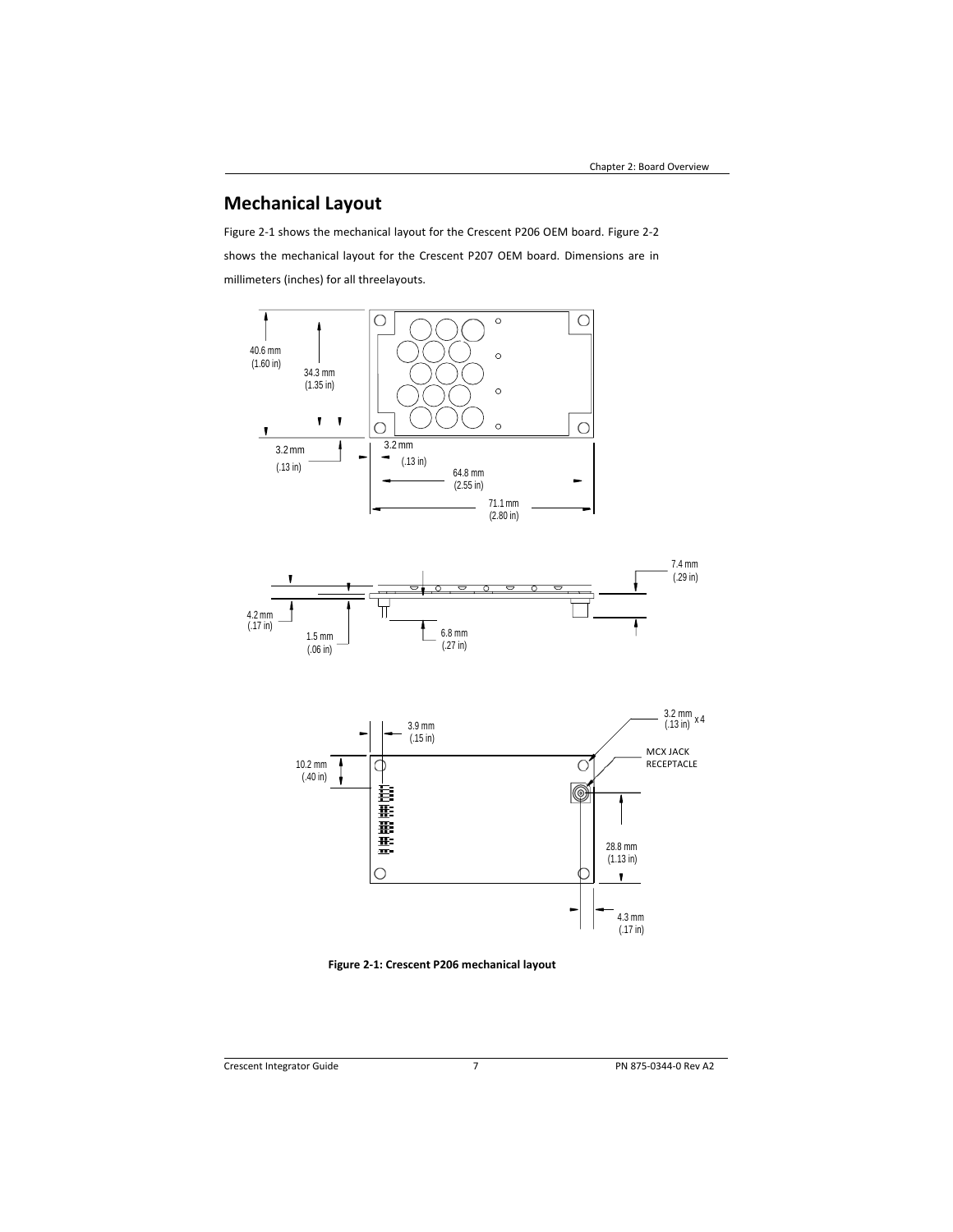





**Figure 2‐2: Crescent P207 mechanical layout**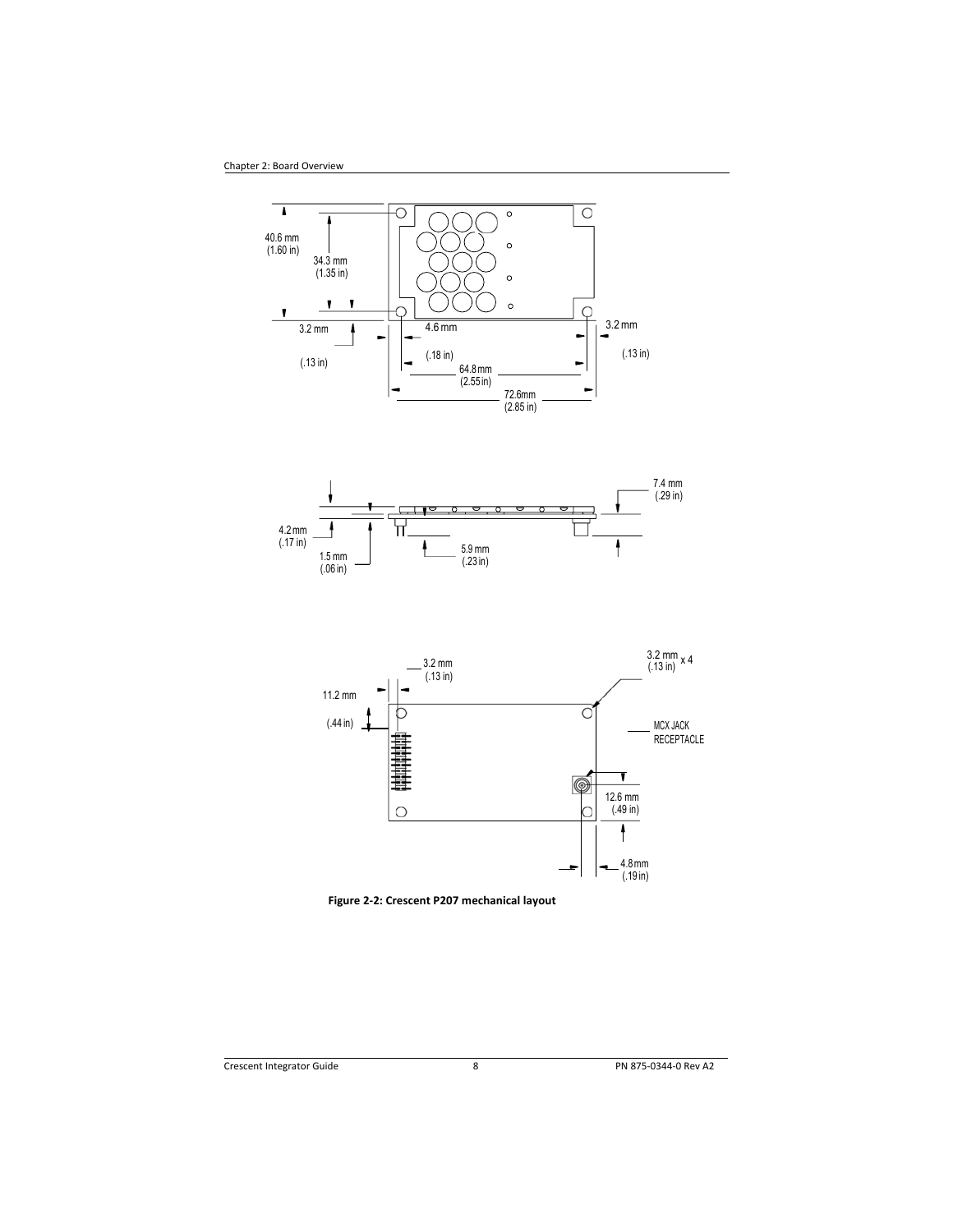# **Connectors**

Table 2-1 describes Crescent connectors and mating connectors. You can use different compatible connectors; however, the requirements may be different. The antenna input impedance is 50  $\Omega$ .

**Table 2‐1: Crescent connectors** 

| <b>Crescent Board and</b><br><b>Connector Type</b>                                             |                | <b>Crescent SMT Connector</b>                                                                                                          | <b>Mating Connector</b>                                                                      |
|------------------------------------------------------------------------------------------------|----------------|----------------------------------------------------------------------------------------------------------------------------------------|----------------------------------------------------------------------------------------------|
| Crescent                                                                                       | <b>RF</b>      | MCX, female straight jack                                                                                                              | MCX, male straight plug                                                                      |
| (P206                                                                                          |                | Emerson (Johnson) 133-3711-202                                                                                                         | Samtec RSP-127824-01                                                                         |
|                                                                                                | Power/<br>data | 34-pin (17x2) male header,<br>$0.05$ in $(1.27$ mm) pitch<br>Samtec FTSH-117-01-L-DV (older<br>P200 boards)<br>Samtec FTSH-117-04-L-DV | 17x2 female SMT header<br>socket, 0.05 in (1.27 mm) pitch<br>Samtec FLE-117-01-G-DV          |
| <b>RF</b><br>MCX, female straight jack<br>Crescent<br>(P207)<br>Emerson (Johnson) 133-3711-202 |                |                                                                                                                                        | MCX, male straight plug<br>Samtec RSP-127824-01                                              |
| Power/<br>data                                                                                 |                | 20-pin (10x2) male header,<br>$0.08$ in $(2 \text{ mm})$ pitch<br>Samtec TMM-110-01-T-D-SM                                             | 10x2 female SMT header socket,<br>$0.08$ in $(2 \text{ mm})$ pitch<br>Samtec TLE-110-01-G-DV |
| Note: For the Samtec FTSH headers, '-04' indicates 0.150" posts.                               |                |                                                                                                                                        |                                                                                              |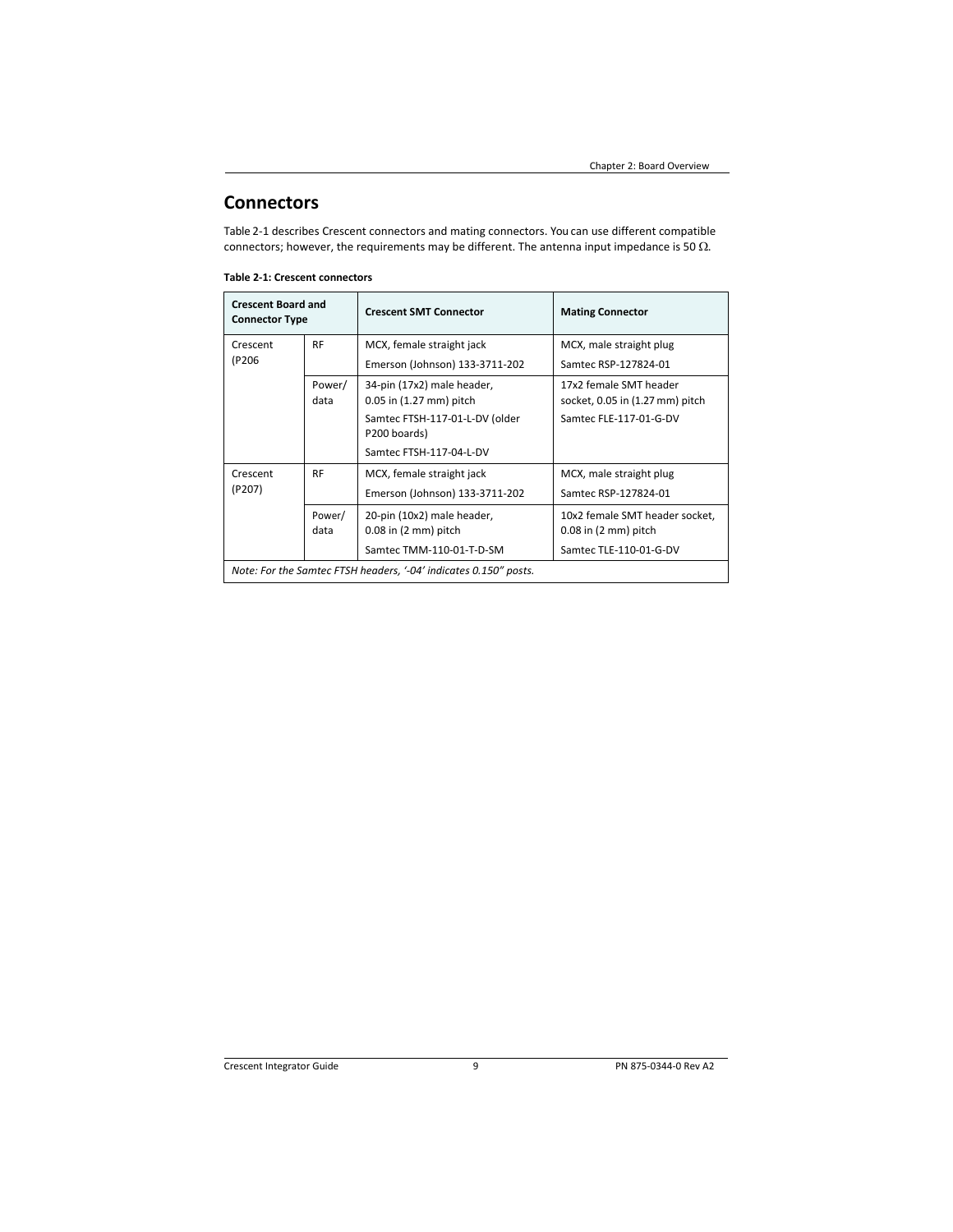### **Mounting Options**

There are two options for mounting the Crescent:

- Direct Electrical Connection method
- Indirect Electrical Connection (Cable) method

### **Direct Electrical Connection Method**

Place an RF connector, heading connector, and mounting holes on the carrier board and then mount the Crescent on the standoffs and RF and header connectors. This method is very cost effective as it does not use cable assemblies to interface the Crescent.

*Note: Be aware of the GPS RF signals present on the carrier board and ensure the correct standoff height to avoid any flexual stresses on the board when you fasten it down.* 

The Crescent uses a standoff height of 7.9 mm (0.3125 in). With this height there should be no washers between either the standoff and the Crescent or the standoff and the carrier board; otherwise, you must make accommodations. You may need to change the standoff height if you select a different header connector.

If you want to use a right angle MCX connector, use a taller header than the Samtec part number suggested in this guide. This will provide clearance to have a right angle cable‐mount connector and reduce the complexity by not having the carrier board handle the RF signals. See Table 2‐1 on page 9 for Crescent connector information.

The mounting holes of the Crescent have a standard inner diameter of 3.2 mm (0.125 in).

### **Indirect Electrical Connection (Cable) Method**

The second method is to mount the Crescent mechanically so you can connect a ribbon power/data cable to the Crescent. This requires cable assemblies and there is a reliability factor present with cable assemblies in addition to increased expense.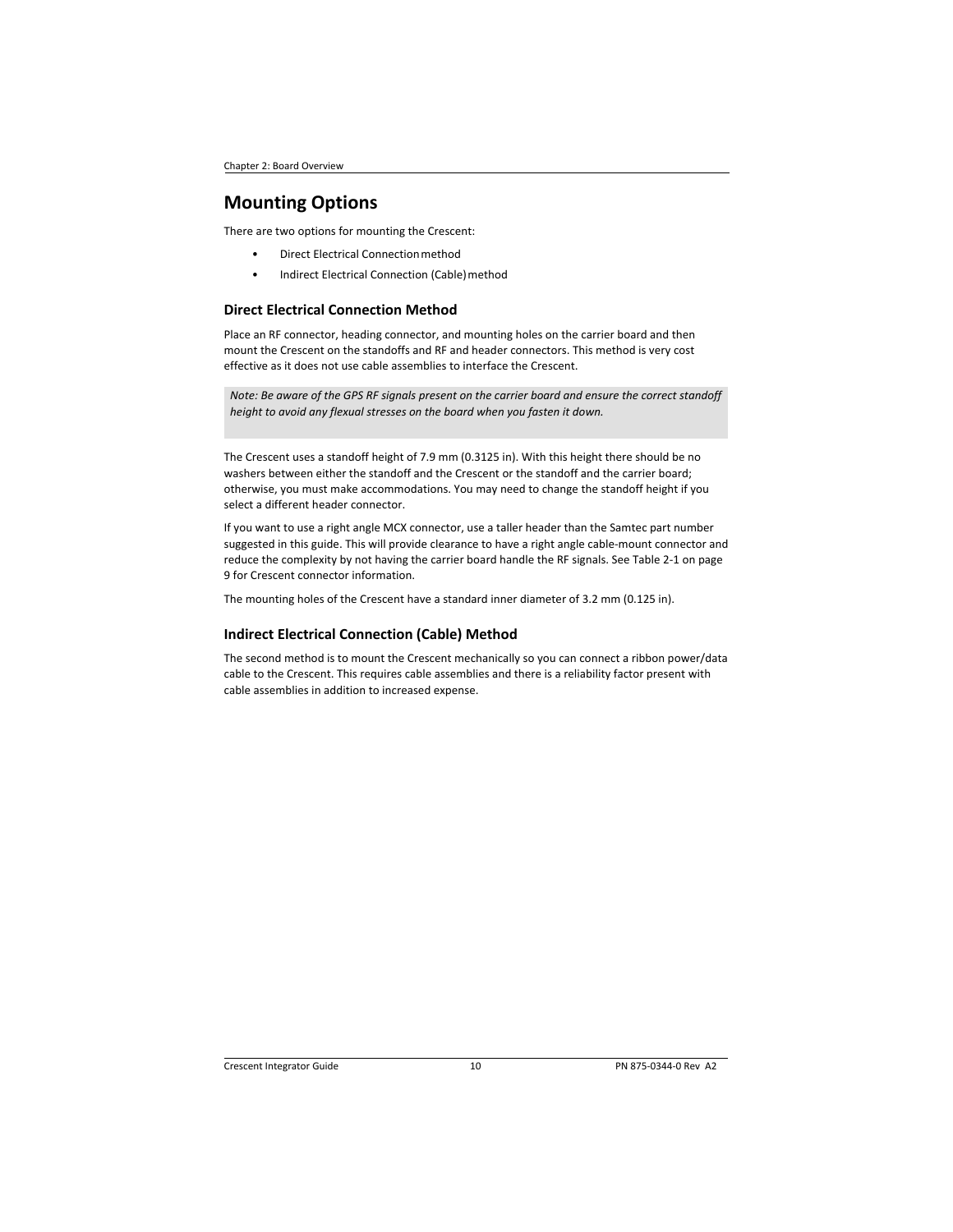# **Header Layouts and Pinouts**

The Crescent uses a dual‐row header connector to interface with power, communications, and other signals.

To identify the first header pin orient the board so the diamond is to the upper left of the pins; the first pin is on the left directly below the diamond (see Figure 2‐3). The pins are then sequentially numbered per row from top to bottom.



**Figure 2‐3: Identifying the first pin on the header connector**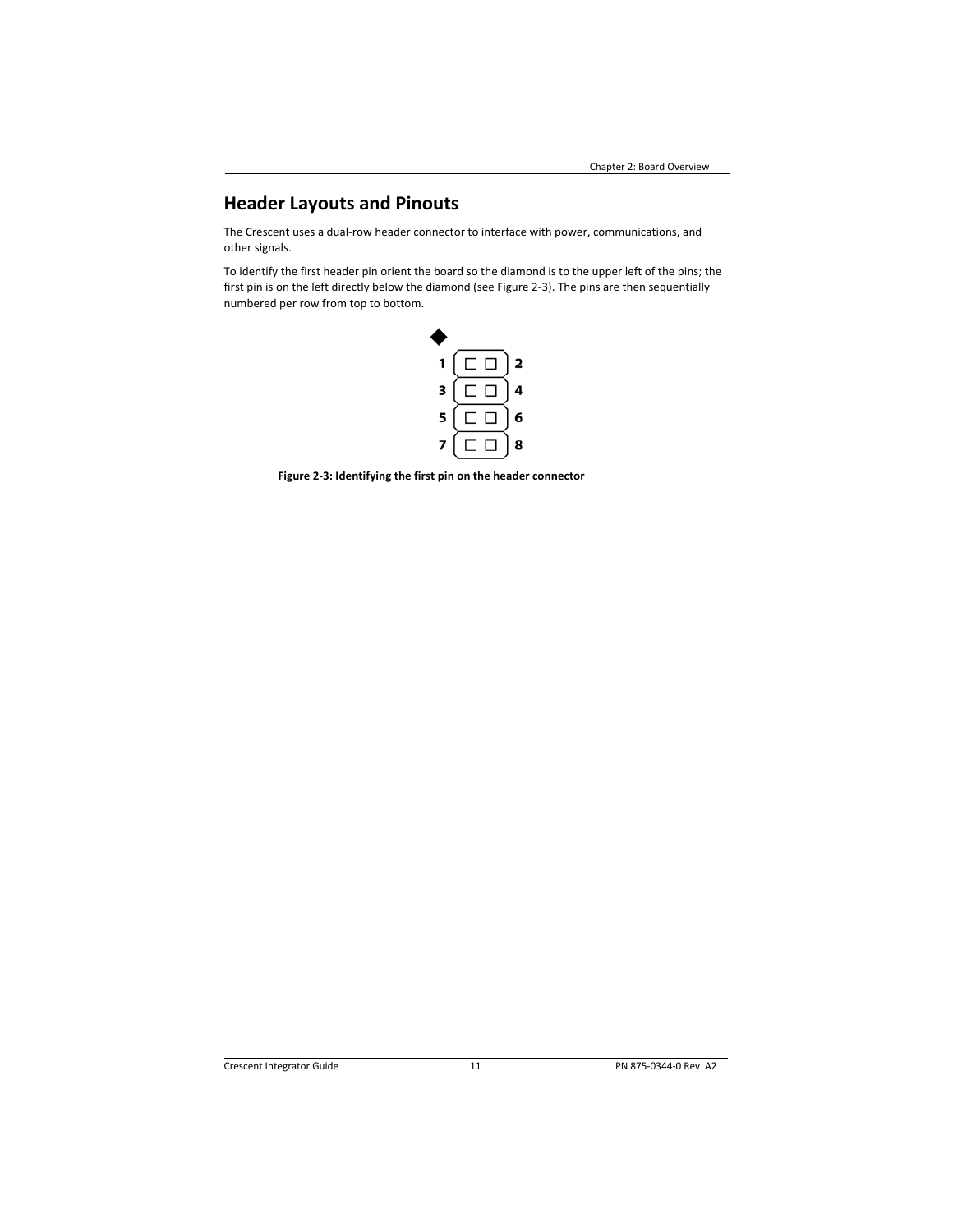## **Crescent 34‐Pin Header Layout/Pinout**

The P206 boards have a 34‐pin header. Figure 2‐4 shows the header layout and Table 2‐2 provides the header pinout.



**Figure 2‐4: Crescent 34‐pin header layout** 

| Table 2-2: Crescent 34-pin header pinout |  |  |  |
|------------------------------------------|--|--|--|
|------------------------------------------|--|--|--|

| Pin            | <b>Name</b>        | <b>Type</b> | <b>Description</b>                          |
|----------------|--------------------|-------------|---------------------------------------------|
| $\mathbf{1}$   | 3.3V               | Power       | Receiver power supply, 3.3 V                |
| $\overline{2}$ | 3.3V               | Power       | Receiver power supply, 3.3 V                |
| 3              | Antenna Pwr        | Power       | Antenna power, DC, 15 V max                 |
| 4              | <b>Batt Backup</b> | Power       | Power, 1.5 to 5.5 V, 500 nA typical         |
| 5              | USB DEV+           | 1/O         | USB device data +                           |
| 6              | USB DEV-           | 1/O         | USB device data -                           |
| $\overline{7}$ | GND                | Power       | Receiver ground                             |
| 8              | GND                | Power       | Receiver ground                             |
| 9              | <b>PATX</b>        | Output      | Port A serial output, 3.3 V CMOS, idle high |
| 10             | <b>PARX</b>        | Input       | Port A serial input, 3.3 V CMOS, idle high  |
| 11             | <b>PBTX</b>        | Output      | Port B serial output, 3.3 V CMOS, idle high |
| 12             | <b>PBRX</b>        | Input       | Port B serial input, 3.3 V CMOS, idle high  |
| 13             | <b>PDTX</b>        | Output      | Port D serial output, 3.3 V CMOS, idle high |
| 14             | <b>PDRX</b>        | Input       | Port D serial input, 3.3 V CMOS, idle high  |
| 15             | 1 PPS              | Output      | Active high, rising edge, 3.3 V CMOS        |
| 16             | <b>Manual Mark</b> | Input       | Active low, falling edge, 3.3 V CMOS        |
| 17             | <b>GPS Lock</b>    | Output      | Status indicator, 3.3 V CMOS, active low    |
| 18             | Diff Lock          | Output      | Status indicator, 3.3 V CMOS, active low    |
| 19             | <b>DGPS Lock</b>   | Output      | Status indicator, 3.3 V CMOS, active low    |
| 20             | n/c                | n/c         | n/c                                         |
| 21             | GPIO0              | I/O         | General purpose input/output                |
| 22             | GPIO1              | I/O         | General purpose input/output                |
| 23             | GPIO <sub>2</sub>  | I/O         | General purpose input/output                |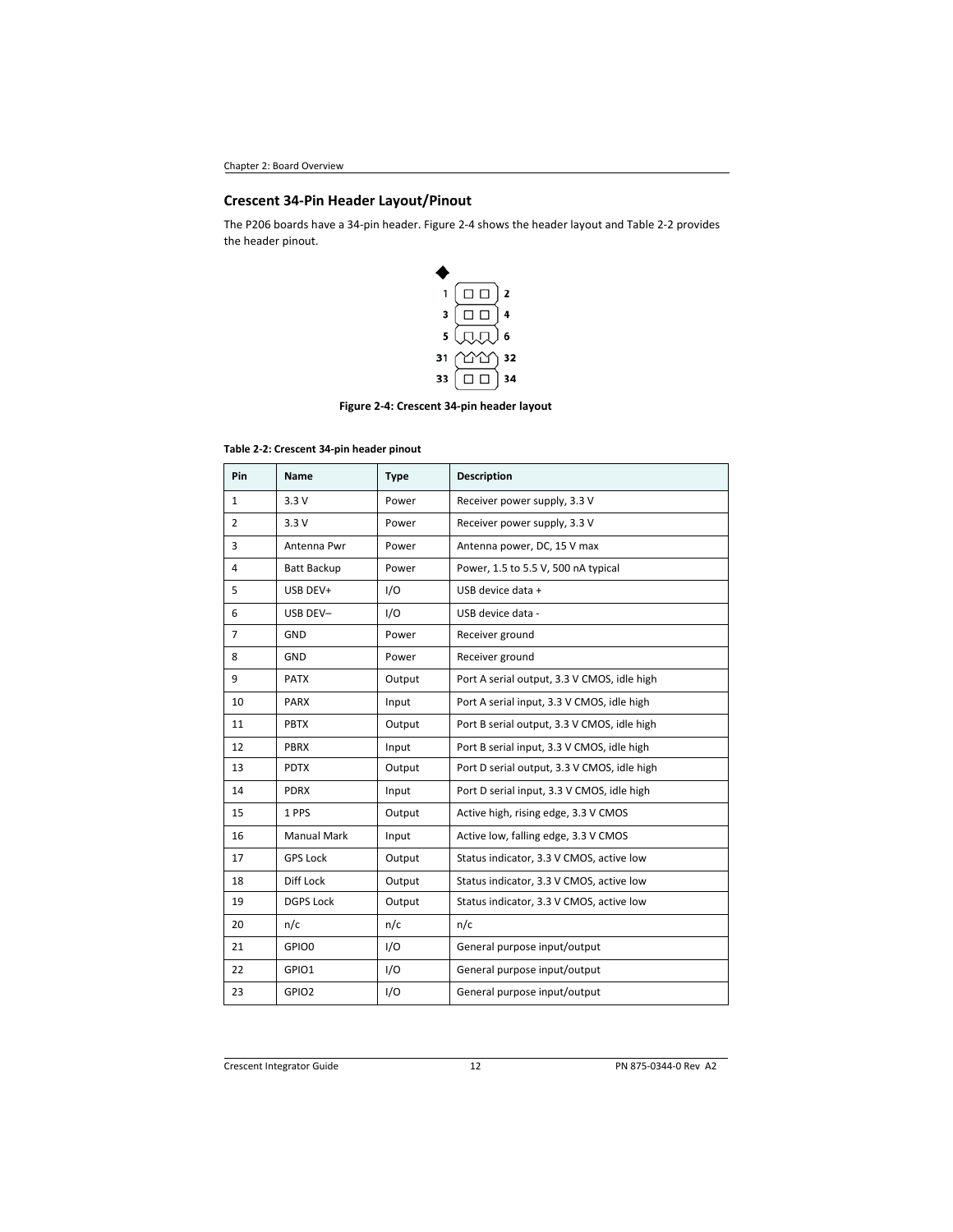| Pin   | Name                                                                                              | <b>Type</b> | <b>Description</b>                                 |
|-------|---------------------------------------------------------------------------------------------------|-------------|----------------------------------------------------|
| 24    | GPIO3                                                                                             | I/O         | General purpose input/output                       |
| 25    | Speed Output                                                                                      | Output      | 0 - 3 V variable clock output                      |
| 26    | Speed Ready                                                                                       | Output      | Active low, speed valid indicator, 3.3 V CMOS      |
| 27    | GND                                                                                               | Power       | Receiver ground                                    |
| 28    | GND                                                                                               | Power       | Receiver ground                                    |
| 29    | n/c                                                                                               | n/c         | n/c                                                |
| 30    | n/c                                                                                               | n/c         | n/c                                                |
| 31    | <b>PCTX</b>                                                                                       | Output      | Port C serial output, 3.3 V CMOS, idle high        |
| 32    | <b>PCRX</b>                                                                                       | Input       | Port C serial input, 3.3 V CMOS, idle high         |
| 33    | L-Band Enable                                                                                     | Output      | Reserved                                           |
| 34    | Reset<br>Open<br>collector                                                                        |             | Reset, open collector, 3.3 V typical, not required |
| Note: | Pins are not 5 V tolerant. The pin voltage range is 0 to 3.3 VDC, unless otherwise<br>٠<br>noted. |             |                                                    |
|       | Leave any data or I/O pins that will not be used unconnected.                                     |             |                                                    |

**Table 2‐2: Crescent 34‐pin header pinout (***continued)*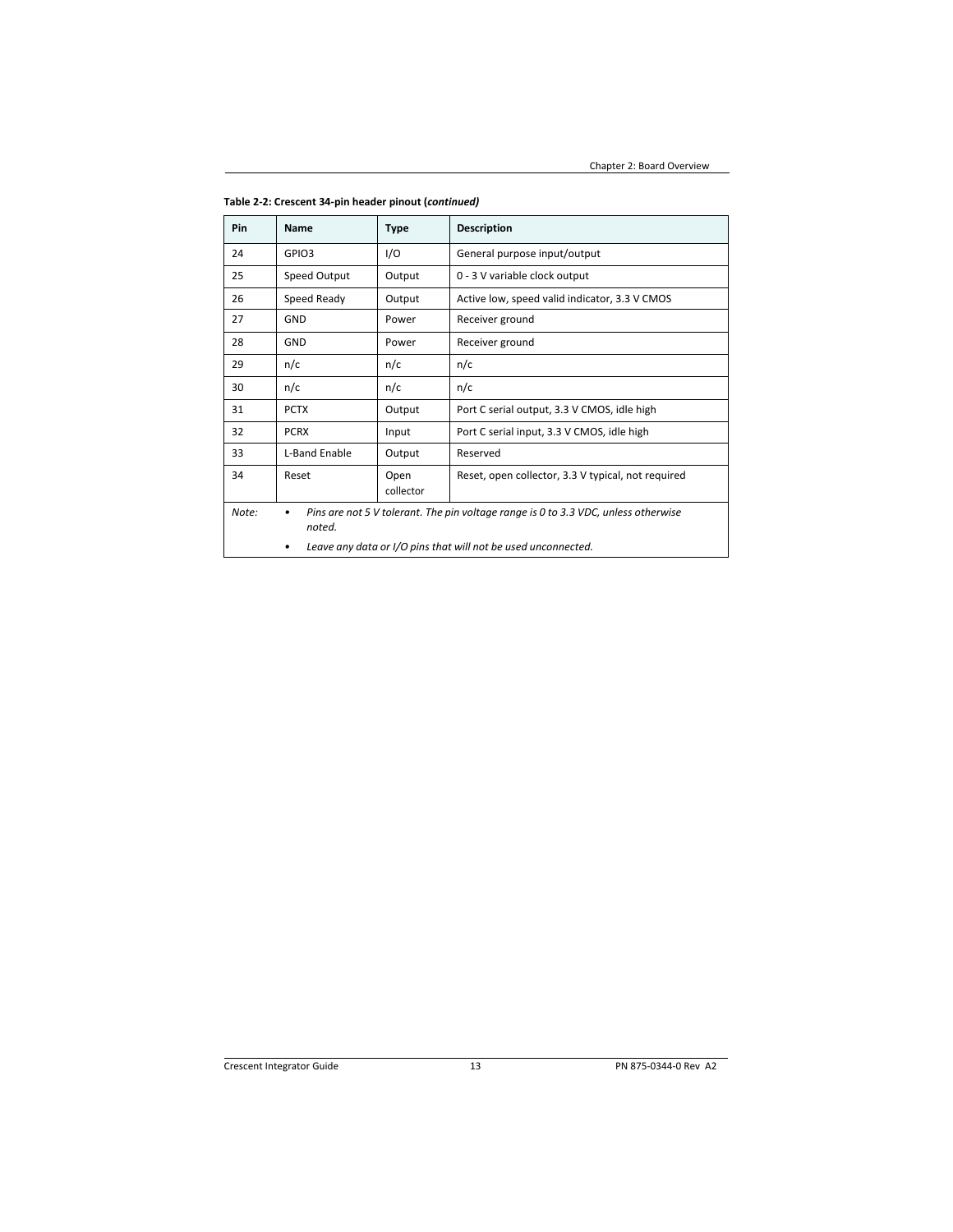## **Crescent 20‐Pin Header Layout/Pinout**

The P207 boards have a 20‐pin header. Figure 2‐5 shows the header layout and Table 2‐3 provides the header pinout.



**Figure 2‐5: Crescent 20‐pin header layout** 

| Table 2-3: Crescent 20-pin header pinout |  |  |
|------------------------------------------|--|--|
|                                          |  |  |

| Pin          | Name                                                               | <b>Type</b>    | <b>Description</b>                                                                 |  |
|--------------|--------------------------------------------------------------------|----------------|------------------------------------------------------------------------------------|--|
| $\mathbf{1}$ | Antenna Pwr                                                        | Power          | Antenna power, DC, 15 V max                                                        |  |
| 2            | 3.3V                                                               | Power          | Receiver power supply, 3.3 V                                                       |  |
| 3            | USB DEV-                                                           | 1/O            | USB device data -                                                                  |  |
| 4            | USB DEV+                                                           | 1/O            | USB device data +                                                                  |  |
| 5            | Reset                                                              | Open collector | Reset, open collector, 3.3 V typical, not required                                 |  |
| 6            | <b>PCRX</b>                                                        | Input          | Port C serial input, 3.3 V CMOS, idle high                                         |  |
| 7            | <b>PCTX</b>                                                        | Output         | Port C serial output, 3.3 V CMOS, idle high                                        |  |
| 8            | <b>PDRX</b>                                                        | Input          | Port D serial input, 3.3 V CMOS, idle high                                         |  |
| 9            | <b>PDTX</b>                                                        | Output         | Port D serial output, 3.3 V CMOS, idle high                                        |  |
| 10           | GND                                                                | Power          | Receiver ground                                                                    |  |
| 11           | <b>PATX</b>                                                        | Output         | Port A serial output, 3.3 V CMOS, idle high                                        |  |
| 12           | <b>PARX</b>                                                        | Input          | Port A serial input, 3.3 V CMOS, idle high                                         |  |
| 13           | GND                                                                | Power          | Receiver ground                                                                    |  |
| 14           | <b>PBTX</b>                                                        | Output         | Port B serial output, 3.3 V CMOS, idle high                                        |  |
| 15           | <b>PBRX</b>                                                        | Input          | Port B serial input, 3.3 V CMOS, idle high                                         |  |
| 16           | <b>GND</b>                                                         | Power          | Receiver ground                                                                    |  |
| 17           | <b>Manual Mark</b>                                                 | Input          | Active low, falling edge, 3.3 V CMOS                                               |  |
| 18           | GND                                                                | Power          | Receiver ground                                                                    |  |
| 19           | 1 PPS                                                              | Output         | Active high, rising edge, 3.3 V CMOS                                               |  |
| 20           | <b>Position Valid</b><br>Indicator                                 | Output         | Status indicator, 3.3 V CMOS, active low                                           |  |
| Note:        | noted.                                                             |                | Pins are not 5 V tolerant. The pin voltage range is 0 to 3.3 VDC, unless otherwise |  |
|              | Leave any data or I/O pins that will not be used unconnected.<br>٠ |                |                                                                                    |  |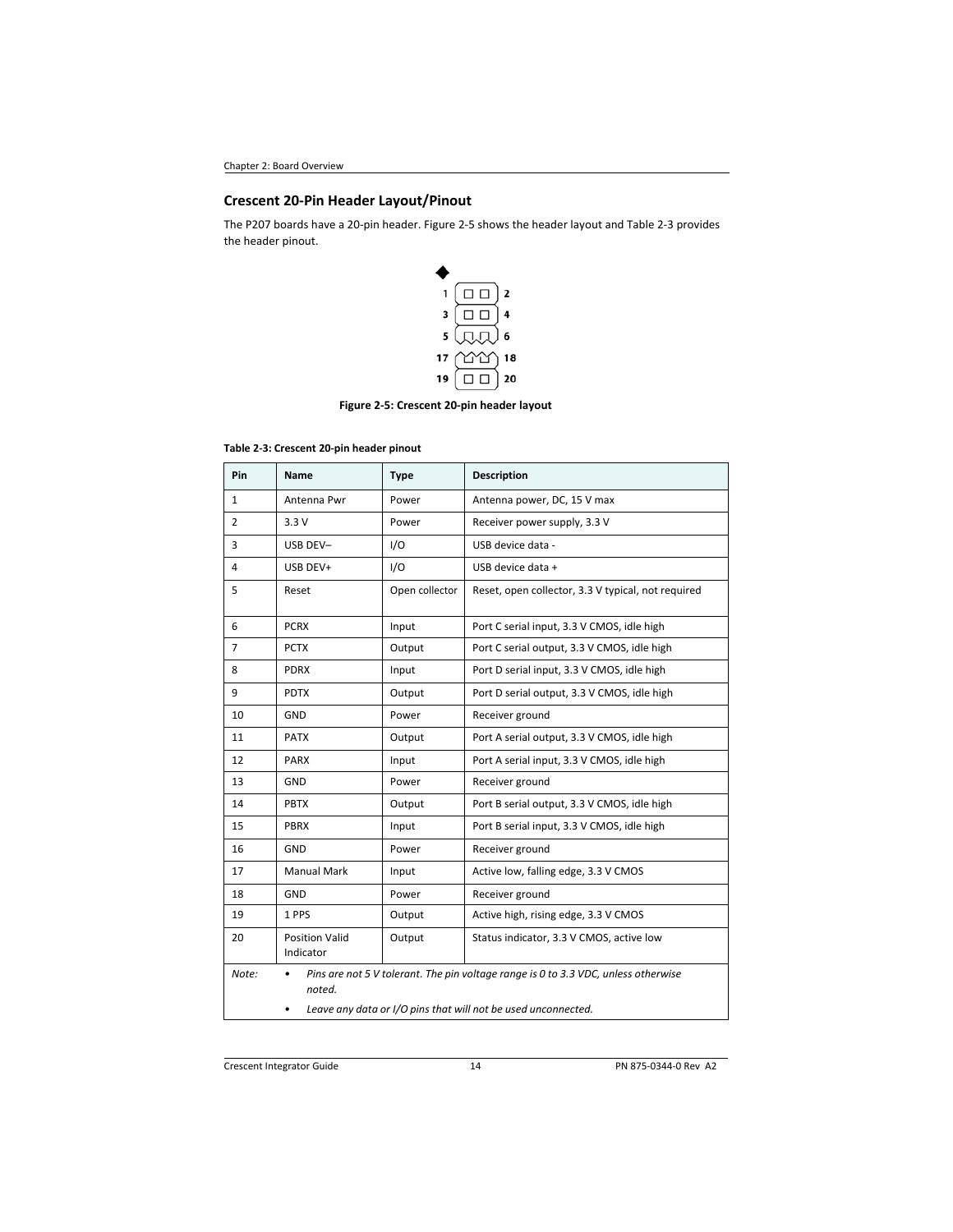### **Signals**

This section provides information on the signals available via connectors.

#### **RF Input**

The Crescent is designed to work with active GNSS antennas with an LNA gain range of 10 to 40 dB. The purpose of the range is to accommodate for losses in the cable system. Essentially, there is a maximum cable loss budget of 30 dB for a 40 dB gain antenna. Depending on the chosen antenna, the loss budget will likely be lower (a 24 dB gain antenna would have a 14 dB loss budget).

When designing the internal and external cable assemblies and choosing the RF connectors, do not exceed the loss budget; otherwise, you will compromise the tracking performance of the Crescent.

### **Serial Ports**

The CrescentCrescent has four serial communication ports:

- Port A, Port B, Port C ‐ main ports
- Port D Exclusively used to interface with the SBX beacon board or an external corrections source. This port will not output normal GPS‐related NMEA messages. When communicating into either Port A, B, or C, avirtual connection may be established to the device on Port D using the \$JCONN command. See "Communication Port D" below for more information on Port D.

The Crescent serial ports' 3.3 V CMOS signal level can be translated to interface to other devices. For example, if serial Ports A, B, and/or C are used to communicate to external devices (such as PCs) you must translate the signal level from 3.3 V CMOS to RS‐232.

#### **Communication Port D**

Port D is exclusively for external DGPS correction input to the Crescent, such as from Hemisphere GNSS' SBX beacon board.

#### **USB Ports**

The Crescent P206 has both a USB host port and a USB device port while P207 has only a USB device port, where:

- USB device port (data communication) shown in Figure 2-6 on page 16 serves as a high speed data communications port, such as for a PC
- USB host port (data storage) shown in Figure 2-7 on page 17 serves as a data storage port, such as with a USB flash drive

The USB data lines are bidirectional and are differential pairs. The USB data lines should be laid out on printed wire board (PWB) with 90  $\Omega$  ±15% differential impedance. The traces should be over a solid continuous ground plane. Maintain parallel traces and symmetry. There shall be no traces or breaks in the ground plane underneath the D+ and D‐ traces. It is also recommended to leave a minimum 20 mil spacing between USB signals and other signals. Treat the data lines as if they are RF signals.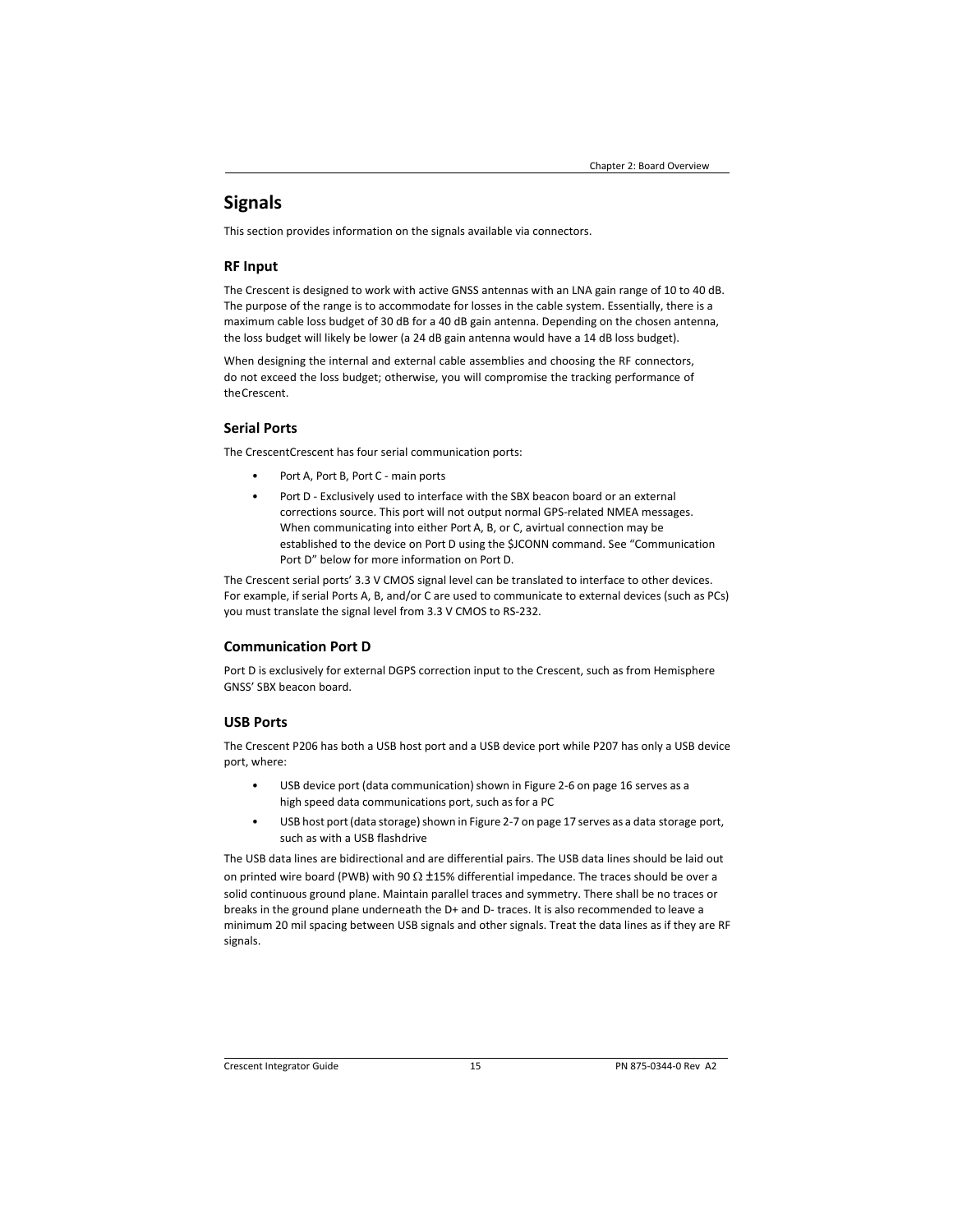#### Relevant Device Crescent Pins

| USB Device + USB |
|------------------|
| Device -         |

USB+ Host USB– Host



**Figure 2‐6: Crescent USB device design example**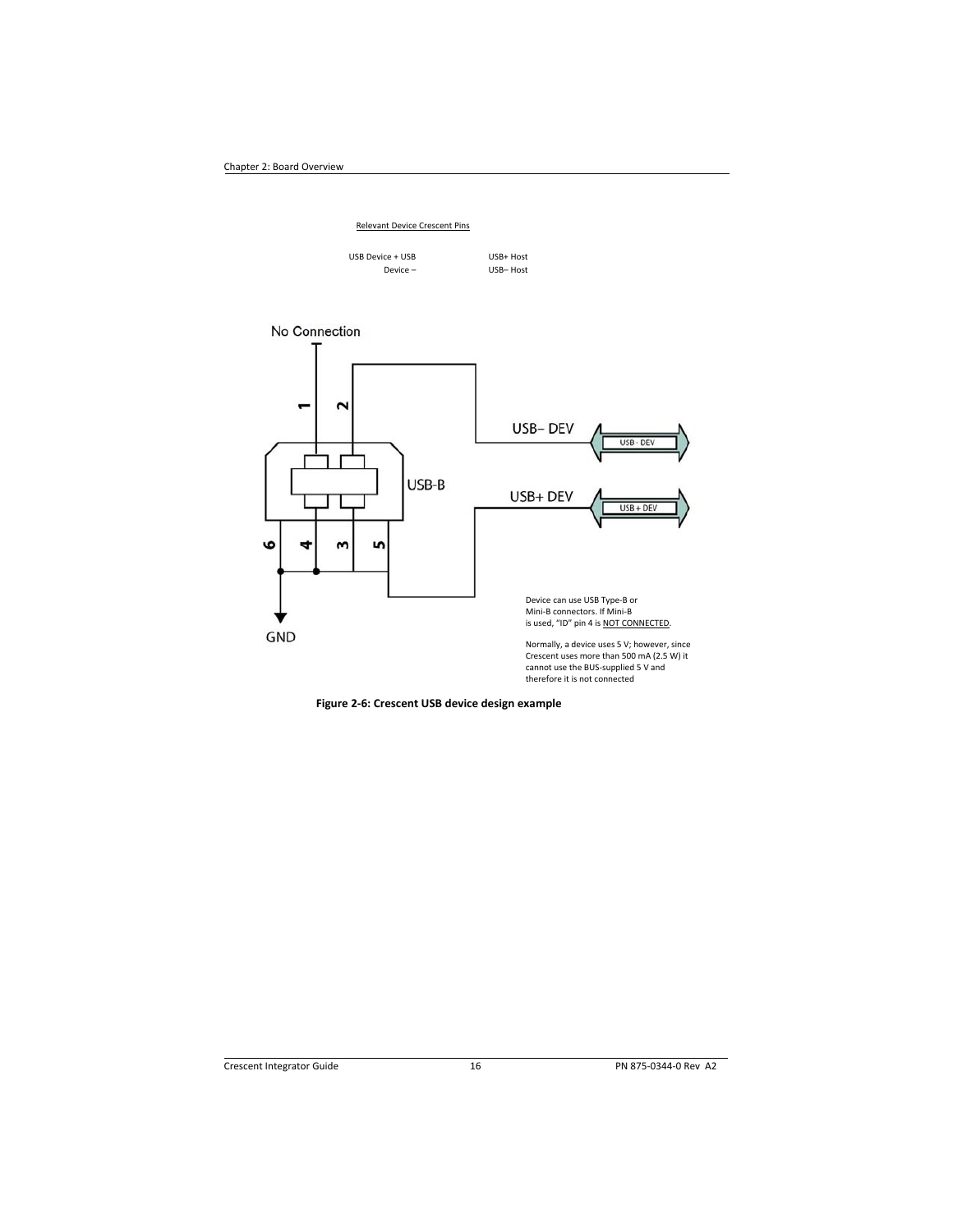

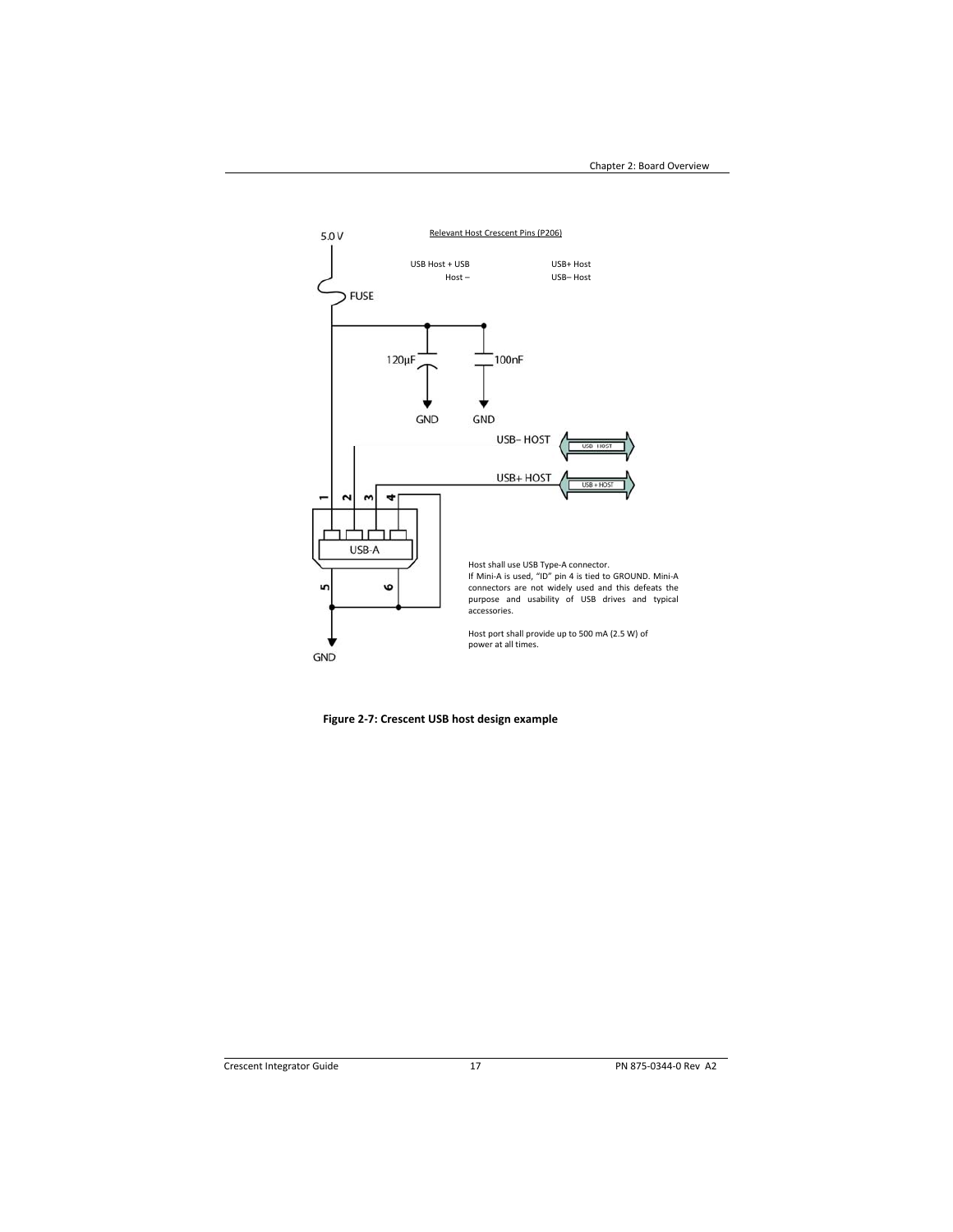#### **LED Indicators**

The Crescent features the following surface‐mounted diagnostic LEDs that indicate board status (see Figure 2‐8):

- PWR ‐ Power
- GPS ‐ GPS lock
- DIFF ‐ Differential lock
- DGPS DGPS position



#### **Figure 2‐8: Onboard LEDs**

With the exception of the power LED the signals that drive the LEDs are available via the header connector. Refer to Table 2‐2 through Table 2‐3 for pin number descriptions for the Crescent.

*Note: Each signal pin can offer only 1 mA of current and is active low. Since 1 mA of current may be inadequate for the application, you may want to transistor‐buffer these signals to provide more current capacity for acceptable LED luminance.* 

### **1PPS Timing Signal**

The one pulse per second (1 PPS) timing signal is used in applications where devices require time synchronization.

*Note: 1 PPS is typical of most GPS boards but not essential to normal receiver operation. Do not connect this pin if you do not need this function.* 

The 1 PPS signal is 3.3 V CMOS, active high with rising edge synchronization. The 1 PPS signal is capable of driving a load greater than 10 k $\Omega$  in parallel with 10 pF. The pulse is approximately 1 ms.

### **Event Marker Input**

A GPS solution may need to be forced at a particular instance, not synchronized with GPS time depending on the application, such as indicating to the GPS receiver when a photo is taken from a camera used for aerial photography.

*Note: Event marker input is typical of most GPS boards but not essential to normal receiver operation. Do not connect this pin if you do not need this function.* 

The event marker input is 3.3 V CMOS, active low with falling edge synchronization. The input impedance and capacitance is higher than 10 k $\Omega$  and 10 pF respectively, with a threshold of lower than 0.7 V required to recognize the input.

### **Grounds**

You must connect all grounds together when connecting the ground pins of the Crescent. These are not separate analog and digital grounds that require separate attention. Refer to Table 2‐2 through Table 2‐3 for pinout ground information for the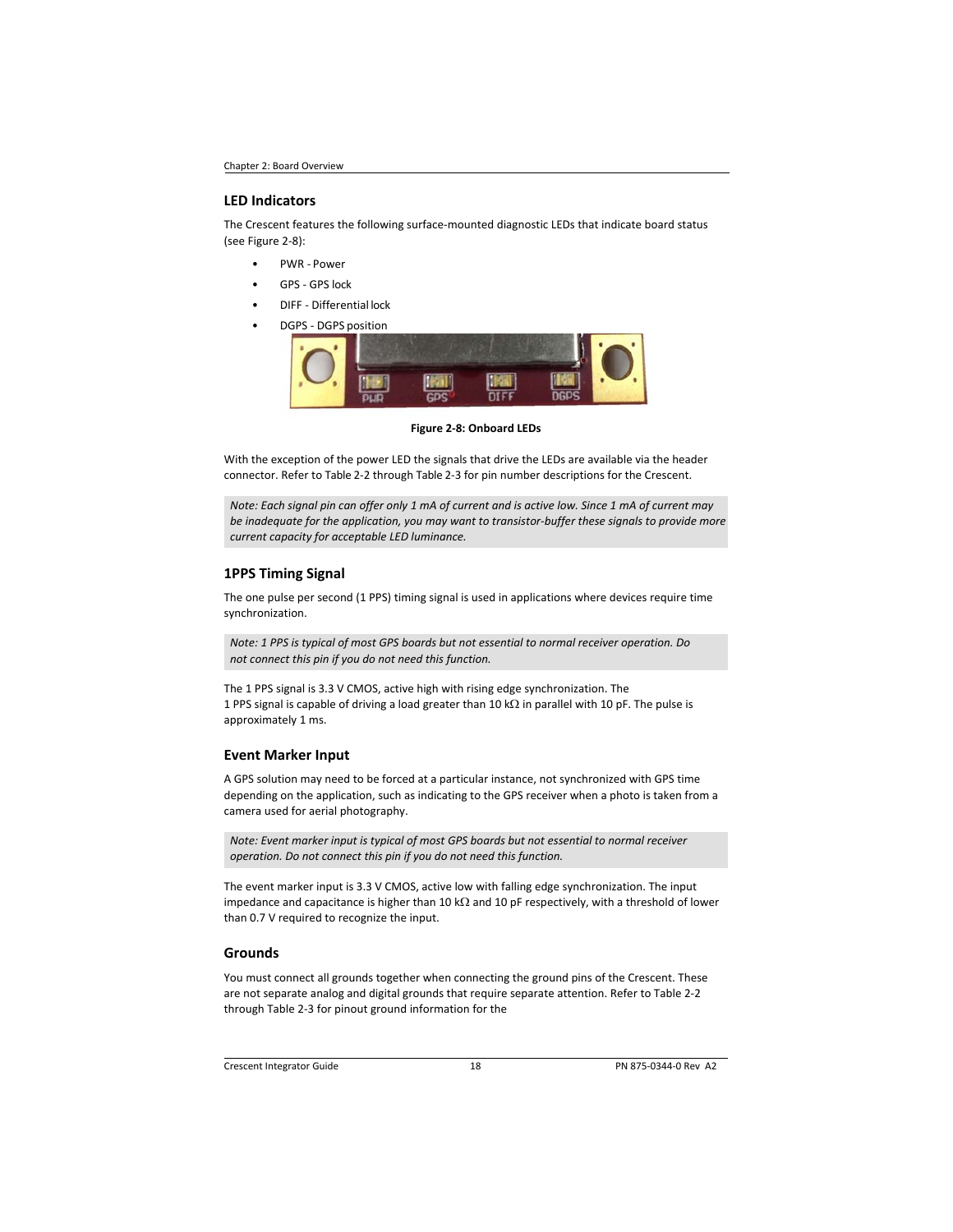#### Crescent.

### **Speed Radar Output**

*Note: Speed radar output is not essential to normal receiver operation. Do not connect these pins if you do not need this function.* 

The following two pins on the Crescent relate to the Speed Radar.

- Speed Radar Pulse ‐ Outputs a square wave with 50% duty cycle. The frequency of the square wave varies directly with speed. 97 Hz represents a speed of 1 m/s (3.28 ft/s).
- Speed Radar Ready Signal ‐ Indicates when the speed signal on the *Speed Radar Pulse*  pin is valid. In static situations, such as when the vehicle has stopped, the GPS position may still have slight variations from one moment to the next. During these instances, the signal on the *Speed Radar Ready Signal* pin is 'high' or +Vcc, indicating the speed coming out of the *Speed Radar Pulse* pin is erroneous and not truly indicative of the GPS receiver's actual speed. **Therefore, it should not be referred to or be used.** Once the vehicle starts moving again and meets a minimum threshold speed, the output on the *Speed Radar Ready Signal* pin will go 'low,' indicating valid speed information is present on the *Speed Radar Pulse* pin.

Table 2‐4 provides the location of the Speed Radar Pulse and Speed Radar Ready Signal on the Crescent.

#### **Table 2‐4: Crescent speed radar output availability**

| <b>Crescent Board</b> | <b>Speed Radar Pulse</b> | <b>Speed Radar Ready Signal</b> |
|-----------------------|--------------------------|---------------------------------|
| Crescent (P206)       | <b>Pin 25</b>            | Pin 26                          |
| Crescent (P207)       | N/A                      | N/A                             |

*Note: Neither pin has any form of isolation or surge protection. If utilizing the Speed Radar Pulse output, Hemisphere GNSS strongly recommends incorporating some form of isolation circuitry into the supporting hardware. Contact Hemisphere GNSS Customer Support for an example of an optically isolated circuit.*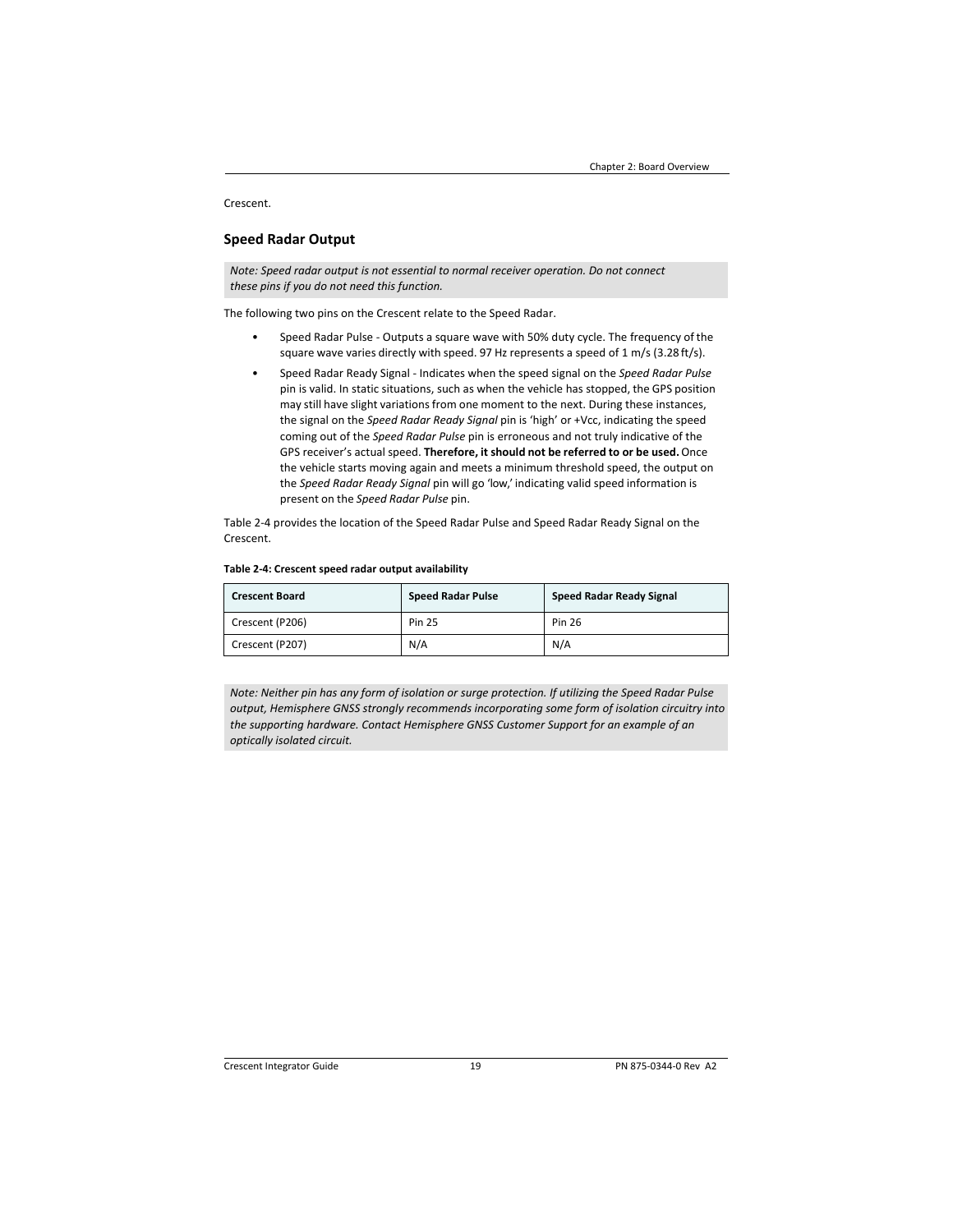### **Shielding**

The Crescent is a sensitive instrument. When integrated into an enclosure, the Crescent requires shielding from other electronics to ensure optimal operation. The Crescent shield design consists of a thin piece of metal with specific diameter holes, preventing harmful interference from penetrating, while still allowing air circulation for cooling.

### **Receiver Mounting**

The Crescent is a precision instrument. To ensure optimal operation, consider mounting the receiver in a way to minimize vibration and shock.

When mounting the Crescent immediately adjacent to the GPS antenna, Hemisphere GNSS highly recommends shielding the board from the LNA of the antenna. This step can be more complex than some integrators initially estimate. Attempt to confirm the operation in your application as early in the project aspossible.

# **Thermal Concerns**

The Crescent receiver consumes a few watts of power, which ultimately will generate heat. Since this may raise the ambient temperature inside an enclosure consider managing the heat inside the enclosure to ensure the internal temperature does not exceed the maximum operating temperature for the Crescent. Some suggestions for heat management are heat sinks, heat conductive foam, or using a small cooling fan possibly using a thermal switch. Air moving over the Crescent removes heat very effectively.

*Note: Thermal design may only be a concern if the integrated product's maximum design temperature is expected to be close to that of the Crescent.*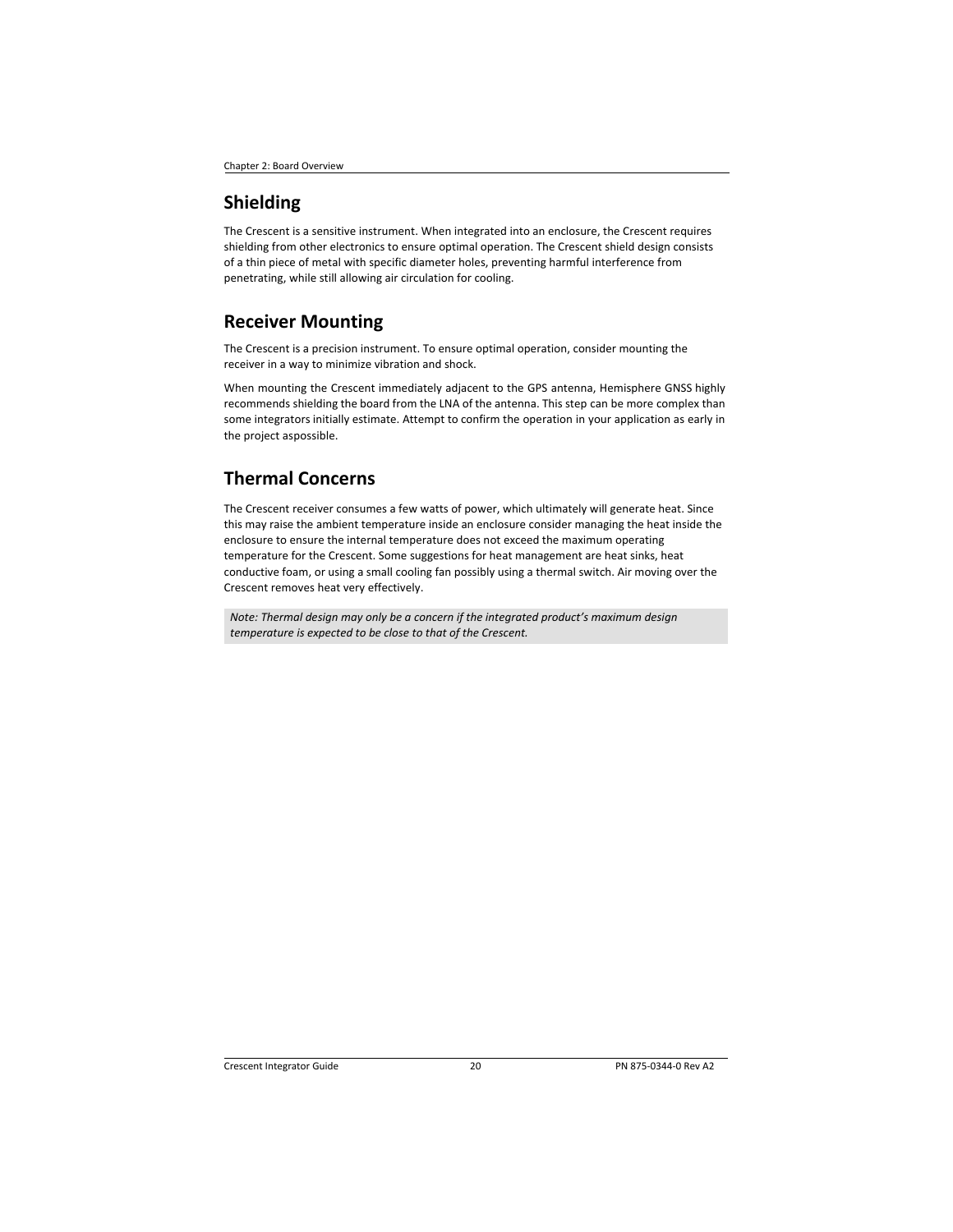Chapter 3: Operation

# **Chapter 3: Operation**

Powering the Crescent Communicating with the Crescent Configuring the Crescent Firmware Configuring the Data Message Output Saving the Crescent Configuration Using Port D for RTCM Input Configuration Defaults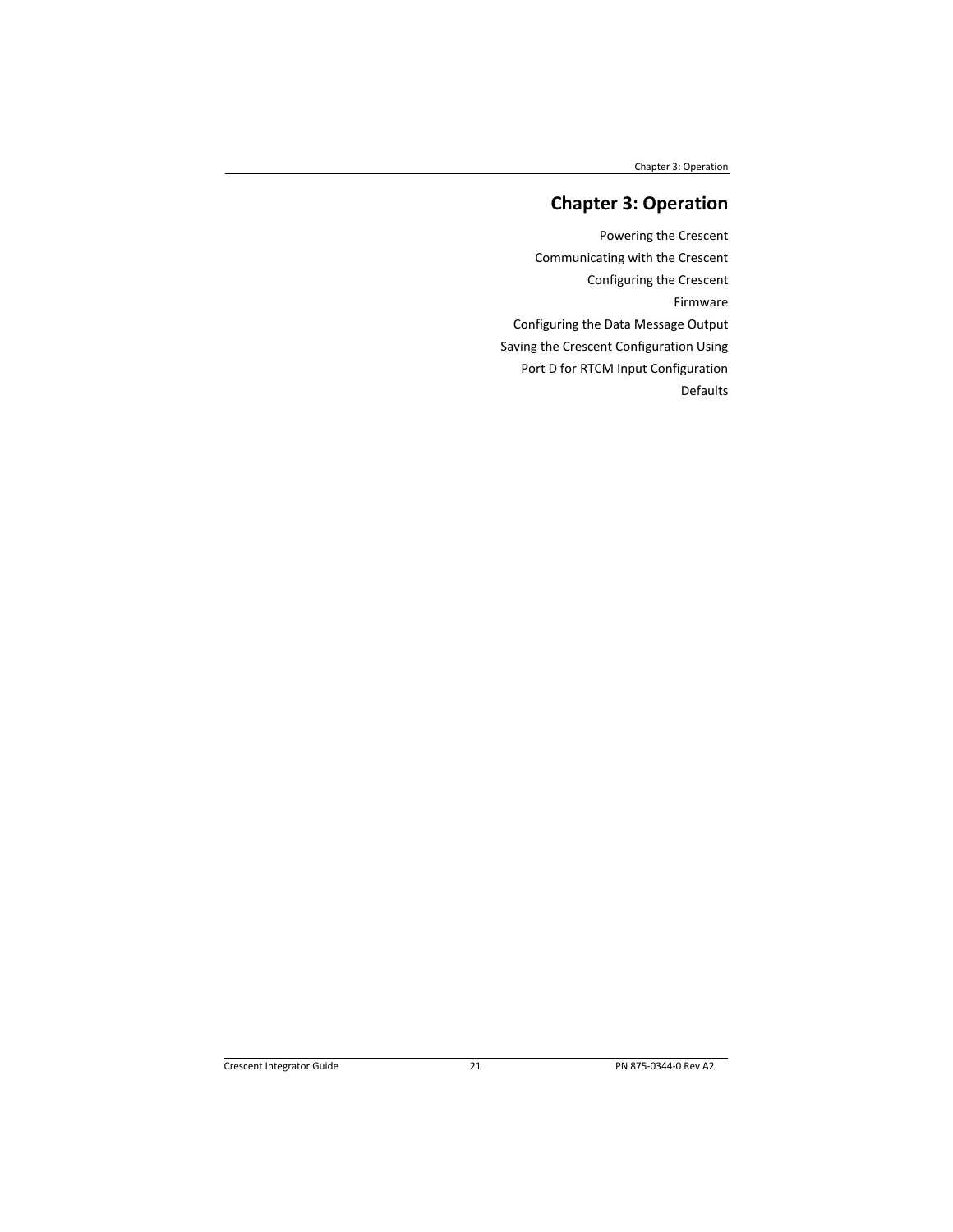#### Chapter 3: Operation

This chapter provides Crescent operation information, such as communicating with the Crescent, firmware, and configuration defaults.

*Note: Install the antenna outdoors so it has a clear view of the entire sky. If you place the antenna indoors near a window, for example, you will likely not track a sufficient number of satellites. With a properly installed antenna the Crescent provides a position within approximately 60 sec.* 

### **Powering the Crescent**

The Crescent is powered by a 3.3 VDC power source. Once you connect appropriate power the Crescent is active. Although the Crescent proceeds through an internal startup sequence upon application of power, it is ready to communicate immediately.

# **Communicating with the Crescent**

The Crescent features three primary serial ports (Port A, Port B, Port C) that you can configure independently from each other. You can configure the ports for any combination of NMEA 0183, binary, and RTCM SC‐104 data. The usual data output is limited to NMEA data messages as these are industry standard.

*Note: You may use the three serial ports to separate the different data types and output different rates. If the Crescent is required to output different data types simultaneously, ensure data logging and the processing software used can correctly parse the different data from a single stream.* 

# **Configuring the Crescent**

You can configure all aspects of Crescent operation through any serial port using proprietary commands. For information on these commands refer to the Hemisphere GNSS Technical Reference (go to www.hemispheregnss.comand follow the links to Resources, GPS Reference Guide.

You can configure the following:

- Select one of the two firmware applications
- Set communication port baud rates
- Select which messages to output on the serial ports and the update rate of each message
- Set various receiver operating parameters

For a complete lists of commands and messages refer to the Hemisphere GPS Technical Reference.

To issue commands to the Crescent you will need to connect it to a terminal program such as HyperTerminal or either of Hemisphere GNSS' software applications (SLXMon or PocketMax). See "What is the best software tool to use to communicate with the Crescent and configure it?" on page 29 for descriptions of HyperTerminal, SLXMon, and PocketMax.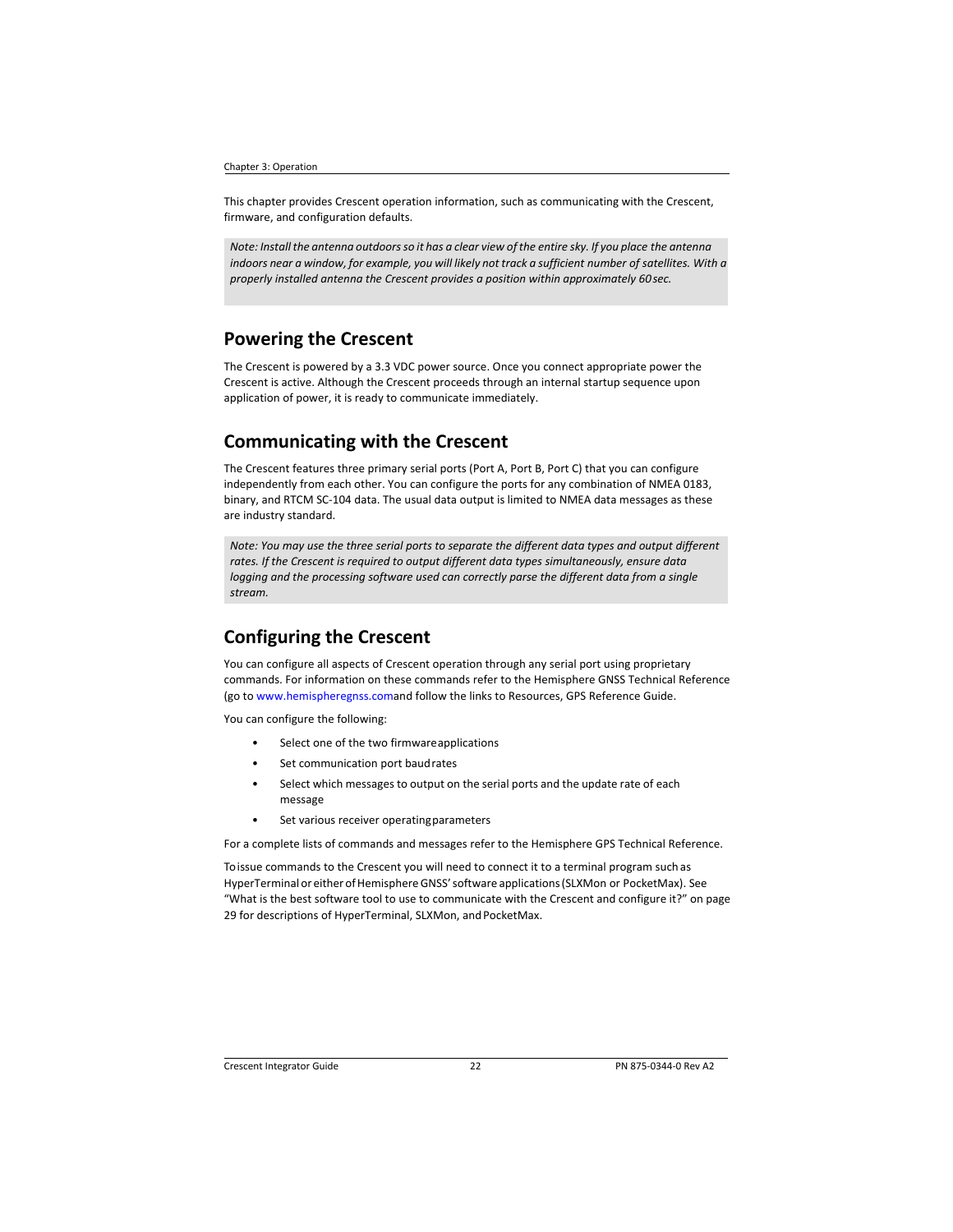### **Firmware**

The software that runs the Crescent is often referred to as firmware since it operates at a low level. You can upgrade the firmware in the field through any serial port as new versions become available.

You can have two firmware applications loaded on the receiver; however, you can only operate one at a time.

The Crescent currently ships with the same application loaded in both applications. If you choose to load different firmware in each application, refer to the Hemisphere GNSS Technical Reference (go to www.hemispheregnss.com and follow the links to Resources, GPS Reference Guide) for information on the \$JAPP command, which you use to change between the two Crescent applications.

# **Configuring the Data Message Output**

The Crescent features three primary bidirectional ports (Ports A, B and C) and a differential‐only port (Port D). You can configure messages for all ports by sending proprietary commands to the Crescent through any port. For a complete lists of commands and messages refer to the Hemisphere GNSS Technical Reference (go to www.hemispheregnss.com and follow the links to Resources, GPS Reference Guide)

### **'THIS' Port and the 'OTHER' Port**

Both Port A and Port B use the phrases "THIS" and "OTHER" when referring to themselves and each other in NMEA messages.

'THIS' port is the port you are currently connected to for inputting commands. To output data through the same port ('THIS' port) you do not need to specify 'THIS' port. For example, when using Port A to request the GPGGA data message be output at

5 Hz on the same port (Port A), issue the following command:

#### \$JASC,GPGGA,5<CR><LF>

The 'OTHER' port is either Port A or Port B, whichever one you are not using to issue commands. If you are using Port A to issue commands, then Port B is the 'OTHER' port, and vice versa. To specify the 'OTHER' port for the data output you need to include 'OTHER' in the command. For example, if you use Port A to request the GPGGA data message be output at 5 Hz on Port B, issue the following command:

\$JASC,GPGGA,5,OTHER<CR><LF>

When using Port A or Port B to request message be output on Port C, you must specifically indicate (by name) you want the output on Port C. For example, if you use Port A to request the GPGLL data message be output at 10 Hz on Port C, issue the following command:

\$JASC,GPGLL,10,PORTC<CR><LF>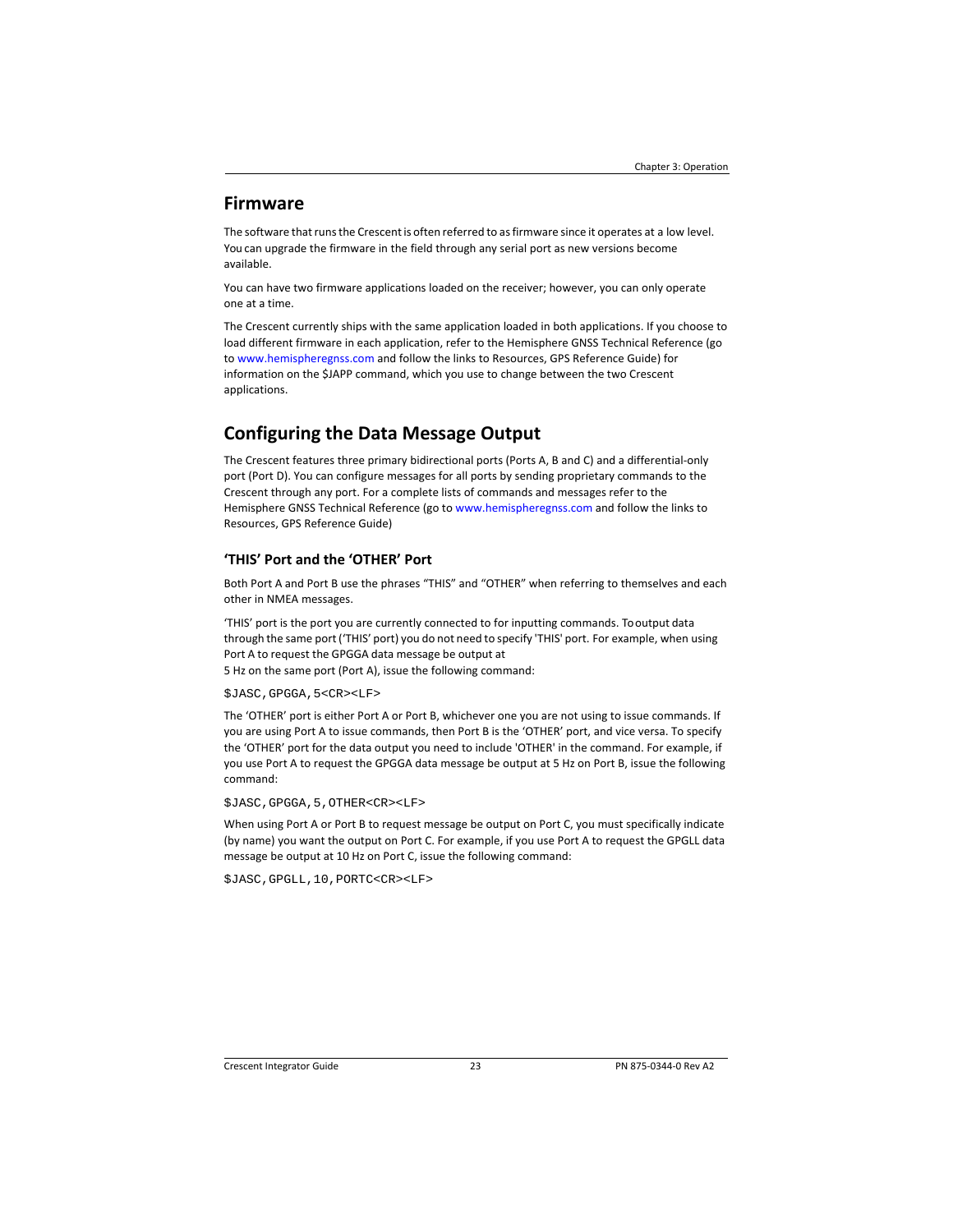Chapter 3: Operation

## **Saving the Crescent Configuration**

Each time you change the Crescent's configuration you may want to save the configuration so you do not have to reconfigure the receiver each time you power it on. To save the configuration, issue the \$JSAVE command to the Crescent using a terminal program such as HyperTerminal or either of Hemisphere GNSS' applications (SLXMon or PocketMax). The Crescent will take approximately five seconds to save the configuration to non‐volatile memory and will indicate when the configuration has been saved. Refer to the Hemisphere GNSS Technical Reference (go to www.hemispheregnss.com and follow the links to Resources, GPS Reference Guide)

# **Using Port D for RTCM Input**

Port D has been optimized to interface with Hemisphere GNSS' SBX‐4 beacon board and operates at 9600 baud (8 data bits, no parity and 1 stop bit – 8‐N‐1).

To configure the Crescent to use Port D, issue the following command:

\$JDIFF,BEACON<CR><LF>

To return to using SBAS as the correction source, send the following command to the Crescent:

\$JDIFF,WAAS<CR><LF>

For a complete lists of commands and messages refer to the Hemisphere GNSS Technical Reference (go to www.hemispheregnss.com and follow the links to Resources, GPS Reference Guide).

## **Configuration Defaults**

Below is the standard configuration for the Crescent. For more information on these commands refer to the Hemisphere GNSS Technical Reference (go to www.hemispheregnss.com and follow the links to Resources, GPS Reference Guide).

\$JOFF,PORTA \$JOFF,PORTB \$JOFF,PORTC \$JBAUD,19200,PORTA \$JBAUD,19200,PORTB \$JBAUD,19200,PORTC \$JAGE,2700 \$JLIMIT,10.0 \$JMASK,5 \$JDIFF,WAAS \$JPOS,51.0,-114.0 \$JSMOOTH,LONG900 \$JAIR,AUTO \$JALT,NEVER \$JNP,7 \$JWAASPRN,AUTO \$JTAU,COG,0.00 \$JTAU,SPEED,0.00

\$JSAVE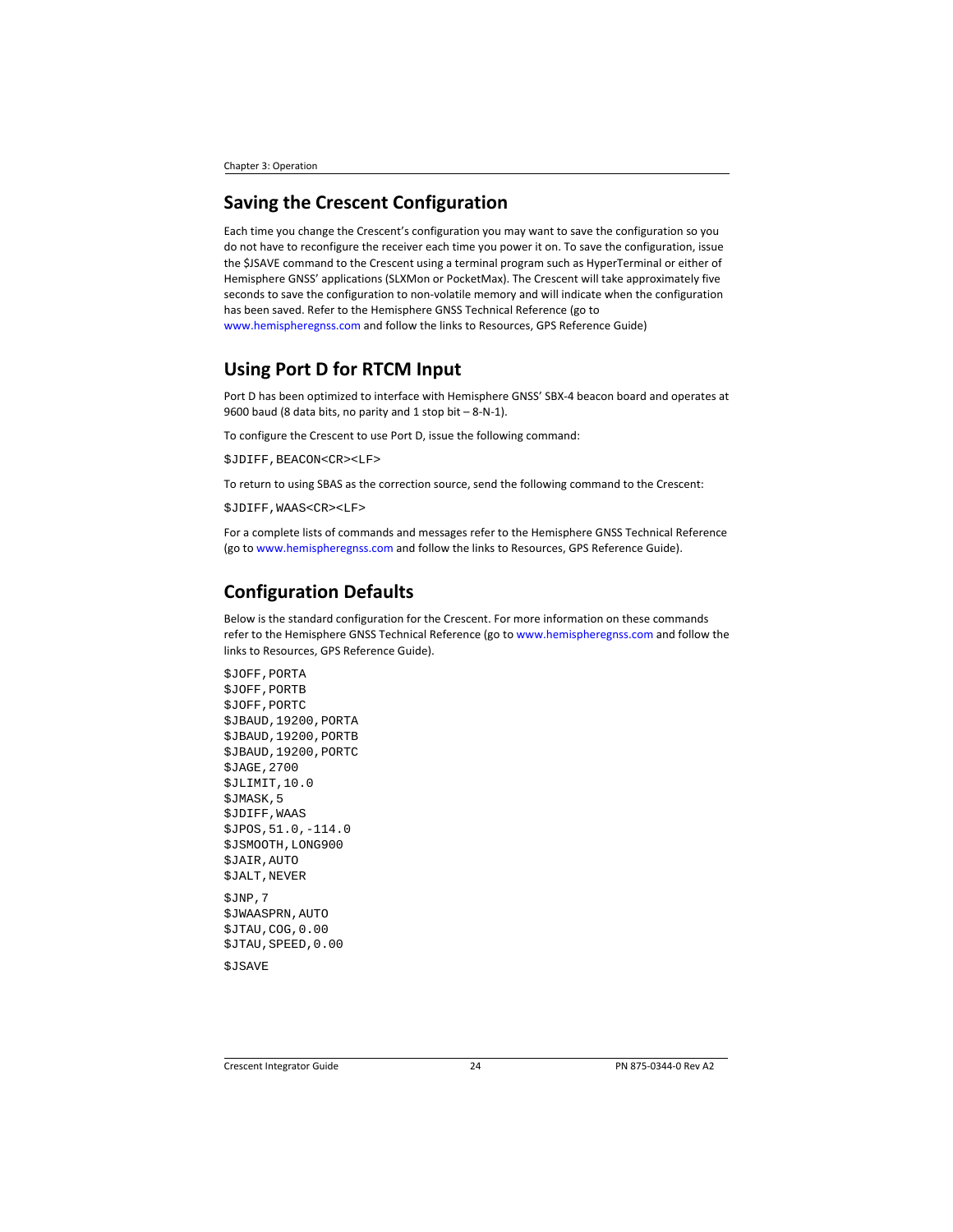Appendix A: Frequently Asked Questions

# **Appendix A: Frequently Asked Questions**

Integration Support and Repair Power, Communication, and Configuration GNSS Reception and Performance SBAS Reception and Performance External Corrections Installation

Crescent Integrator Guide 25 PN 875‐0344‐0 Rev A2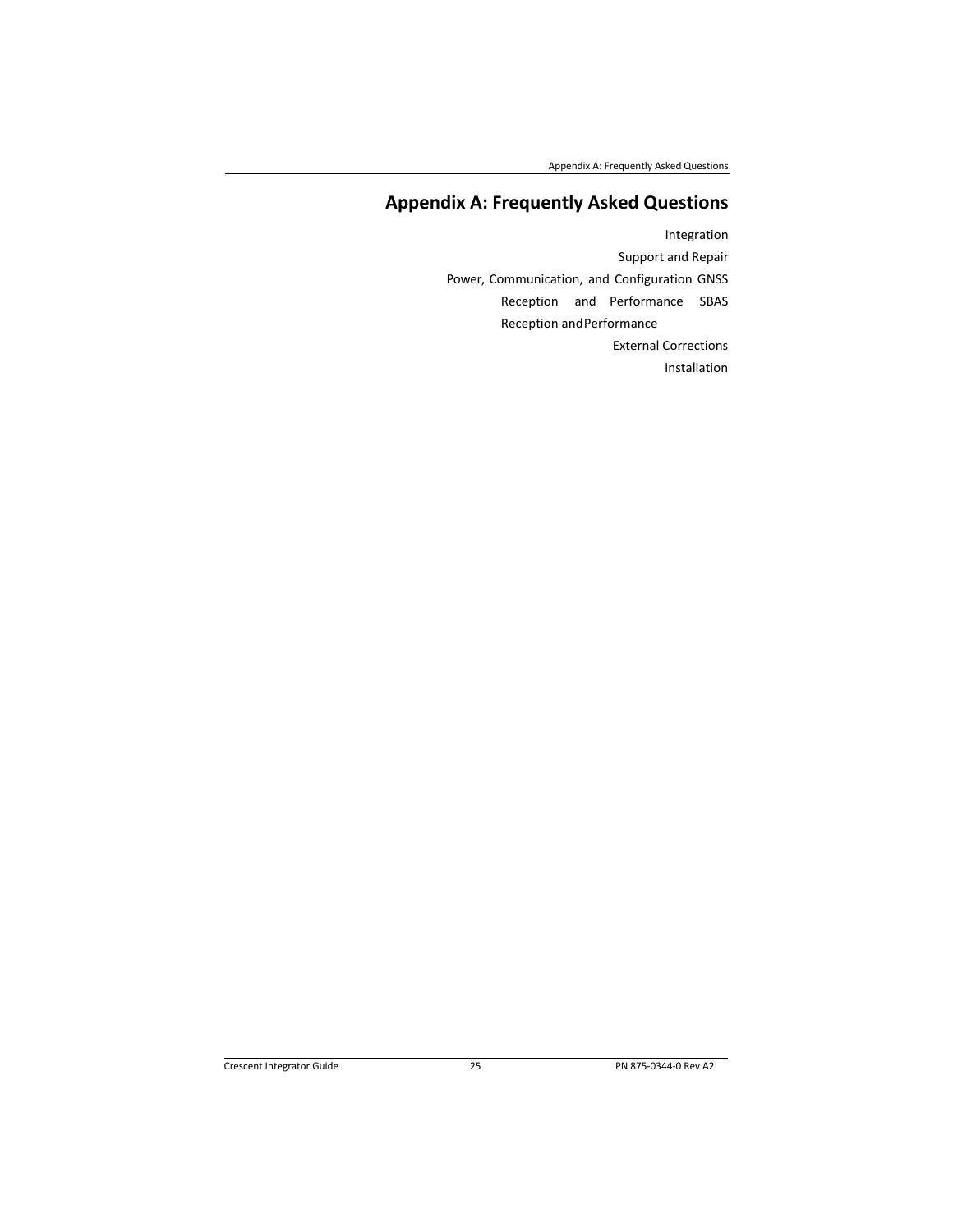## **Integration**

#### **Do I need to use the 1 PPS and event marker?**

No, these are not necessary for Crescent operation.

#### **What should I do with the 1 PPS signal if I do not want to use it?**

This signal will be strobing at 1 Hz, so it should not be connected.

#### **What should I do with the manual mark input if I am not going to use it?**

Do not connect the pin because this signal is active low.

### **Do I need to use the lock indicators?**

No, these are present for applications where it is desirable to have an LED visible to the user. These signals need to be transistor-buffered, as these lines can only offer 1 mA. Depending on the product and the application, LEDs can be very useful to the end user. These signals are active low.

#### **Do I need to use a shield‐can for the Crescent?**

Not necessarily...but you may need to if there are RF interference issues, such as if the Crescent interferes with other devices. A shield-can would be a good start in terms of investigating the benefit. If you are designing a smart antenna system, one is likely needed. Hemisphere GNSS recommends that you always conduct an RF prescan when integrating OEM boards.

#### **If my company wishes to integrate this product, what type of engineering resources will I need to do this successfully?**

Hemisphere GNSS recommends you have sufficient engineering resources with the appropriate skills in and understanding of the following:

- Electronic design (including power supplies and leveltranslation)
- RF implications of working with GPS equipment
- Circuit design and layout
- Mechanical design and layout

#### **What type of assistance can I expect from Hemisphere GNSS when integrating the Crescent?**

Integration of a GNSS board has such benefits as:

- Lower system cost
- Improved branding (rather than relabeling an existing product)
- Better control of system design among others

As an integrator, you are responsible for ensuring that the correct resources are in place to technically complete it. Hemisphere GNSS will provide reasonable assistance. However, Hemisphere GNSS does not have dedicated engineering resources for in-depth integration support. Hemisphere GNSS will do its best to provide support as necessary, but you should expect to have reasonable expertise to use this Integrators Guide.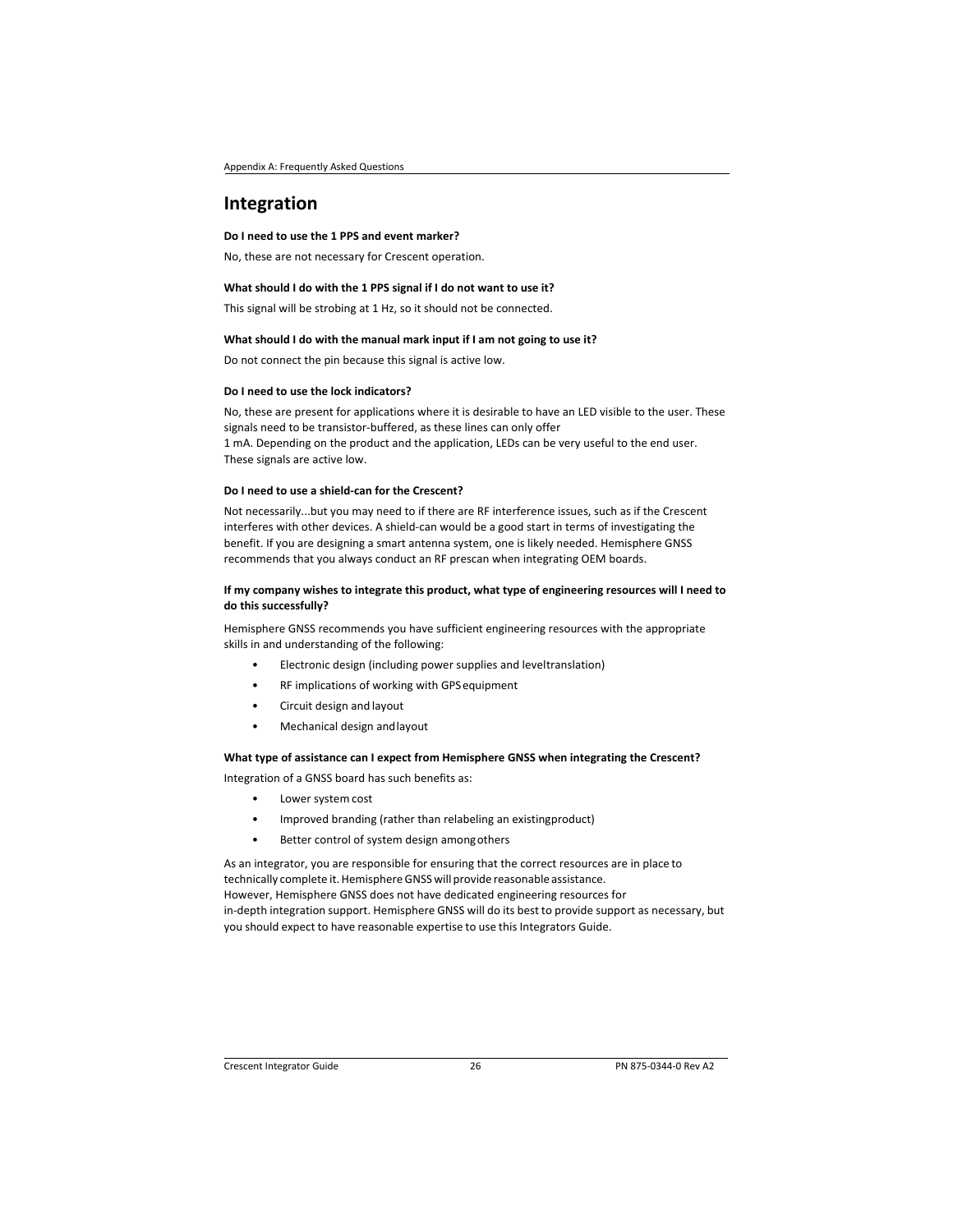# **Support and Repair**

#### **How do I solve a problem I cannot isolate?**

Hemisphere GNSS recommends contacting the dealer first. With their experience with this product, and other products from Hemisphere GNSS, they should be able to help isolate a problem. If the issue is beyond the capability or experience of the dealer, Hemisphere GNSS Technical Support is available from 8:00 AM to 5:00 PM Mountain Standard Time, Monday through Friday.

See "Technical Support" on page i (just before the Contents page) for Technical Support contact information.

#### **What do I do if I cannot resolve a problem after trying to diagnose it myself?**

Contact your dealer to see if they have any information that may help to solve the problem. They may be able to provide some in‐person assistance. If this is not viable or does not solve the problem, Hemisphere GNSS Technical Support is available from 8:00 AM to 5:00 PM Mountain Standard Time, Monday through Friday.

See "Technical Support" on page i (just before the Contents page) for Technical Support contact information.

#### **Can I contact Hemisphere GNSS Technical Support directly regarding technical problems?**

Yes, however, Hemisphere GNSS recommends speaking to the dealer first as they would be the local support. They may be able to solve the problem quickly, due to their closer location and experience with our equipment.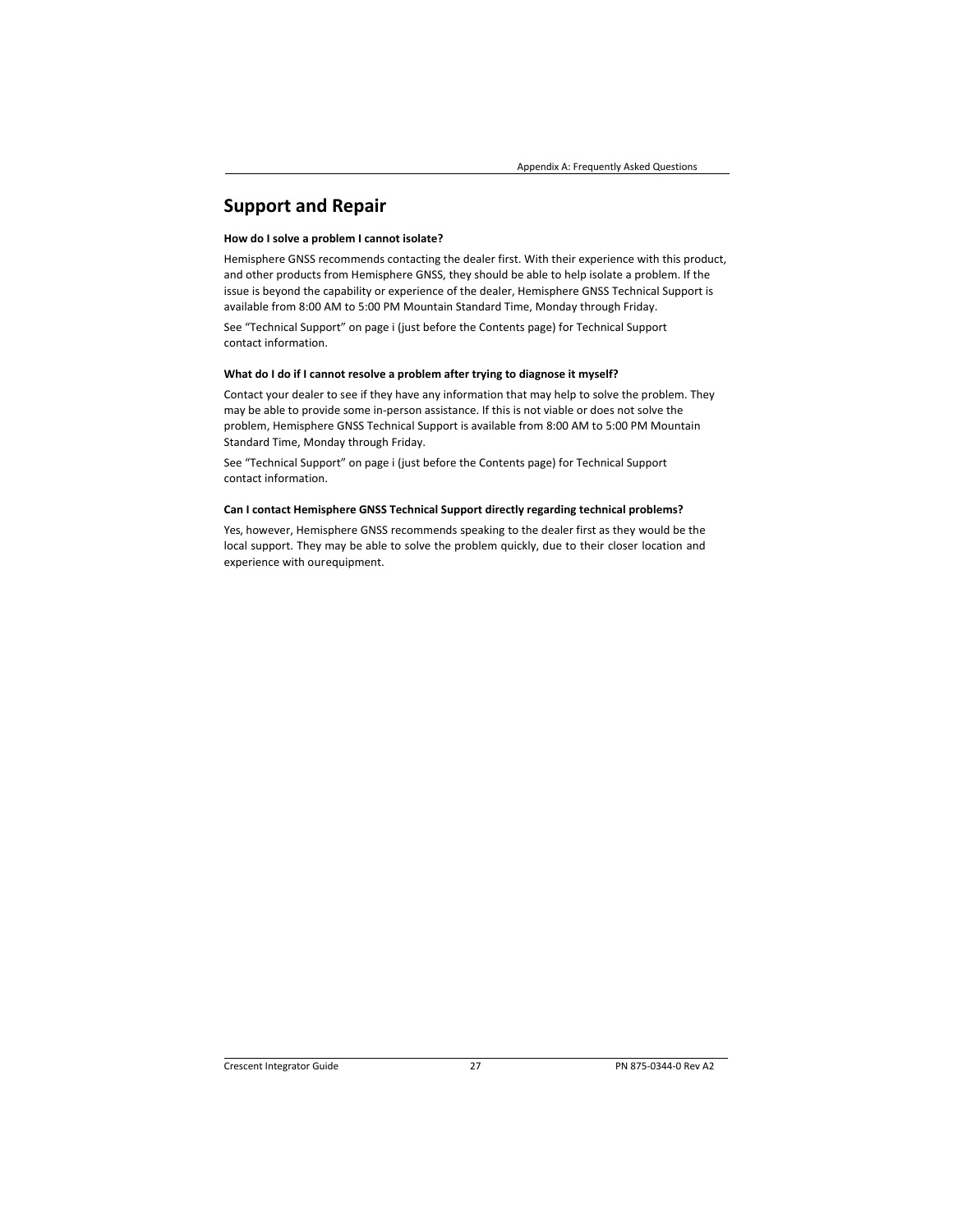## **Power, Communication, and Configuration**

**My Crescent system does not appear to be communicating. What do I do?** 

This could be one of a few issues:

- Examine the Crescent cables and connectors for signs of damage or offset.
- Ensure the Crescent system is properly powered with the correct voltage.
- Ensure there is a good connection to the power supply since it is required to terminate the power input with the connector.
- Check the documentation of the receiving device, if not a PC, to ensure the transmit line from the Crescent is connected to the receive line of theother device. Also, ensure the signal grounds are connected.
- If the Crescent is connected to a custom or special device, ensure theserial connection to it does not have any incompatible signal lines present that prevent proper communication.
- Make sure the baud rate of the Crescent matches the other device. The other device must also support an 8 data bit, 1 stop bit, no parity port configuration (8‐N‐1). Some devices support different settings that may be user configurable. Ensure the settings match.
- Consult the troubleshooting section of the other device's documentation to determine if there may be a problem with the equipment.

#### **Am I able to configure two serial ports with different baud rates?**

Yes, all the ports are independent. For example, you may set one port to 4800 and another port to 19200.

### **Am I able to have the Crescent output different NMEA messages through multiple ports?**

Yes, different NMEA messages can be sent to the serial ports you choose. These NMEA messages may also be at different update rates.

A high enough baud rate is needed to transmit all the data; otherwise, some data may not be transmitted.

#### **How can I determine the current configuration of the Crescent?**

The \$JSHOW command will request the configuration information from the Crescent. The response will be similar to:

\$>JSHOW,BAUD,19200 \$>JSHOW,BIN,1,5.0 \$>JSHOW,BAUD,4800,OTHER \$>JSHOW,ASC,GPGGA,1.0,OTHER \$>JSHOW,ASC,GPVTG,1.0,OTHER \$>JSHOW,ASC,GPGSA,1.0,OTHER

#### **How can I be sure the configuration will be saved for the subsequent power cycle?**

Query the receiver to make sure the current configuration is correct by issuing a \$JSHOW command. If not, make the necessary changes and reissue the \$JSHOW command. Once the current configuration is acceptable, issue a \$JSAVE command and wait for the receiver to indicate the save is complete. Do not power off the receiver until the "save complete" message appears.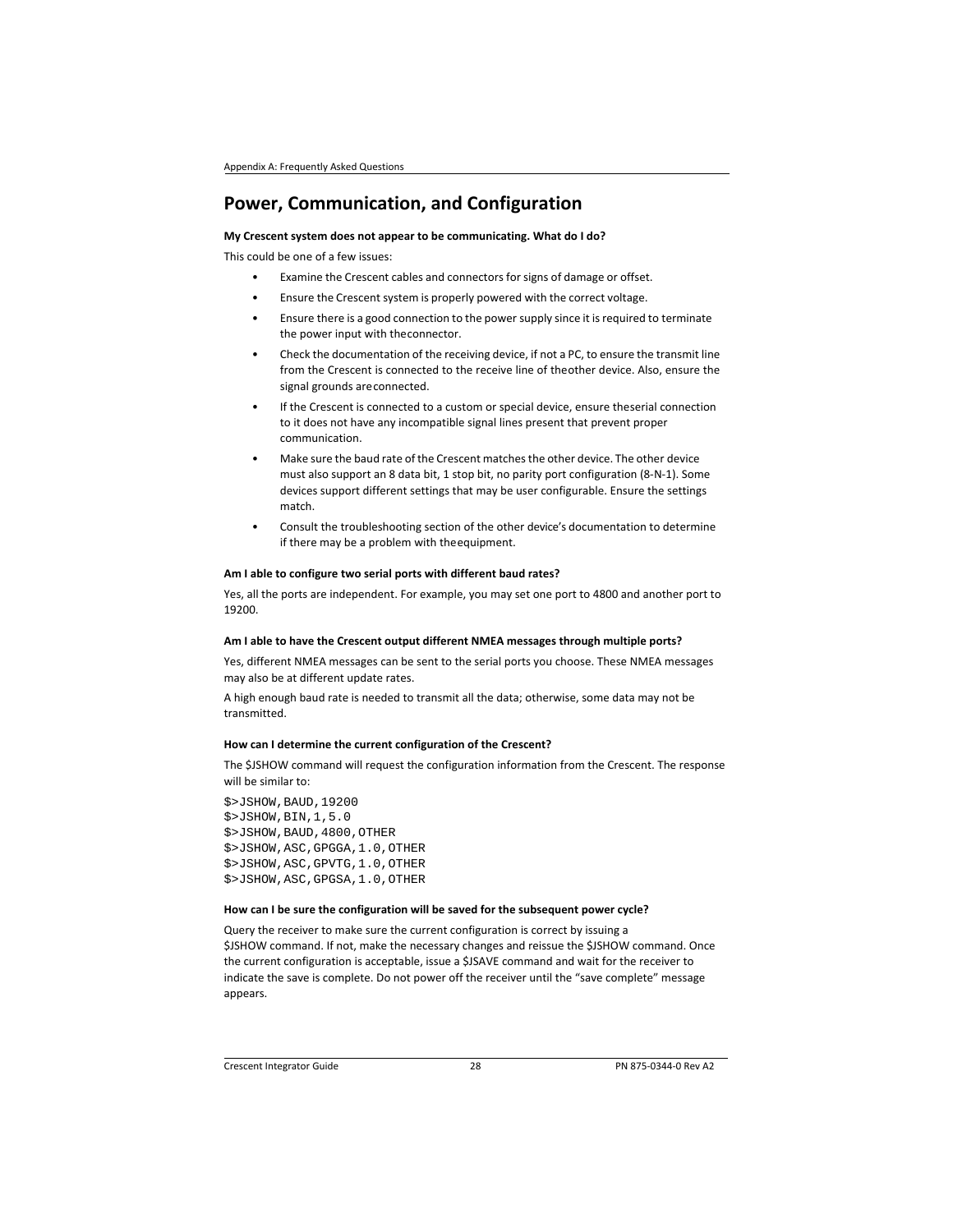#### **How do I change the baud rate of a port from that port?**

Connect at the current baud rate of the Crescent port and then issue a \$JBAUD command to change the port baud rate to the desired rate. Now change the baud rate in your application to the desired rate.

#### **What is the best software tool to use to communicate with the Crescent and configure it?**

Hemisphere GNSS uses three different software applications:

- HyperTerminal™ ‐ Available on all Windows® 95, 98, ME, and XP. This tool allows you to configure the Crescent by directly typing commands into the terminal window. The output from the Crescent is simultaneously shown. When using HyperTerminal, ensure it is configured to use the correct PC communication port and baud rate, and that the local echo feature is on (to see what is being typed).
- SLXMon ‐ Available at www.hemispheregnss.com. This application is a very useful tool for graphically viewing tracking performance and position accuracy, and for recording data. It can also configure message output and port settings. SLXMon runs on Windows 95 or higher.
- PocketMax ‐ Available at www.hemispheregnss.com. Similar to SLXMon, you can use this application to graphically view tracking performance and position accuracy, record data, and configure message output and port settings. PocketMax runs on multiple Windows platforms using the Windows .NET framework.

### **GNSS Reception and Performance**

#### **How do I know what the Crescent is doing?**

The Crescent supports standard NMEA data messages. The \$GPGSV and Bin99 data messages contain satellite tracking and SNR information. If available, the computed position is contained in the \$GPGGA message. Additionally, the Crescent has surface‐mounted status LEDs that indicate receiver status.

#### **Do I have to be careful when using the Crescent to ensure it tracks properly?**

For best performance, the Crescent's antenna must have a clear view of the sky for satellite tracking. The Crescent can tolerate a certain amount of signal blockage because redundant satellites are often available. Only four satellites are required for a position; however, the more satellites that are used, the greater the positioning accuracy.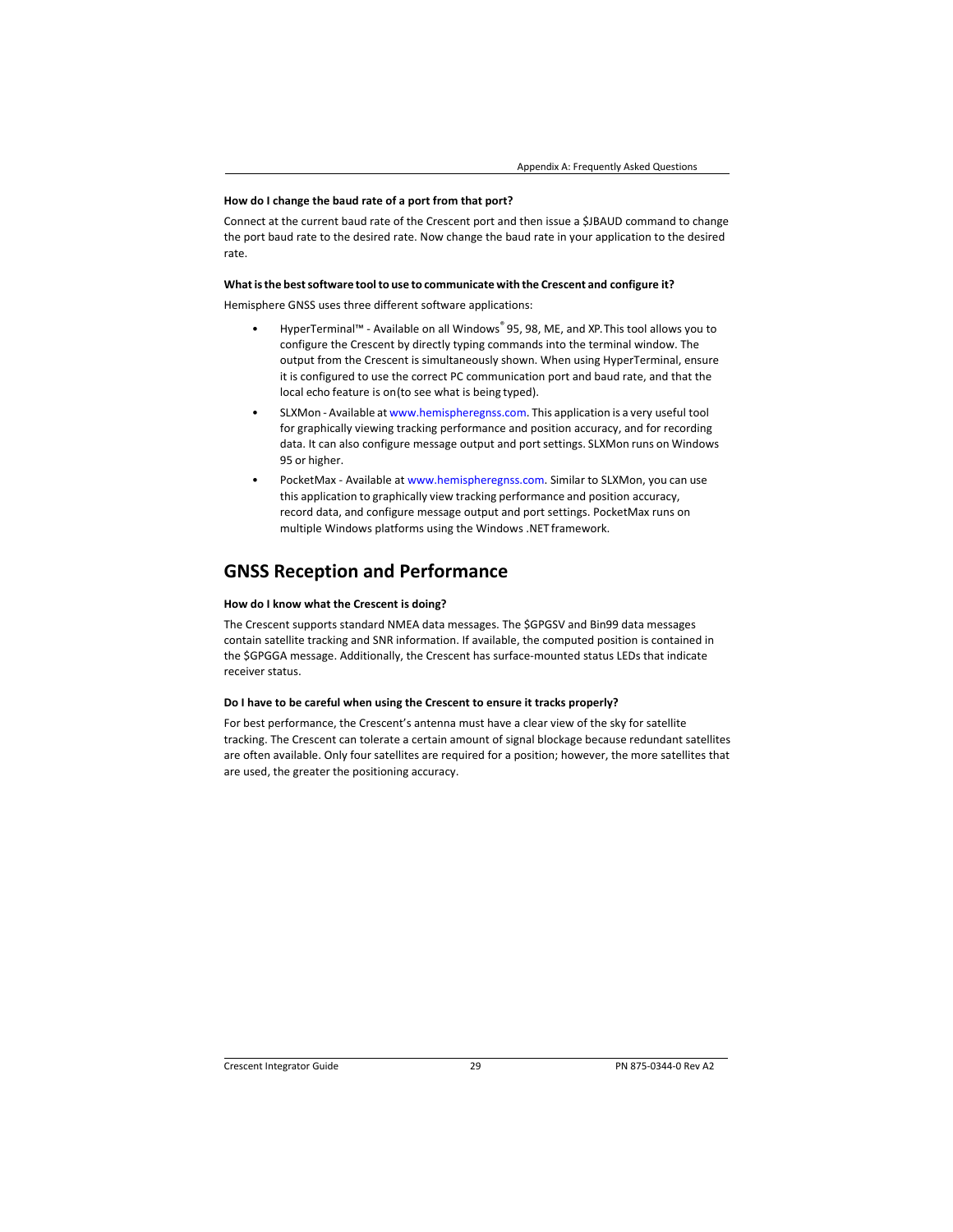## **SBAS Reception and Performance**

#### **How do I know if the Crescent has acquired an SBAS signal?**

The Crescent outputs the \$RD1 message that contains the SBAS Bit Error Rate (BER) for each SBAS channel. The BER value describes the rate of errors received from SBAS. Ideally, this should be zero. However, the Crescent performs well up to 150 BER. The SLXMon and PocketMax utilities provide this information without needing to use NMEA commands.

#### **How do I know if the Crescent is offering a differentially‐corrected or RTK‐corrected position?**

The Crescent outputs the \$GPGGA message as the main positioning data message. This message contains a quality fix value that describes the GPS status. If this value is 2, the position is differentially corrected; if this value is 5, the position is

RTK‐corrected. The SLXMon and PocketMax utilities provide this information without needing to use NMEA commands.

#### **How do I select an SBAS satellite?**

By default the Crescent will automatically attempt to track the appropriate SBAS satellites. If multiple satellites are available, the one with the lowest BER value is selected to be used to decode the corrections.

You can manually select which SBAS satellites to track—refer to the Hemisphere GNSS Technical Reference (go to www.hemispheregnss.com and follow the links to Resources, GPS Reference Guide) for more information; however, this is not recommended.

#### **Should I be concerned if the Crescent is frequently losing lock on SBAS due to obstructions or low satellite elevation angles at my geographic location?**

No, provided the receiver is receiving a full set of corrections relatively often. Using COAST technology, the Crescent is able to perform well for 40 minutes or more with aging correction data. Similar to DGPS corrections, accuracy degrades over time and distance. To obtain a full set of corrections the Crescent antenna receives the ionospheric map over a period of a few minutes. This is the minimum amount of time required to get a full set of corrections for SBAS operation. After this, the receiver can coast until the next set of corrections have been received.

Accuracy is a function of correction age and current ionospheric activity, which will increase in the coming years.

#### **Do I need a dual frequency antenna for SBAS?**

Hemisphere GNSS recommends using a single frequency antenna with the Crescent.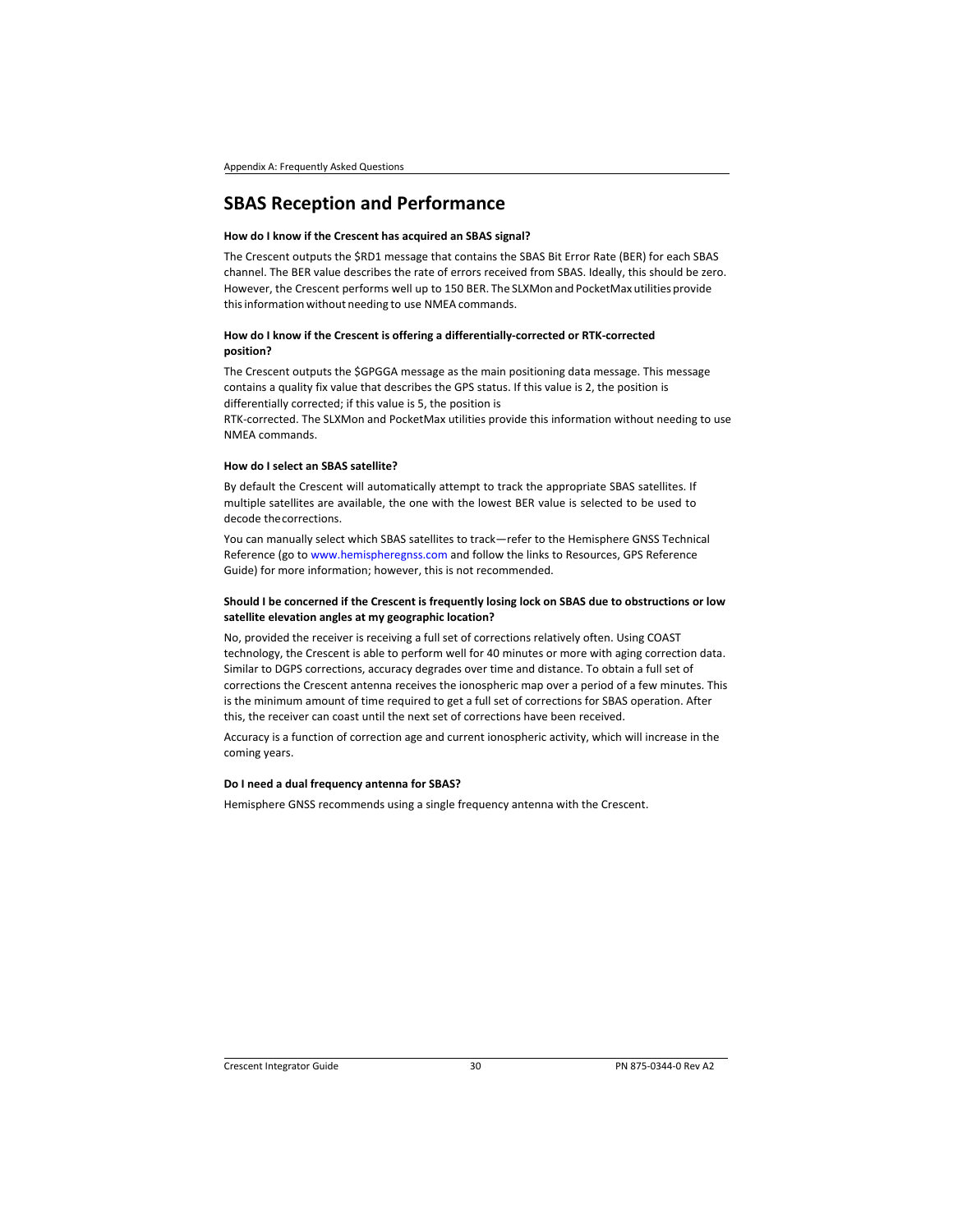# **External Corrections**

**My Crescent system does not appear to be using DGPS or RTK corrections from an external correction source. What could be the problem?** 

This could be due to a number of factors. To isolate the issue:

- Make sure DGPS corrections are RTCM v2.3 protocol.
- Make sure RTK corrections are either ROX, RTCM v3, CMR, or CMR+ protocol.
- Verify the baud rates used by the Crescent match that of the external correction source.
- The external correction should be using an 8 data bit, no parity, 1 stop bit (8‐N‐1) serial port configuration.
- Inspect the cable connection to ensure there is no damage.
- Check the pinout information for the cables to ensure the transmit line of the external correction source is connected to the receive line of the Crescent's serial port and that the signal grounds are connected.
- Make sure the Crescent has been set to receive external corrections by issuing the \$JDIFF command. Refer to the Hemisphere GNSS Technical Reference (go to www.hemispheregnss.com and follow the links to Resources, GPS Reference Guide) for more information.

# **Installation**

#### **Does it matter where I mount the Crescent's antenna?**

Yes, the mounting location must provide a clear view of the sky for satellite tracking. Additionally, the position that it computes is based on the center of the antenna. It should be placed in the location for which the user would like a position. Often antennas are mounted on the centerline of a vehicle or on a pole‐mount for georeference.

#### **How will the antenna selection and mounting affect Crescent performance?**

For best results select a multipath‐resistant antenna. Ensure the antenna tracks all the available signals for the receiver.

Mount the antenna:

- With the best possible view of the sky
- In a location with the lowest possible multipath

Using a magnetic mount for the antenna will not affect performance.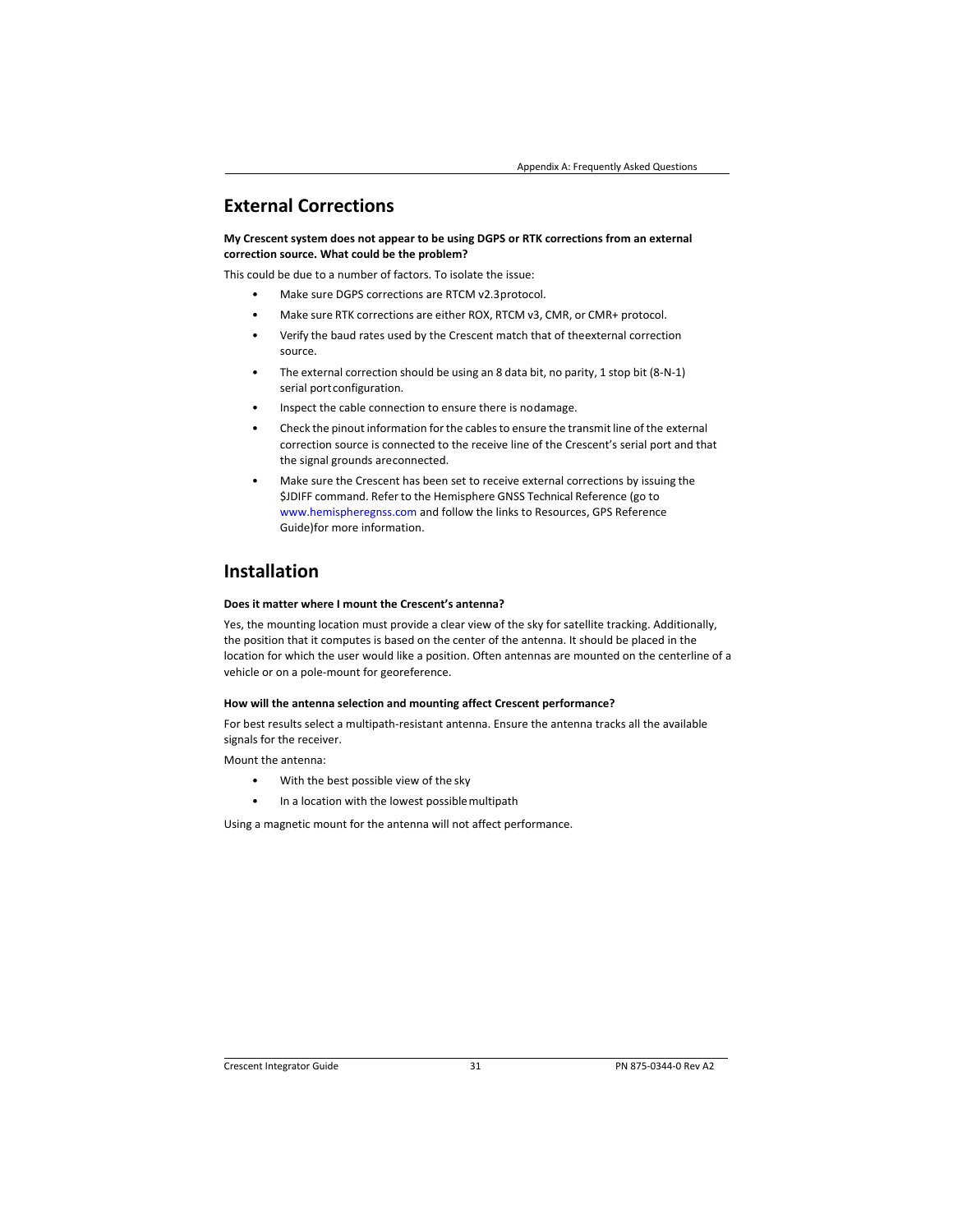Appendix B: Troubleshooting

# **Appendix B: Troubleshooting**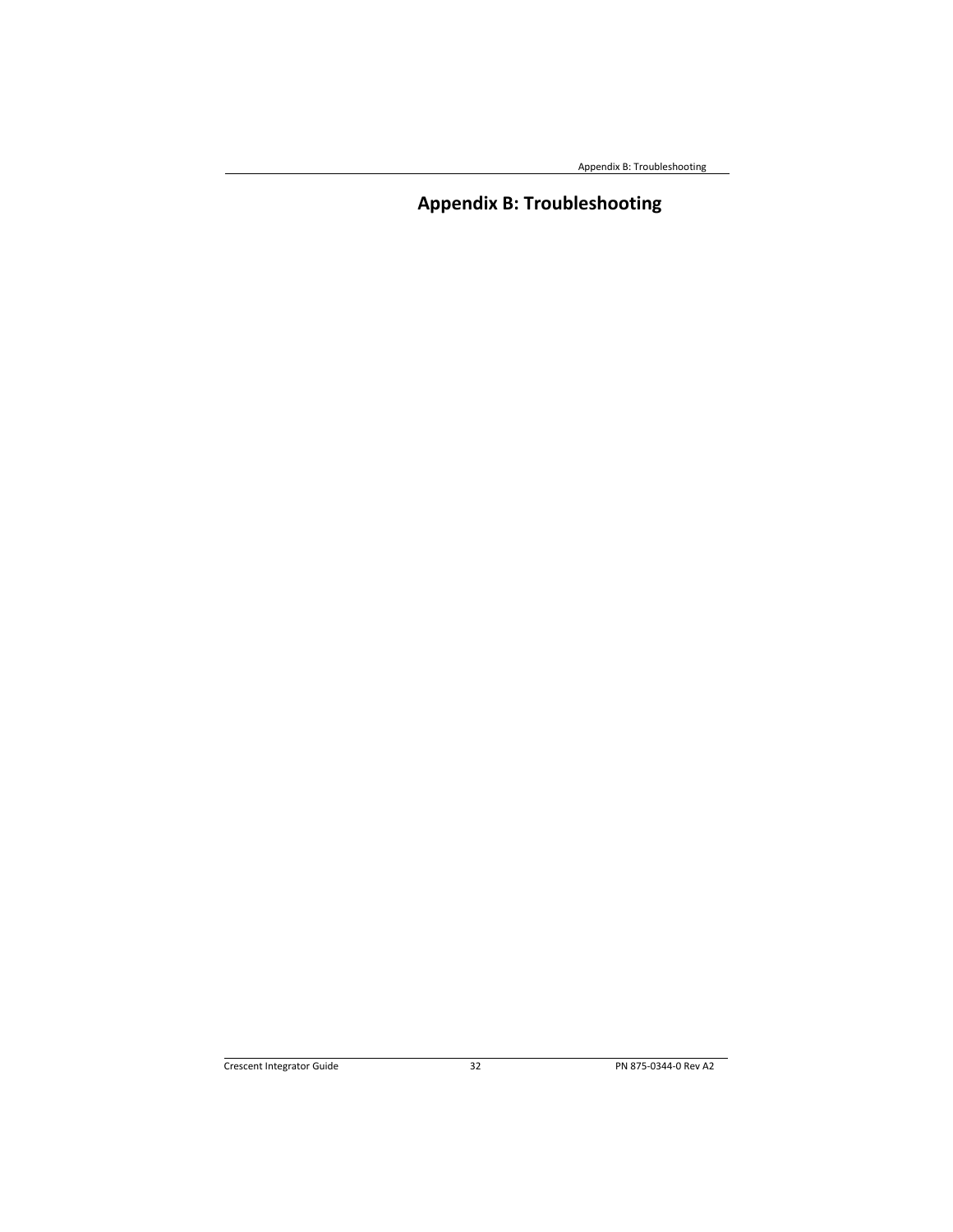### Appendix B: Troubleshooting

Use the following checklist to troubleshoot anomalous Crescent operation. Table B‐1 provides a list of issues with possible solutions. Refer to Appendix C, "Technical Specifications" if necessary.

### **Table B‐1: Troubleshooting**

| Issue                                                                   | <b>Possible Solution</b>                                                                                                                                                                                      |
|-------------------------------------------------------------------------|---------------------------------------------------------------------------------------------------------------------------------------------------------------------------------------------------------------|
| What do I do initially if I have a<br>problem with the operation of the | Try to isolate the source of the problem. Problems are likely<br>to fall within one of the following categories:                                                                                              |
| Crescent?                                                               | Power, communication, and configuration<br>$\bullet$                                                                                                                                                          |
|                                                                         | GPS reception and performance<br>$\bullet$                                                                                                                                                                    |
|                                                                         | Beacon reception and performance<br>$\bullet$                                                                                                                                                                 |
|                                                                         | SBAS reception and performance<br>٠                                                                                                                                                                           |
|                                                                         | <b>External corrections</b><br>$\bullet$                                                                                                                                                                      |
|                                                                         | Installation                                                                                                                                                                                                  |
|                                                                         | Shielding and isolating interference                                                                                                                                                                          |
|                                                                         | It is important to review each category in detail in order to<br>eliminate it as a problem.                                                                                                                   |
| Receiver fails to power                                                 | $\bullet$<br>Verify polarity of power leads                                                                                                                                                                   |
|                                                                         | Check 1.0 A in-line power cable fuse connection<br>$\bullet$                                                                                                                                                  |
|                                                                         | Check integrity of power cableconnections<br>$\bullet$                                                                                                                                                        |
|                                                                         | Check power input voltage                                                                                                                                                                                     |
|                                                                         | Check current restrictions imposed by power source<br>(minimum available should be > 1.0A)                                                                                                                    |
| No data from the Crescent<br>1.<br>No communication                     | (1) Check receiver power status (this maybe done<br>$\bullet$<br>with an ammeter)                                                                                                                             |
| No valid data<br>2.                                                     | (2) Verify Crescent is locked to a valid DGPS signal<br>(this can often be done on the receiving device or by<br>using SLXMon)                                                                                |
|                                                                         | (2) Verify that Crescent is locked to GPS<br>$\bullet$<br>satellites (this can often be done on the<br>receiving device or by using SLXMon)                                                                   |
|                                                                         | (2) Check integrity and connectivity of power and<br>data cable connections                                                                                                                                   |
| Random binary data from the Crescent                                    | $\bullet$<br>Verify that the RCTM or Bin messages are not being<br>accidentally output (send a \$JSHOW command)                                                                                               |
|                                                                         | Verify that the baud rate settings of Crescent and remote<br>$\bullet$<br>device match                                                                                                                        |
|                                                                         | Potentially, the volume of data requested to be output<br>$\bullet$<br>by the Crescent could be higher than the current baud<br>rate supports. Try using 19200 or higher for the baud<br>rate for all devices |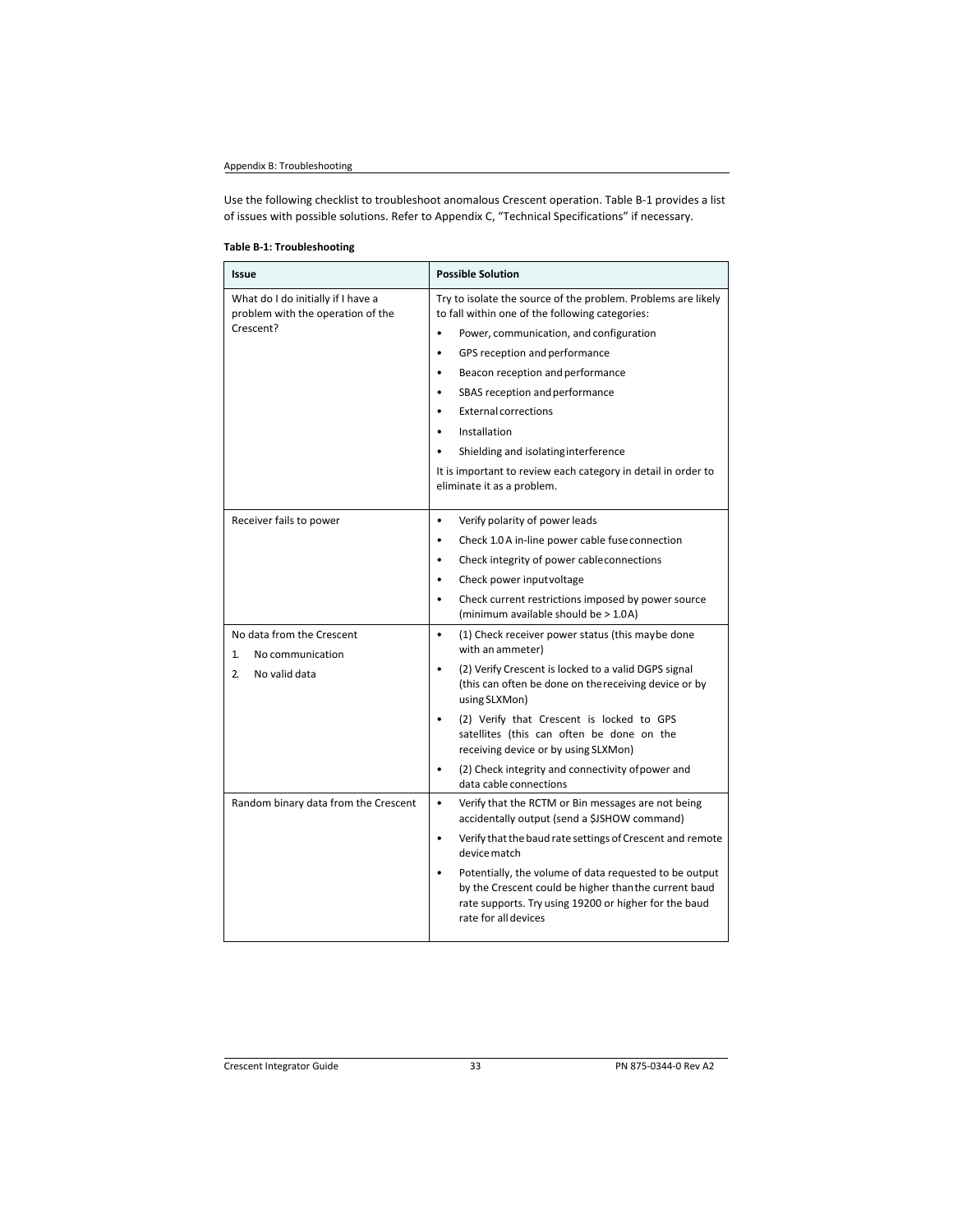Appendix B: Troubleshooting

| Issue                                     | <b>Possible Solution</b>                                                                                                                                                                                                      |
|-------------------------------------------|-------------------------------------------------------------------------------------------------------------------------------------------------------------------------------------------------------------------------------|
| No GPS lock                               | Check integrity of antennacable<br>٠                                                                                                                                                                                          |
|                                           | Verify antenna's view of the sky                                                                                                                                                                                              |
|                                           | Verify the lock status and signal to noise ratio of GPS<br>satellites (this can often be done on the receiving<br>device or by using SLXMon)                                                                                  |
| No SBAS                                   | Check antenna cable integrity                                                                                                                                                                                                 |
|                                           | Verify antenna's view of the sky, especially<br>towards that SBAS satellites, south in the<br>northern hemisphere                                                                                                             |
|                                           | Verify the bit error rate and lock status of SBAS<br>satellites (this can often be done on the receiving<br>device or by using SLXMon - monitor BER value)                                                                    |
| No DGPS position in external<br>RTCM mode | Verify that the baud rate of the RTCM input port<br>matches the baud rate of the external source                                                                                                                              |
|                                           | Verify the pinout between the RTCM source and the<br>RTCM input port (the "ground" pin and pinout must be<br>connected, and from the "transmit" from the source<br>must connect to the "receiver" of the RTCM input<br>port). |
| Non-DGPS output                           | Verify Crescent SBAS and lock status (or<br>external source is locked)                                                                                                                                                        |

**Table B‐1: Troubleshooting**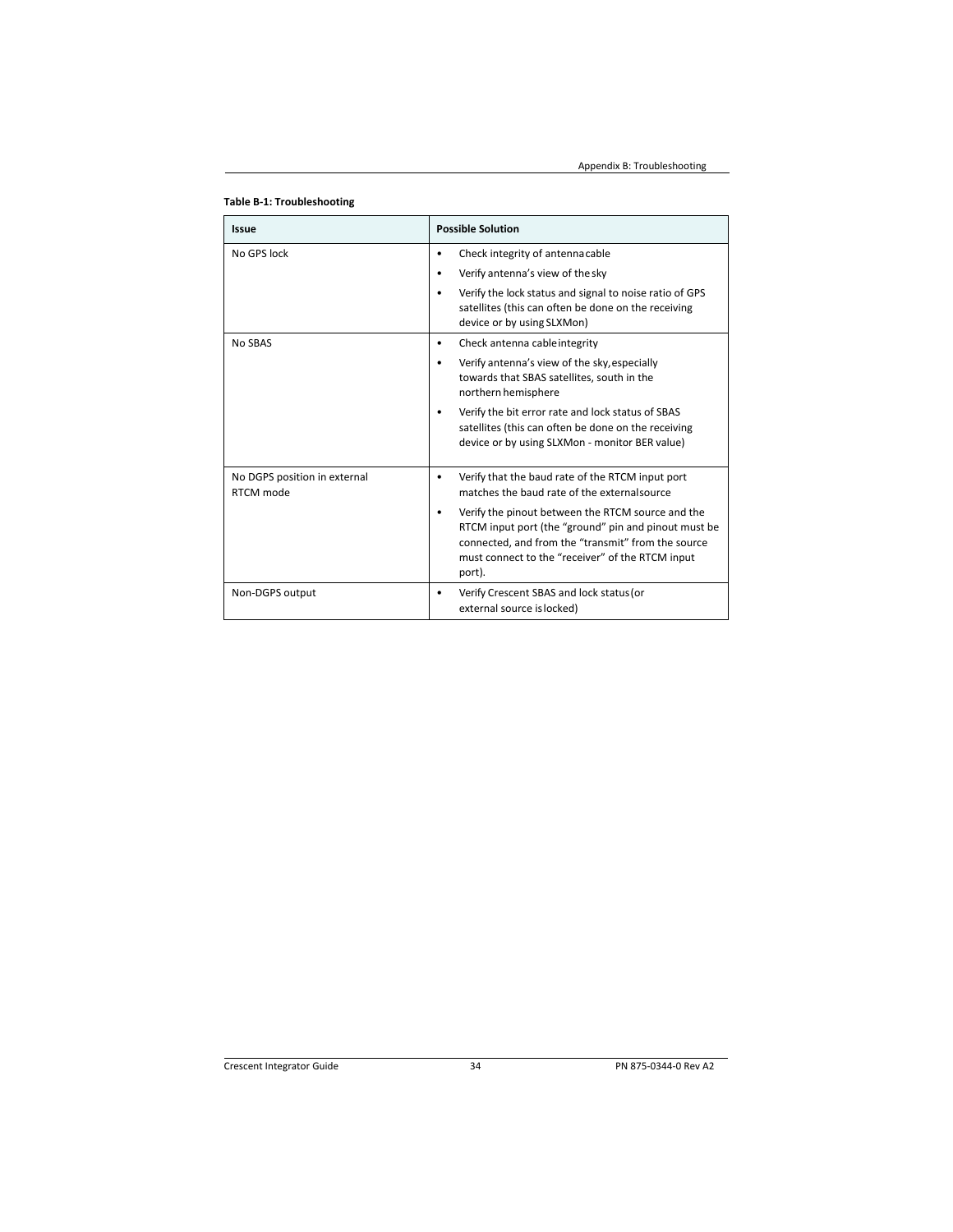Appendix C: Technical Specifications

# **Appendix C: Technical Specifications**

P206 Specifications P207 Specifications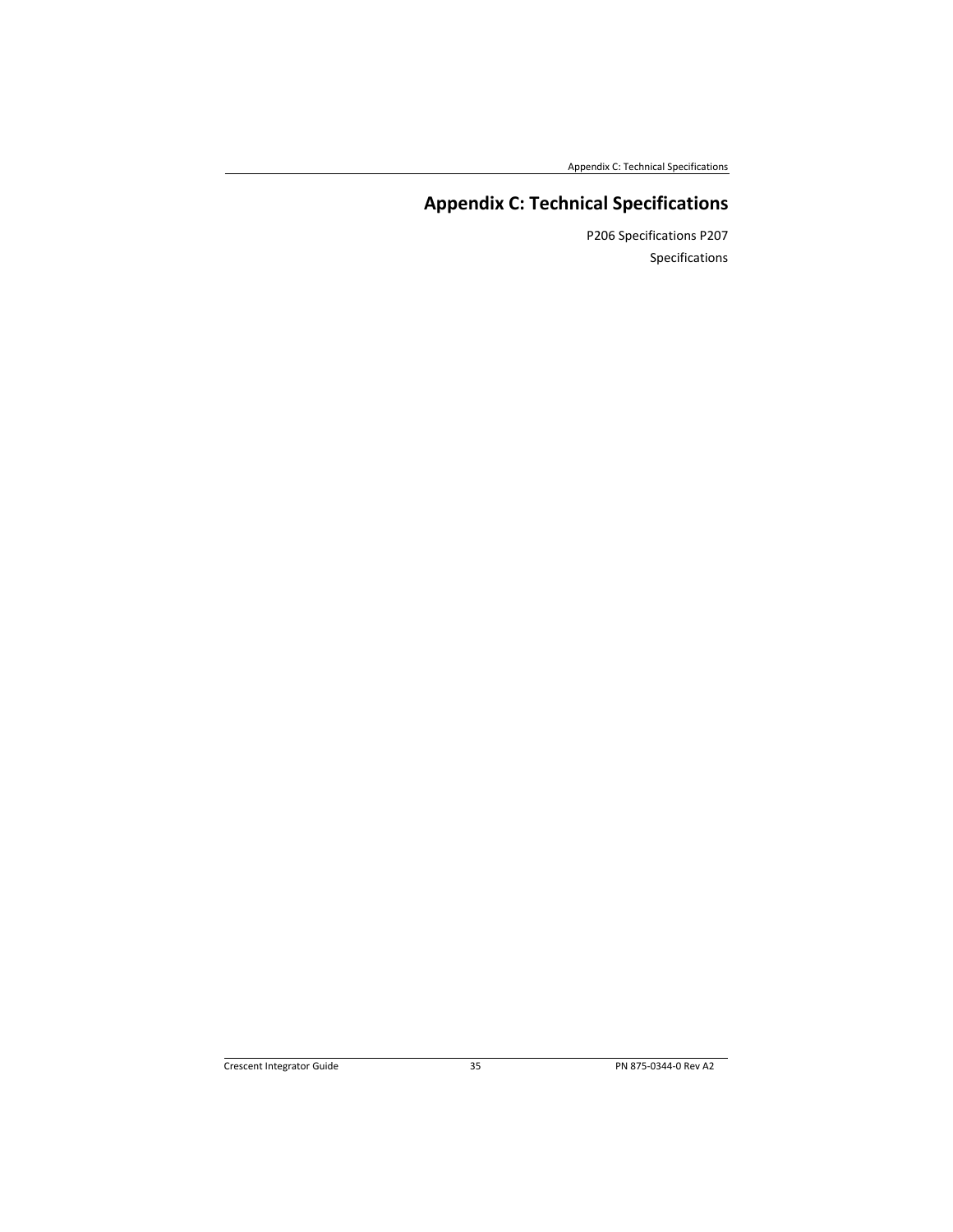# **P206 Specifications**

Table C‐21 through Table C‐25 provide specifications for the P206.

### **Table C‐1: P206 sensor specifications**

| Item                   | Specification                                                                   |                  |                  |
|------------------------|---------------------------------------------------------------------------------|------------------|------------------|
| Receiver type          | GPS, GLONASS and BeiDou L1 RTK with carrier phase                               |                  |                  |
| Channels               | 12 L1CA GPS                                                                     |                  |                  |
|                        | 12 L1P GPS                                                                      |                  |                  |
|                        | 12 L1 GLONASS                                                                   |                  |                  |
|                        | 22 B1 BeiDou                                                                    |                  |                  |
|                        | 3 SBAS or 3 additional L1CA GPS                                                 |                  |                  |
|                        | * with subscription code                                                        |                  |                  |
|                        | Note: L-band support available with optional Hemisphere GNSS LX-2<br>OEM board. |                  |                  |
| <b>GPS sensitivity</b> | $-142$ dBm                                                                      |                  |                  |
| <b>SBAS</b> tracking   | 3-channel, parallel tracking                                                    |                  |                  |
| Update rate            | 1 Hz standard, 10 Hz and 20 Hz available                                        |                  |                  |
| Horizontal accuracy    |                                                                                 | RMS (67%)        | 2DRMS (95%)      |
|                        | $RTK^{1,2}$                                                                     | $10$ mm + 1 ppm  | $20$ mm + 2 ppm  |
|                        | SBAS (WAAS) <sup>1</sup>                                                        | 0.3 <sub>m</sub> | 0.6 <sub>m</sub> |
|                        | Autonomous, no SA <sup>1</sup>                                                  | 1.2 <sub>m</sub> | 2.5 <sub>m</sub> |
| Timing (1PPS) accuracy | $20$ ns                                                                         |                  |                  |
| Cold start time        | < 60 s typical (no almanac or RTC)                                              |                  |                  |
| Warm start time        | < 30 s typical (almanac and RTC)                                                |                  |                  |
| Hot start time         | < 10 s (almanac, RTC, and position)                                             |                  |                  |
| Maximum speed          | 1,850 kph (999 kts)                                                             |                  |                  |
| Maximum altitude       | 18,288 m (60,000 ft)                                                            |                  |                  |
| Differential options   | SBAS, Autonomous, External RTCM v2.3, RTK v3                                    |                  |                  |

### **Table C‐2: P206 communication specifications**

| <b>Item</b>             | Specification                                                               |
|-------------------------|-----------------------------------------------------------------------------|
| Serial ports            | 4 full-duplex 3.3 V CMOS<br>(3 main serial ports, 1 differential-only port) |
| Baud rates              | 4800 - 115200                                                               |
| Data I/O protocol       | NMEA 0183, Hemisphere GNSS' binary                                          |
| Correction I/O protocol | Hemisphere GNSS' ROX, RTCM v2.3 (DGPS), RTCM v3 (RTK), CMR,<br>$CMR+4$      |
| Timing output           | 1 PPS CMOS, active high, rising edge sync, 10 k $\Omega$ , 10 pF load       |
| Event marker input      | CMOS, active low, falling edge sync, 10 k $\Omega$ , 10 pF load             |
| <b>USB</b>              | 1 USB Host, 1 USB Device                                                    |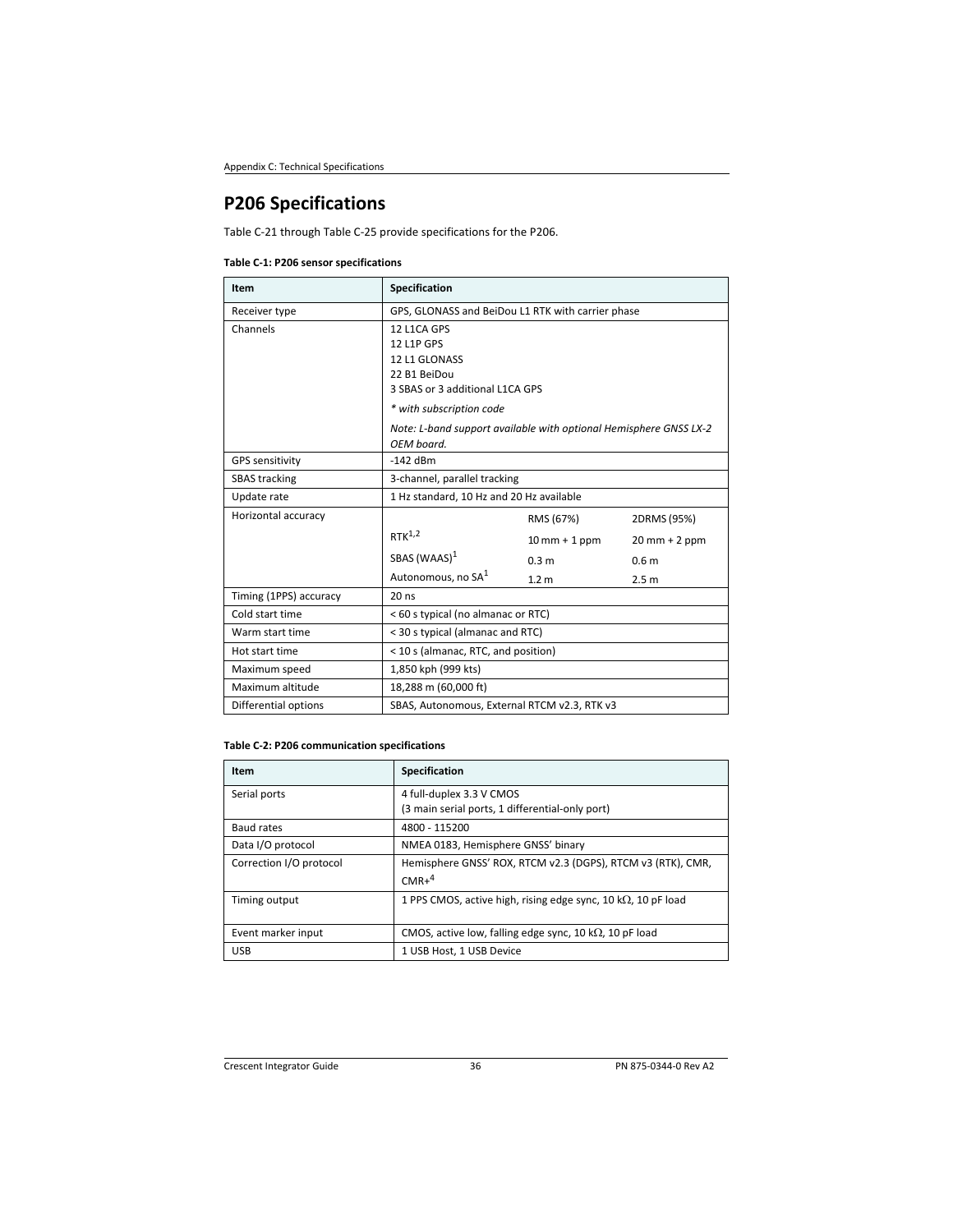### **Table C‐3: P206 power specifications**

| <b>Item</b>                      | Specification                          |
|----------------------------------|----------------------------------------|
| Input voltage                    | $3.3$ VDC +/- 5%                       |
| Power consumption                | $<$ 1.4 W nominal                      |
| Current consumption              | 420 mA nominal GPS, GLONASS and BeiDou |
| Antenna voltage input            | 15 VDC maximum                         |
| Antenna short circuit protection | Yes                                    |
| Antenna gain input range         | 10 to 40 dB                            |
| Antenna input impedance          | 50 $\Omega$                            |

### **Table C‐4: P206 environmental specifications**

| Item                             | <b>Specification</b>                                                                                                    |
|----------------------------------|-------------------------------------------------------------------------------------------------------------------------|
| Operating temperature            | -40°C to +85°C (-40°F to +185°F)                                                                                        |
| Storage temperature              | -40°C to +85°C (-40°F to +185°F)                                                                                        |
| Humidity                         | 95% non-condensing (when installed in an enclosure)                                                                     |
| Shock and vibration <sup>5</sup> | Vibration: EP455 Section 5.15.1 Random                                                                                  |
|                                  | Mechanical Shock: EP455 Section 5.14.1 Operational (when<br>mounted in an enclosure with screw mounting holes utilized) |
| EMC <sup>5</sup>                 | CE (ISO 14982 Emissions and Immunity) FCC Part 15, Subpart B<br>CISPR22                                                 |

### **Table C‐5: P206P207 mechanical specifications**

| Item                    | Specification                                     |
|-------------------------|---------------------------------------------------|
| <b>Dimensions</b>       | 71.1 L x 40.6 W x 10.1 H mm (2.81 L               |
|                         | x 1.60 W x 0.40 H in)                             |
| Weight                  | $< 23$ g ( $< 0.81$ oz)                           |
| Status indication (LED) | Power, GPS lock, Differential lock, DGPS position |
| Power/Data connector    | 34-pin (17x2) male header 0.05"                   |
|                         | $(1.27 \text{ mm})$ pitch                         |
| Antenna connector       | MCX, female, straight                             |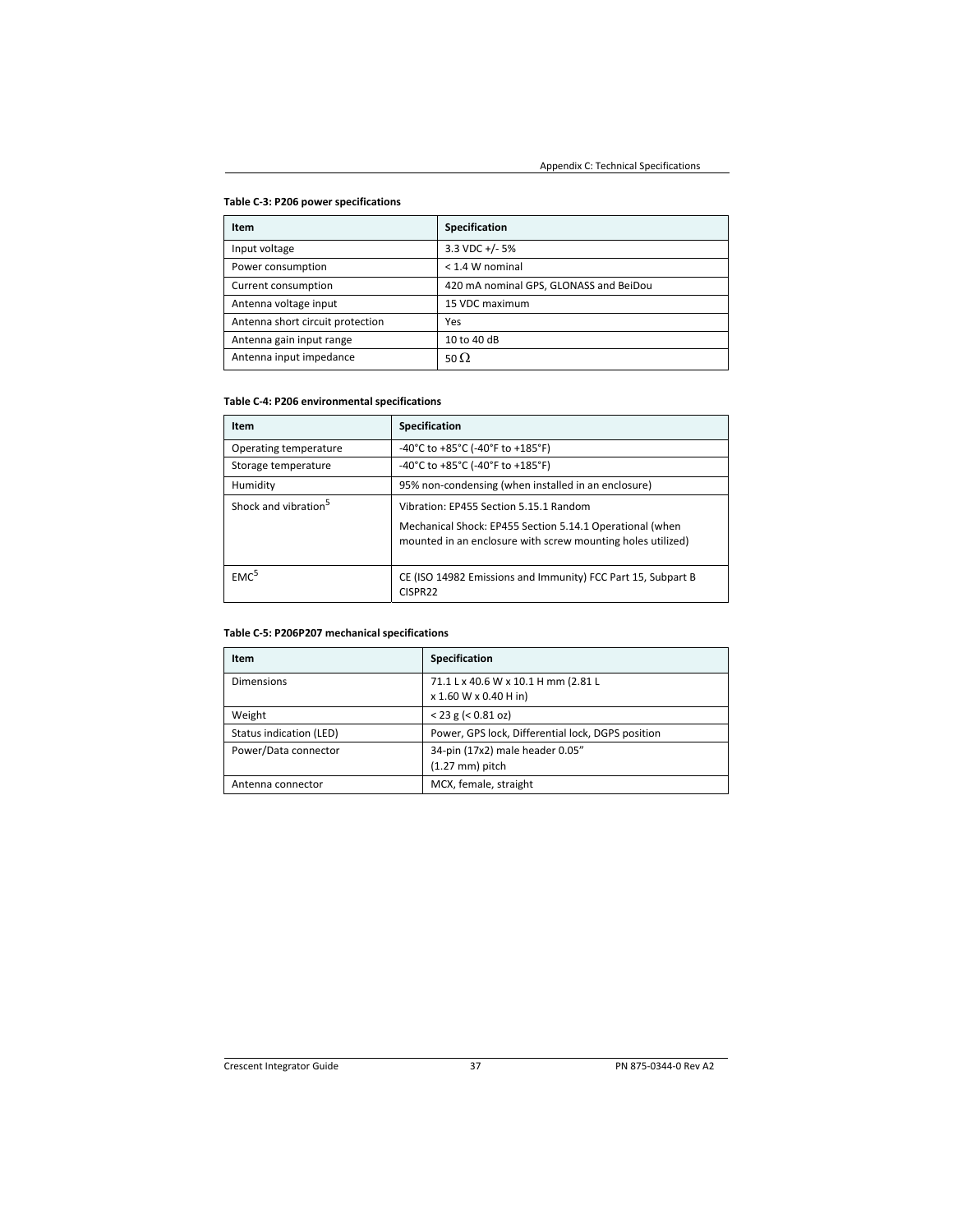# **P207 Specifications**

Table C‐26 through Table C‐30 provide specifications for the P207.

### **Table C‐6: P207 sensor specifications**

| Item                   | Specification                                                                                 |                                 |                                              |  |
|------------------------|-----------------------------------------------------------------------------------------------|---------------------------------|----------------------------------------------|--|
| Receiver type          | GPS, GLONASS and BeiDou L1 RTK with carrier phase                                             |                                 |                                              |  |
| Channels               | 12 L1CA GPS<br>12 L1P GPS<br>12 L1 GLONASS<br>22 B1 BeiDou<br>3 SBAS or 3 additional L1CA GPS |                                 |                                              |  |
|                        | * with subscription code                                                                      |                                 |                                              |  |
|                        | Note: L-band support available with optional Hemisphere GNSS LX-2<br>OEM board.               |                                 |                                              |  |
| <b>GPS sensitivity</b> | $-142$ dBm                                                                                    |                                 |                                              |  |
| <b>SBAS</b> tracking   | 3-channel, parallel tracking                                                                  |                                 |                                              |  |
| Update rate            | 1 Hz standard, 10 Hz and 20 Hz available                                                      |                                 |                                              |  |
| Horizontal accuracy    |                                                                                               | RMS (67%)                       | 2DRMS (95%)                                  |  |
|                        | $RTK^{1,2}$                                                                                   | $10 \text{ mm} + 1 \text{ ppm}$ | $20$ mm + 2 ppm                              |  |
|                        | SBAS (WAAS) <sup>1</sup>                                                                      | 0.3 <sub>m</sub>                | 0.6 <sub>m</sub>                             |  |
|                        | Autonomous, no SA <sup>1</sup>                                                                | 1.2 <sub>m</sub>                | 2.5 <sub>m</sub>                             |  |
| Timing (1PPS) accuracy | $20$ ns                                                                                       |                                 |                                              |  |
| Cold start time        | < 60 s typical (no almanac or RTC)                                                            |                                 |                                              |  |
| Warm start time        | < 30 s typical (almanac and RTC)                                                              |                                 |                                              |  |
| Hot start time         | < 10 s (almanac, RTC, and position)                                                           |                                 |                                              |  |
| Maximum speed          | 1,850 kph (999 kts)                                                                           |                                 |                                              |  |
| Maximum altitude       | 18,288 m (60,000 ft)                                                                          |                                 |                                              |  |
| Differential options   |                                                                                               |                                 | SBAS, Autonomous, External RTCM v2.3, RTK v3 |  |

### **Table C‐7: P207 communication specifications**

| Item                    | Specification                                                         |
|-------------------------|-----------------------------------------------------------------------|
| Serial ports            | 4 full-duplex 3.3 V CMOS                                              |
|                         | (3 main serial ports, 1 differential-only port)                       |
| Baud rates              | 4800 - 115200                                                         |
| Data I/O protocol       | NMEA 0183, Hemisphere GNSS binary                                     |
| Correction I/O protocol | Hemisphere GNSS' ROX, RTCM v2.3 (DGPS), RTCM v3 (RTK), CMR,           |
|                         | $CMR+4$                                                               |
| Timing output           | 1 PPS CMOS, active high, rising edge sync, 10 k $\Omega$ , 10 pF load |
| Event marker input      | CMOS, active low, falling edge sync, 10 k $\Omega$ , 10 pF load       |
| <b>USB</b>              | 1 USB Device                                                          |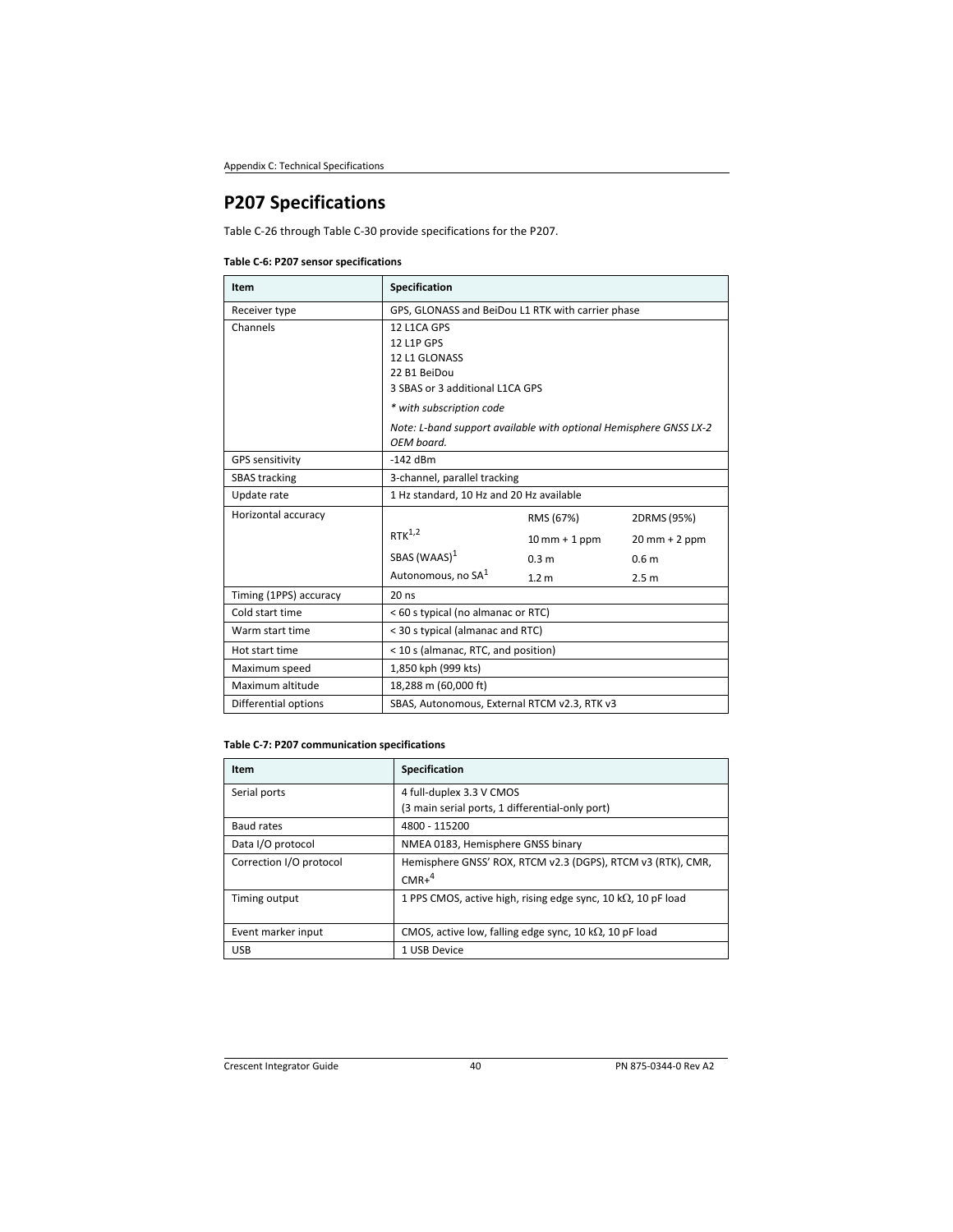### **Table C‐8: P207 power specifications**

| <b>Item</b>                      | Specification                          |
|----------------------------------|----------------------------------------|
| Input voltage                    | $3.3$ VDC +/- 5%                       |
| Power consumption                | $<$ 1.4 W nominal                      |
| Current consumption              | 420 mA nominal GPS, GLONASS and BeiDou |
| Antenna voltage input            | 15 VDC maximum                         |
| Antenna short circuit protection | Yes                                    |
| Antenna gain input range         | 10 to 40 dB                            |
| Antenna input impedance          | 50 $\Omega$                            |

### **Table C‐9: P207 environmental specifications**

| Item                             | Specification                                                                                      |
|----------------------------------|----------------------------------------------------------------------------------------------------|
| Operating temperature            | -40°C to +85°C (-40°F to +185°F)                                                                   |
| Storage temperature              | -40°C to +85°C (-40°F to +185°F)                                                                   |
| Humidity                         | 95% non-condensing (when installed in an enclosure)                                                |
| Shock and vibration <sup>5</sup> | Vibration: EP455 Section 5.15.1 Random<br>Mechanical Shock: EP455 Section 5.14.1 Operational (when |
|                                  | mounted in an enclosure with screw mounting holes utilized)                                        |
| EMC <sup>5</sup>                 | CE (ISO 14982 Emissions and Immunity) FCC Part 15, Subpart B<br>CISPR22                            |

### **Table C‐10: P207 mechanical specifications**

| <b>Item</b>             | Specification                                     |
|-------------------------|---------------------------------------------------|
| <b>Dimensions</b>       | 72.4 L x 40.6 W x 10.1 H mm (2.85 L               |
|                         | x 1.60 W x 0.40 H in)                             |
| Weight                  | $< 23$ g ( $< 0.81$ oz)                           |
| Status indication (LED) | Power, GPS lock, Differential lock, DGPS position |
| Power/Data connector    | 20-pin (10x2) male header 0.08" (2                |
|                         | mm) pitch                                         |
| Antenna connector       | MCX, female, straight                             |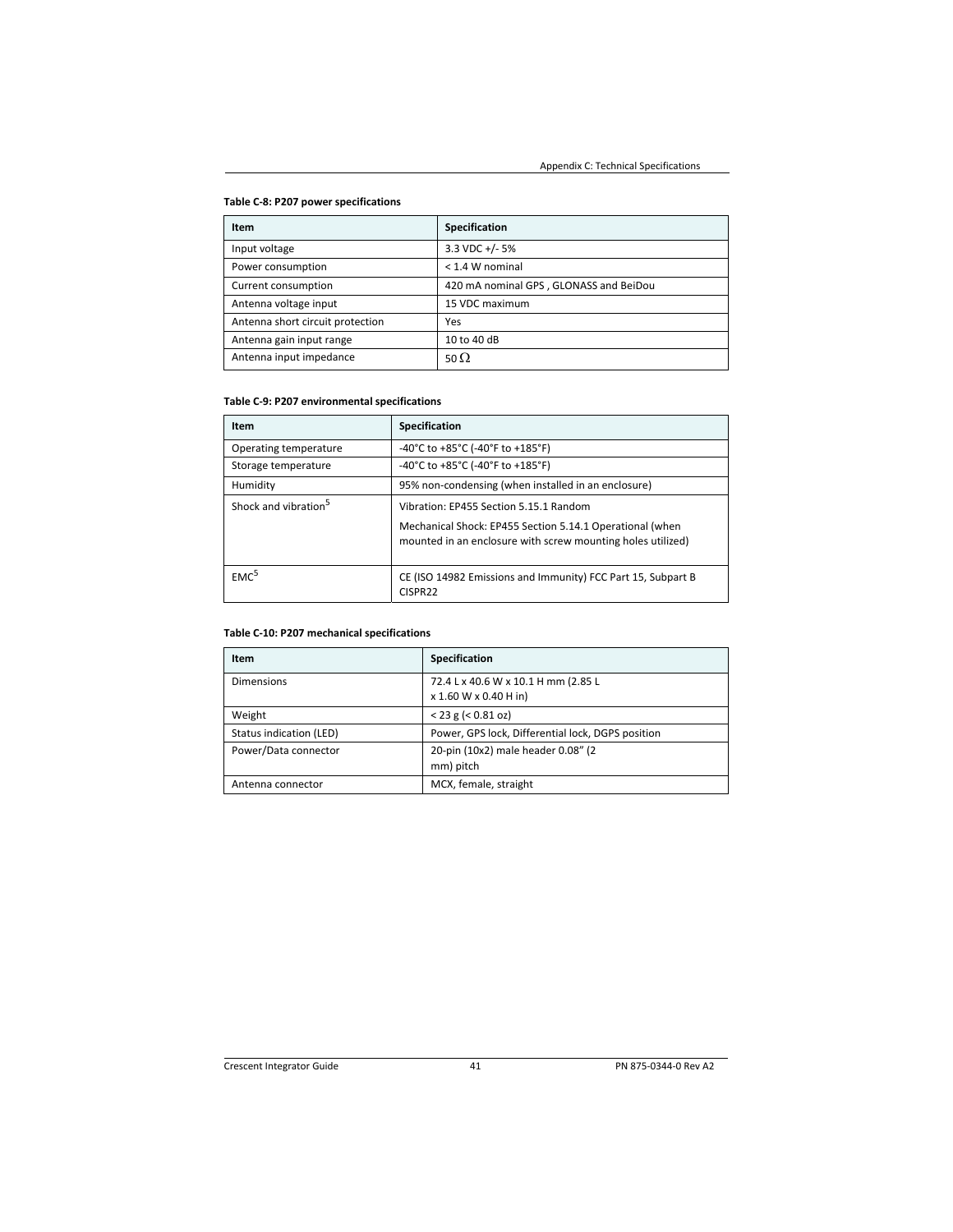$1$  Depends on multipath environment, number of satellites in view, satellite geometry, and ionospheric activity

2 Depends also on baseline length

3 Requires an L‐band subscription

4 Receive only, does not transmit this format

5 When integrated in conjunction with the recommended shielding and protection as outlined in this manual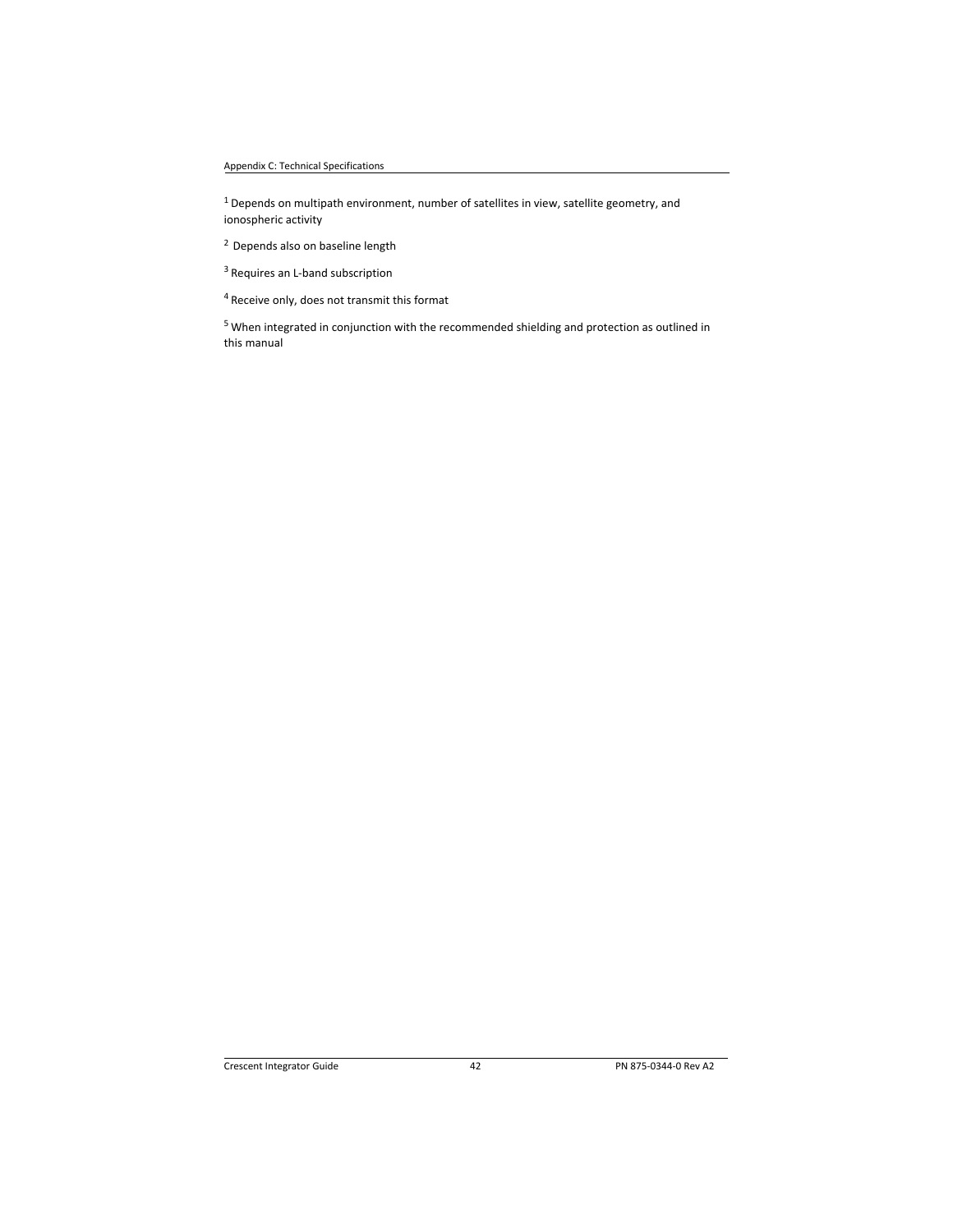### **Index**

#### **Numerics**

1 PPS timing signal 4, 12, 14, 18, 26, 38, 40

### **B**

binary messages 22 board communicating with 22 configuring 22 connectors 9 firmware 23 headers 11 integration 3 LED indicators 18 mechanical layout 7 mounting options 10 options 2 options (models) 2 powering 22 saving configuration 24 shielding 20 thermal concerns 20 USB device design example 16 USB host design example 17

### **C**

COAST technology 3, 6, 30 common features of all boards 3 communicating with the board 22 communication Port D 15 communication specifications P302 board 38 P303 board 40 configuration defaults 24 configuring board 22 data message output 23 connectors 9

### **D**

data message output 23 defaults, configuration 24 DGPS LED indicator 18 DGPS position LED indicator 18 DIFF LED indicator 18 differential lock LED indicator 18 direct mounting method 10

# **E**

e‐Dif 3 environmental specifications P302 board 39 P303 board 41 event marker input 18

### **F**

features common to all boards 3 firmware 23

### **G**

GPS LED indicator 18 GPS lock LED indicator 18 grounds 18

### **H**

headers 11

### **I**

indirect (cable) mounting method 10 integration 3

### **K**

key features miniEclipse OEM board 6

#### **L**

L‐BAND LED indicator 18 L‐ band lock LED indicator 18 L‐ Dif 4 LED indicators 18

### **M**

mating connectors 9 MCX connector 10 mechanical layout 7 mechanical specifications P302 board 39 P303 board 41 miniEclipse OEM board key features 6 mounting direct method 10 indirect (cable) method 10 options 10 receiver 20

#### Index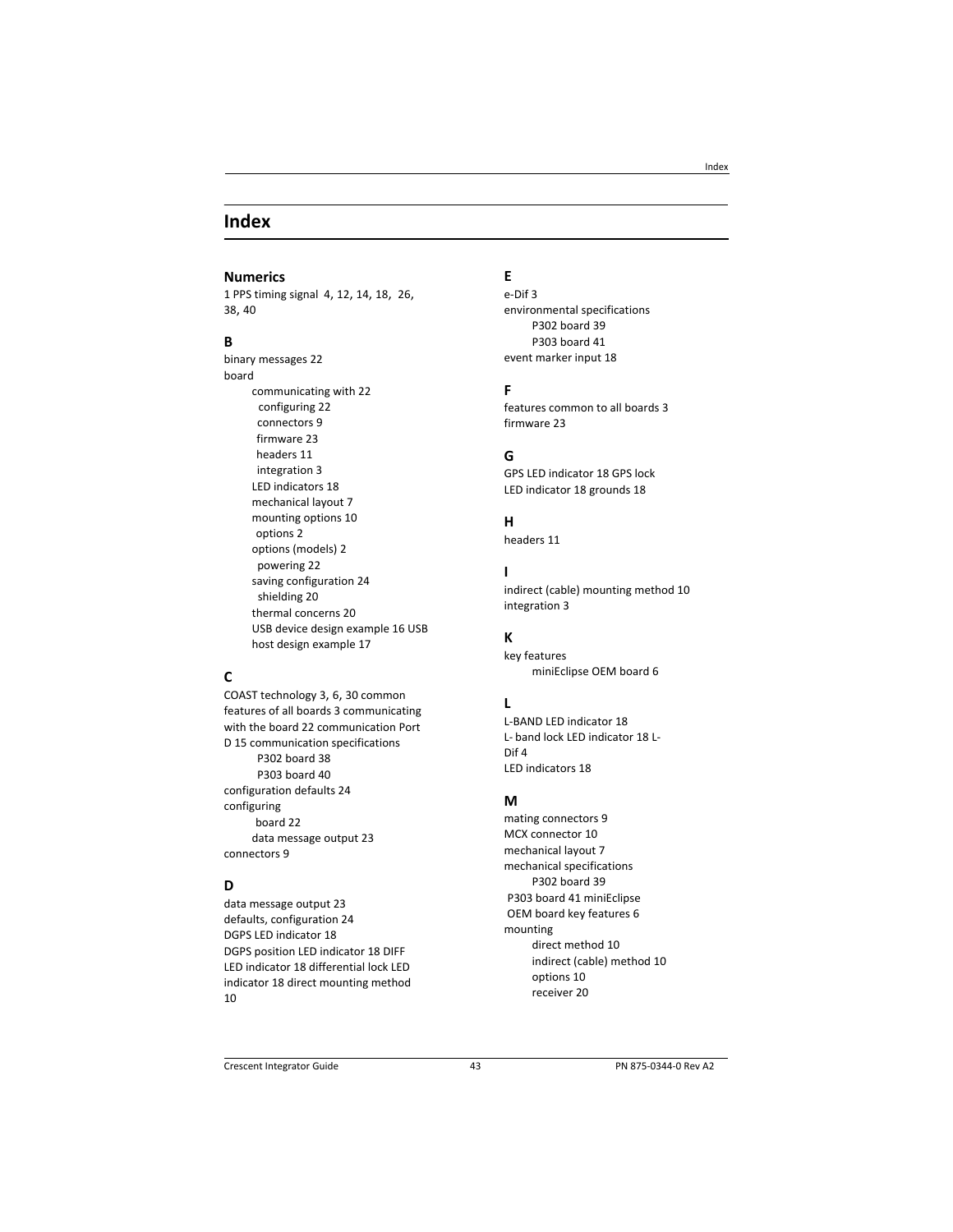Index

### **N**

NMEA 0183 messages 22

# **O**

OTHER port 23

## **P**

P200 board mechanical layout 7 pinouts 12 P201 board mechanical layout 8 P202 board mechanical layout 7 pinouts 12 P300 board mechanical layout 7 pinouts 12 power specifications 39 P301 board mechanical layout 8 P302 board communication specifications 38 environmental specifications 39 mechanical specifications 39 sensor specifications 38 P303 board communication specifications 40 environmental specifications 41 mechanical specifications 41 power specifications 41 sensor specifications 40 pinouts P200 board 12 P202 board 12 P300 board 12 PocketMax 4, 22, 24 Port D, using for RTCM input 24 ports OTHER 23 Port D 15 serial ports 15 THIS 23 USB 15 using Port D for RTCM input 24 power LED indicator 18 power specifications P300 board 39 P303 board 41 powering the board 22 PWR LED indicator 18

### **R**

receiver mounting 20 RF input 15 RTCM input 24 RTK 6, 30, 31

### **S**

saving board configuration 24 SBX‐ 4 beacon board 24 sensor specifications P302 board 38 P303 board 40 serial ports 15 shielding 20 signals communication Port D 15 RF input 15 serial ports 15 USB ports 15 SLXMon 22, 24 speed radar output 19

### **T**

thermal concerns 20 THIS port 23

### **U**

Universal Development Kit 3 USB device design example 16 USB host design example 17 USB ports 15 using PocketMax 4

### **W**

What's Included 3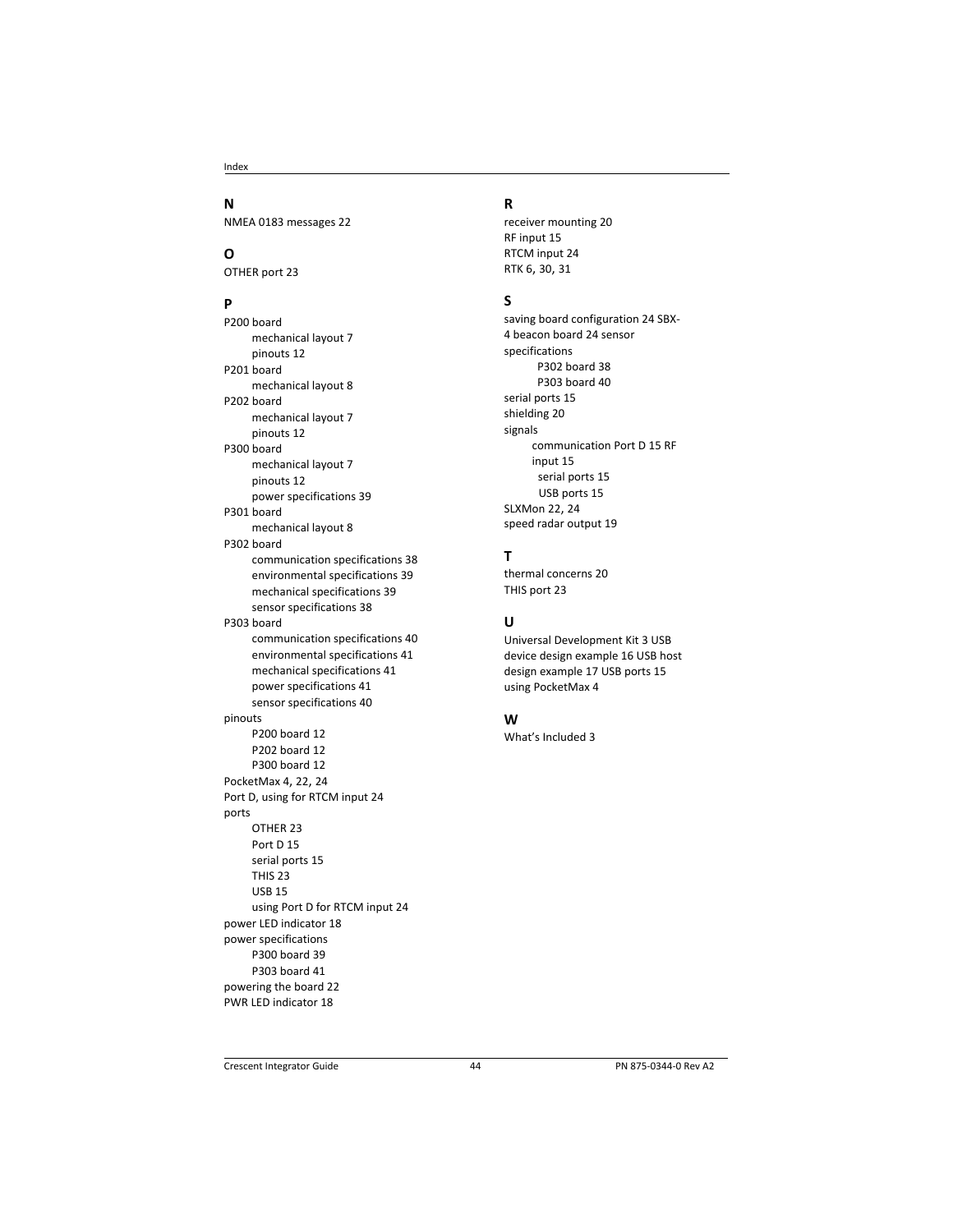#### **End User License Agreement**

**IMPORTANT** ‐ This is an agreement (the "**Agreement**") between you, the end purchaser ("**Licensee**") and Hemisphere GNSS Inc. ("**Hemisphere**") which permits Licensee to use the Hemisphere software (the "**Software**") that accompanies this Agreement. This Software may be licensed on a standalone basis or may be embedded in a Product. Please read and ensure that you understand this Agreement before installing or using the Software Update or using a Product.

In this agreement any product that has Software embedded in it at the time of sale to the Licensee shall be referred to as a "**Product**". As well, in this Agreement, the use of a Product shall be deemed to be use of the Software which is embedded in the Product.

BY INSTALLING OR USING THE SOFTWARE UPDATE OR THE PRODUCT, LICENSEE THEREBY AGREES TO BE LEGALLY BOUND BY THE TERMS OF THIS AGREEMENT. IF YOU DO NOT AGREE TO THESE TERMS, (I) DO NOT INSTALL OR USE THE SOFTWARE, AND (II) IF YOU ARE INSTALLING AN UPDATE TO THE SOFTWARE, DO NOT INSTALL THE UPDATE AND PROMPTLY DESTROY IT.

HEMISPHERE PROVIDES LIMITED WARRANTIES IN RELATION TO THE SOFTWARE. AS WELL, THOSE WHO USE THE EMBEDDED SOFTWARE DO SO AT THEIR OWN RISK. YOU SHOULD UNDERSTAND THE IMPORTANCE OF THESE AND OTHER LIMITATIONS SET OUT IN THIS AGREEMENT BEFORE<br>INSTALLING OR USING THE SOFTWARE OR THE PRODUCT.

- LICENSE. Hemisphere hereby grants to Licensee a non-transferable and non-exclusive license to use the Software as embedded in a Product and all Updates (collectively the "**Software**"), solely in binary executable form.
- 2. **RESTRICTIONS ON USE**. Licensee agrees that Licensee and its employees will not directly or indirectly, in any manner whatsoever: install or use more copies of the Software than the number of copies that have been licensed;
	- b. use or install the Software in connection with any product other than the Product the Software was intended to be used or installed on as set out in the documentation that accompanies the Software.
	- c. copy any of the Software or any written materials for any purpose except as part of Licensee's normal backup processes;
	- d. modify or create derivative works based on the Software;
	- e. sub‐license, rent, lease, loan or distribute the Software;
	- f. permit any third party to use the Software;
	- g. use or operate Product for the benefit of any third party in any type of service outsourcing, application service, provider service or service bureau capacity;
	- h. reverse engineer, decompile or disassemble the Software or otherwise reduce it to a human perceivable form;
	- Assign this Agreement or sell or otherwise transfer the Software to any other party except as part of the sale or transfer of the whole Product.
- 3. **UPDATES**. At Hemisphere's discretion Hemisphere may make Updates available to Licensee. An update ("**Update**") means any update to the Software that is made available to Licensee including error corrections, enhancements and other modifications. Licensee may access, download and install Updates during the Warranty Period only. All Updates that Licensee downloads, installs or uses shall be deemed to be Software and subject to this Agreement. Hemisphere reserves the right to modify the Product without any obligation to notify, supply or install any improvements or alterations to existing Software.
- 4. **SUPPORT.** Hemisphere may make available directly or through its authorized dealers telephone and email support for the Software. Contact Hemisphere to find the authorized dealer near you. As well, Hemisphere may make available user and technical documentation regarding the Software. Hemisphere reserves the right to reduce and limit access to such support at any time.
- 5. **BACKUPS AND RECOVERY.** Licensee shall back‐up all data used, created or stored by the Software on a regular basis as necessary to enable proper recovery of the data and related systems and processes in the event of a malfunction in the Software or any loss or corruption of data caused by the Software. Licensee shall assume all risks of loss or damage for any failure to comply with the foregoing.
- 6. **OWNERSHIP.** Hemisphere and its suppliers own all rights, title and interest in and to the Software and related materials, including all intellectual property rights. The Software is licensed to Licensee, not sold.
- 7. **TRADEMARKS**. "Hemisphere", "Hemisphere GPS", "Hemisphere GNSS", "Crescent", "Eclipse" and the associated logos are trademarks of Hemisphere. Other trademarks are the property of their respective owners. Licensee may not use any of these trademarks without the consent of their respective owners.
- 8. **LIMITED WARRANTY**. Hemisphere warrants solely to the Licensee, subject to the exclusions and procedures set forth herein below, that for a period of one (1) year from the original date of purchase of the Product in which it is embedded (the "Warranty Period"), the Software, under normal use and maintenance, will conform in all material respects to the documentation provided with the Software and any media will be free of defects in materials and workmanship. For any Update, Hemisphere warrants, for 90 days from performance or delivery, or for the balance of the original Warranty Period, whichever is greater, that the Update, under normal use and maintenance, will conform in all material respects to the documentation provided with the Update and any media will be free of defects in materials and workmanship. Notwithstanding the foregoing, Hemisphere does not warrant that the Software will meet Licensee's requirements or that its operation will be error free.
- 9. **WARRANTY EXCLUSIONS**. The warranty set forth in Section (8) will not apply to any deficiencies caused by (a) the Product not being used as described in the documentation supplied to Licensee, (b) the Software having been altered, modified or converted in any way by anyone other than Hemisphere approved by Hemisphere, (c) any malfunction of Licensee's equipment or other software, or (d) damage occurring in transit or due to any accident, abuse, misuse, improper installation, lightning (or other electrical discharge) or neglect other than that caused by Hemisphere. Hemisphere does not warrant or guarantee the precision or accuracy of positions obtained when using the Software (whether standalone or embedded in a Product). The Product and the Software is not intended and should not be used as the primary means of navigation or for use in safety of life applications. The potential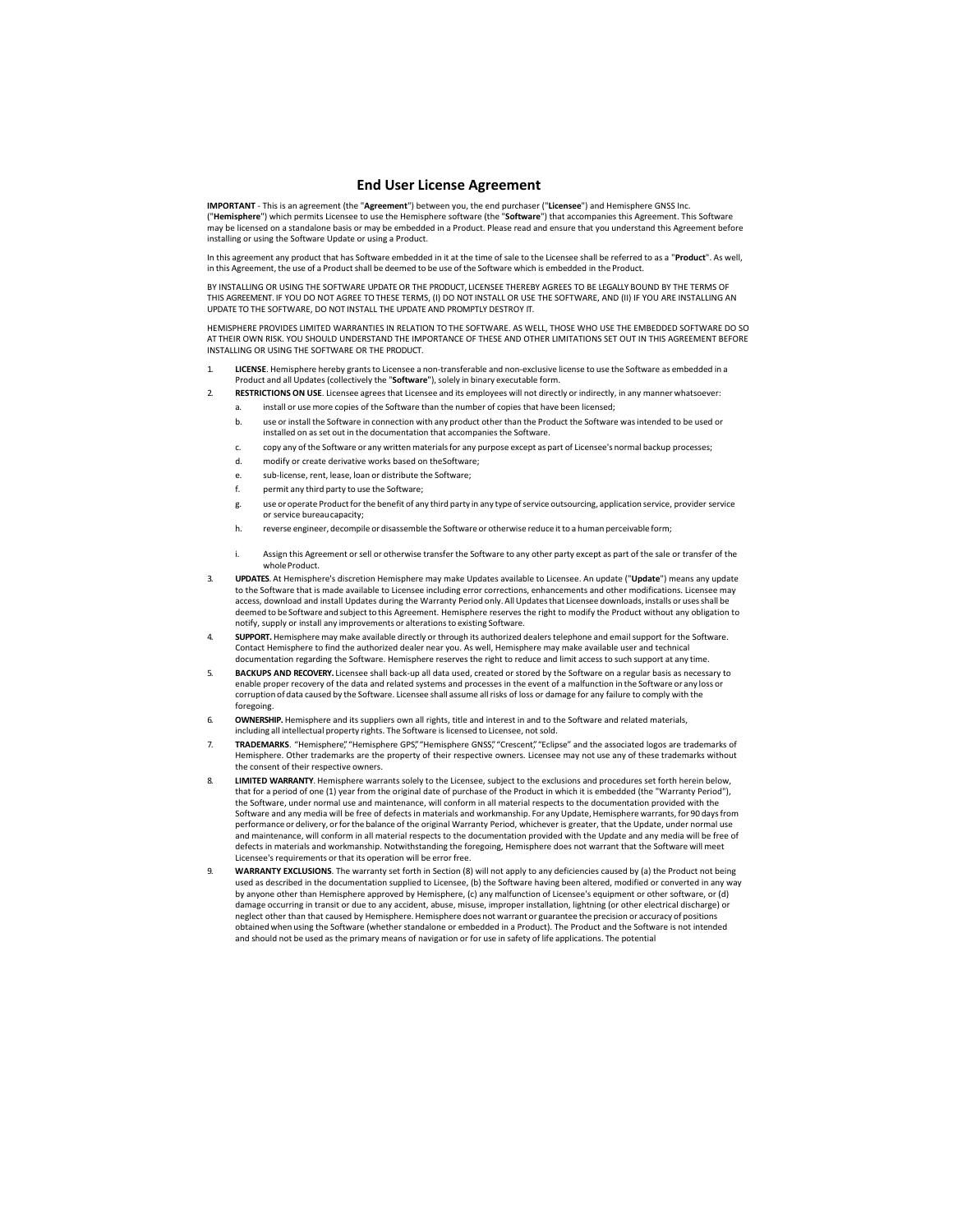positioning and navigation accuracy obtainable with the Software as stated in the Product or Software documentation serves to provide only an estimate of achievable accuracy based on specifications provided by the US Department of Defense for GPS positioning and DGPS service provider performance specifications, where applicable.

- 10. **WARRANTY DISCLAIMER.** EXCEPT AS EXPRESSLY SET OUT IN THIS AGREEMENT, HEMISPHERE MAKES NO REPRESENTATION, WARRANTY OR CONDITION OF ANY KIND TO LICENSEE, WHETHER VERBAL OR WRITTEN AND HEREBY DISCLAIMS ALL REPRESENTATIONS, WARRANTIES AND CONDITIONS OF ANY KIND INCLUDING FITNESS FOR A PARTICULAR PURPOSE, MERCHANTABILITY, ACCURACY, RELIABILITY OR THAT THE USE OF THE SOFTWARE WILL BE UNINTERRUPTED OR ERROR‐FREE AND HEREBY DISCLAIMS ALL REPRESENTATIONS, WARRANTIES AND CONDITIONS ARISING AS A RESULT OF CUSTOM, USAGE OR TRADE AND THOSE ARISING UNDER STATUTE.
- 11. **LIMITS ON WARRANTY DISCLAIMER.** Some jurisdictions do not allow the exclusion of implied warranties or conditions, so some of the above exclusions may not apply to Licensee. In that case, any implied warranties or conditions which would then otherwise arise will be limited in duration to ninety (90) days from the date of the license of the Software or the purchase of the Product. The warranties given herein give Licensee specific legal rights and Licensee may have other rights which may vary from jurisdiction to iurisdiction.
- 12. **CHANGE TO WARRANTY.** No employee or agent of Hemisphere is authorized to change the warranty provided or the limitation or disclaimer of warranty provisions. All such changes will only be effective if pursuant to a separate agreement signed by senior officers of the respective parties.
- 13. **WARRANTY CLAIM.** In the event Licensee has a warranty claim Licensee must first check for and install all Updates that are made available. The warranty will not otherwise be honored. Proof of purchase may be required. Hemisphere does not honor claims asserted after the end of the Warranty Period.
- 14. **LICENSEE REMEDIES.** In all cases which involve a failure of the Software to conform in any material respect to the documentation during the Warranty Period or a breach of a warranty, Hemisphere's sole obligation and liability, and Licensee's sole and exclusive remedy, is<br>for Hemisphere, at Hemisphere's option, to (a) repair the Software, (b) replace the So documentation, or (c) if Hemisphere is unable, on a reasonable commercial basis, to repair the Software or to replace the Software with conforming software within ninety (90) days, to terminate this Agreement and thereafter Licensee shall cease using the<br>Software. Hemisphere will also issue a refund for the price paid by Licensee less an amount on acc a straight‐line basis over a deemed useful life of three (3) years.
- 15. LIMITATION OF LIABILITY. IN NO EVENT WILL HEMISPHERE BE LIABLE TO LICENSEE FOR ANY INCIDENTAL, CONSEQUENTIAL, SPECIAL OR INDIRECT DAMAGES INCLUDING ARISING IN RELATION TO ANY LOSS OF DATA, INCOME, REVENUE, GOODWILL OR ANTICIPATED SAVINGS EVEN IF HEMISPHERE HAS BEEN INFORMED OF THE POSSIBILITY OF SUCH LOSS OR DAMAGE. FURTHER, IN NO EVENT WILL HEMISPHERE'S TOTAL CUMULATIVE LIABILITY HEREUNDER, FROM ALL CAUSES OF ACTION OF ANY KIND, EXCEED THE TOTAL AMOUNT PAID BY LICENSEE TO HEMISPHERE TO PURCHASE THE PRODUCT. THIS LIMITATION AND EXCLUSION APPLIES IRRESPECTIVE OF THE CAUSE OF ACTION, INCLUDING BUT NOT LIMITED TO BREACH OF CONTRACT, NEGLIGENCE, STRICT LIABILITY, TORT, BREACH OF WARRANTY, MISREPRESENTATION OR ANY OTHER LEGAL THEORY AND WILL SURVIVE A FUNDAMENTAL BREACH.
- 16. LIMITS ON LIMITATION OF LIABILITY. Some jurisdictions do not allow for the limitation or exclusion of liability for incidental or consequential damages, so the above limitation or exclusion may not apply to Licensee and Licensee may also have other legal rights which may vary from jurisdiction to jurisdiction.
- 17. BASIS OF BARGAIN. Licensee agrees and acknowledges that Hemisphere has set its prices and the parties have entered into this Agreement in reliance on the limited warranties, warranty disclaimers and limitations of liability set forth herein, that the same reflect an agreed‐to allocation of risk between the parties (including the risk that a remedy may fail of its essential purpose and cause consequential loss), and that the same forms an essential basis of the bargain between the parties. Licensee agrees and acknowledges that Hemisphere would not have been able to sell the Product at the amount charged on an economic basis without such limitations.
- 18. PROPRIETARY RIGHTS INDEMNITY. Hemisphere shall indemnify, defend and hold harmless Licensee from and against any and all actions, claims, demands, proceedings, liabilities, direct damages, judgments, settlements, fines, penalties, costs and expenses,<br>including royalties and attorneys' fees and related costs, in connection with or arising out patent, copyright or other intellectual property right by the Software or by its use, in accordance with this Agreement and documentation, PROVIDED THAT: (a) Hemisphere has the right to assume full control over any action, claim, demand or proceeding, (b) Licensee shall promptly notify Hemisphere of any such action, claim, demand, or proceeding, and (c) Licensee shall give Hemisphere<br>such reasonable assistance and tangible material as is reasonably available to Licensee for or proceeding. Licensee shall not settle or compromise any of same for which Hemisphere has agreed to assume responsibility without Hemisphere's prior written consent. Licensee may, at its sole cost and expense, retain separate counsel from the counsel utilized or retained by Hemisphere.
- 19. INFRINGEMENT. If use of the Software may be enjoined due to a claim of infringement by a third party then, at its sole discretion and expense, Hemisphere may do one of the following: (a) negotiate a license or other agreement so that the Product is no longer subject to such a potential claim, (b) modify the Product so that it becomes non‐ infringing, provided such modification can be accomplished without materially affecting the performance and functionality of the Product, (c) replace the Software, or the Product, with noninfringing software, or product, of equal or better performance and quality, or (d) if none of the foregoing can be done on a commercially reasonable basis, terminate this license and Licensee shall stop using the Product and Hemisphere shall refund the price paid by Licensee less an amount on account of amortization, calculated on a straight‐line basis over a deemed useful life of three (3) years.

The foregoing sets out the entire liability of Hemisphere and the sole obligations of Hemisphere to Licensee in respect of any claim that the Software or its use infringes any third party rights.

20. INDEMNIFICATION. Except in relation to an infringement action, Licensee shall indemnify and hold Hemisphere harmless from any and all claims, damages, losses, liabilities, costs and expenses (including reasonable fees of lawyers and other professionals) arising out of or in connection with Licensee's use of the Product, whether direct or indirect, including without limiting the foregoing, loss of data, loss of profit or business interruption.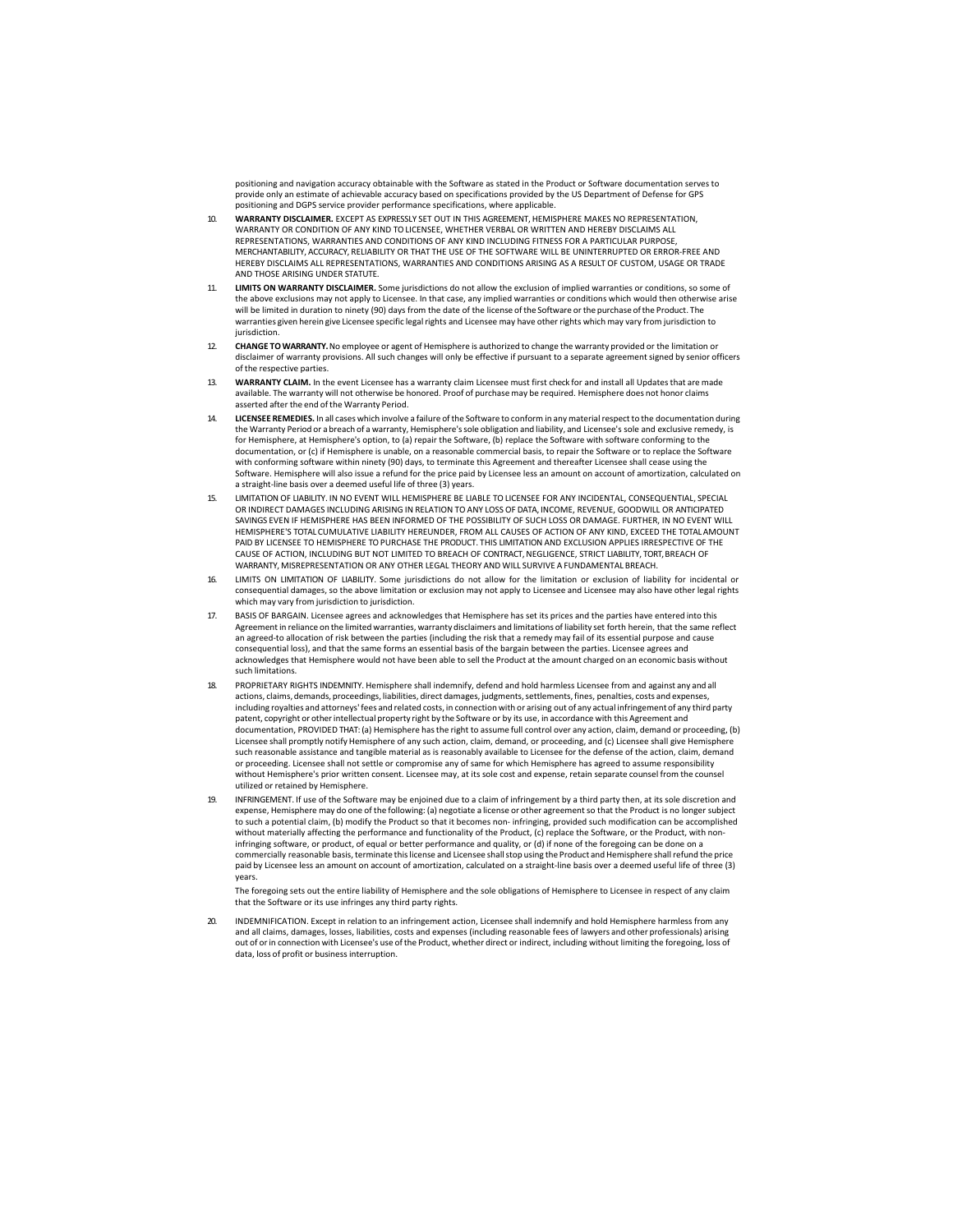- 21. TERMINATION. Licensee may terminate this Agreement at any time without cause. Hemisphere may terminate this Agreement on 30 days notice to Licensee if Licensee fails to materially comply with each provision of this Agreement unless such default is cured within the 30 days. Any such termination by a party shall be in addition to and without prejudice to such rights and remedies as may be available, including injunction and other equitable remedies. Upon receipt by Licensee of written notice of termination from Hemisphere or termination by Licensee, Licensee shall at the end of any notice period (a) cease using the Software; and (b) return to Hemisphere (or destroy and provide a certificate of a Senior Officer attesting to such destruction) the Software and all related material and any magnetic or optical media provided to Licensee. The provisions of Sections 6), 7), 8), 9), 10), 15), 21), 26) and 27) herein shall survive the expiration or termination of this Agreement for any reason.
- 22. **EXPORT RESTRICTIONS**. Licensee agrees that Licensee will comply with all export control legislation of Canada, the United States, Australia and any other applicable country's laws and regulations, whether under the Arms Export Control Act, the International Traffic in Arms Regulations, the Export Administration Regulations, the regulations of the United States Departments of Commerce,<br>State, and Treasury, or otherwise as well as the export control legislation of all other cou
- 23. **PRODUCT COMPONENTS.** The Product may contain third party components. Those third party components may be subject to additional terms and conditions. Licensee is required to agree to those terms and conditions in order to use the Product.
- 24. **FORCE MAJEURE EVENT.** Neither party will have the right to claim damages as a result of the other's inability to perform or any delay in performance due to unforeseeable circumstances beyond its reasonable control, such as labor disputes, strikes, lockouts, war, riot, insurrection, epidemic, Internet virus attack, Internet failure, supplier failure, act of God, or governmental action not the fault of the non‐performing party.
- 25. **FORUM FOR DISPUTES**. The parties agree that the courts located in the State of Arizona and the courts of appeal there from will have exclusive jurisdiction to resolve any disputes between Licensee and Hemisphere concerning this Agreement or Licensee's use or<br>inability to use the Software and the parties hereby irrevocably agree to attorn to the jurisdic the foregoing, either party may apply to any court of competent jurisdiction for injunctive relief.
- 26. **APPLICABLE LAW**. This Agreement shall be governed by the laws of the State of Arizona, exclusive of any of its choice of law and conflicts of law jurisprudence.
- 27. **CISG.** The United Nations Convention on Contracts for the International Sale of Goods will not apply to this Agreement or any transaction hereunder.
- 28. **GENERAL.** This is the entire agreement between Licensee and Hemisphere relating to the Product and Licensee's use of the same, and supersedes all prior, collateral or contemporaneous oral or written representations, warranties or agreements regarding the same. No amendment to or modification of this Agreement will be binding unless in writing and signed by duly authorized representatives of the parties. Any and all terms and conditions set out in any correspondence between the parties or set out in a purchase order which are different from or in addition to the terms and conditions set forth herein, shall have no application and no written notice of same shall be required. In the event that one or more of the provisions of this Agreement is found to be illegal or unenforceable, this Agreement shall not be rendered inoperative but the remaining provisions shall continue in full force and effect.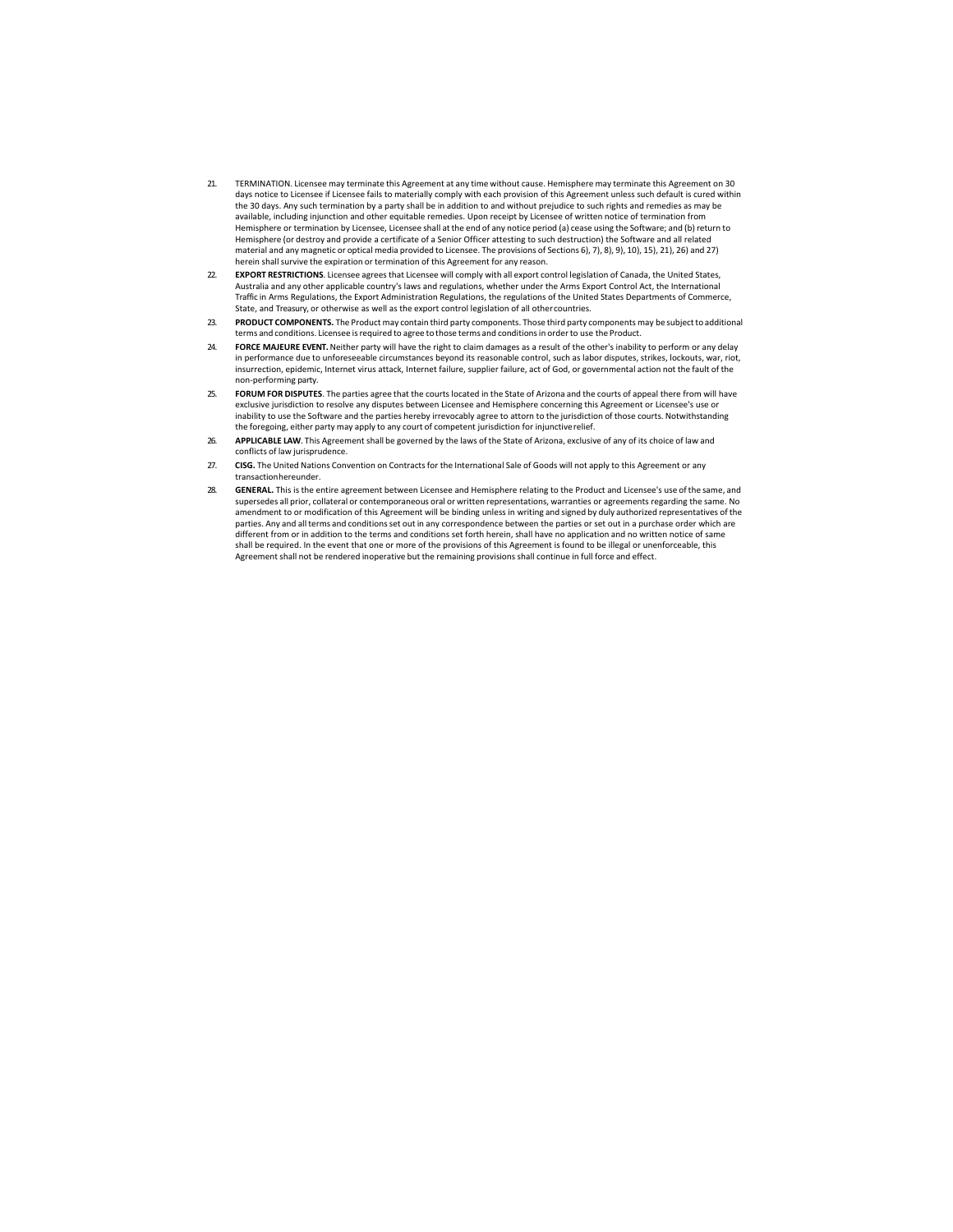#### **Warranty Notice**

**COVERED PRODUCTS:** This warranty covers all products manufactured by Hemisphere GNSS and purchased by the end purchaser (the "Products"), unless otherwise specifically and expressly agreed in writing by Hemisphere GNSS.

**LIMITED WARRANTY:** Hemisphere GNSS warrants solely to the end purchaser of the Products, subject to the exclusions and procedures set forth below, that the Products sold to such end purchaser and its internal components shall be free, under normal use and maintenance, from defects in materials, and workmanship and will substantially conform to Hemisphere GNSS' applicable specifications for the Product, for a period of 12 months from delivery of such Product to such end purchaser (the "Warranty Period"). Repairs and replacement components for the Products are warranted, subject to the exclusions and procedures set forth below, to be free, under normal use and maintenance, from defects in material and workmanship, and will substantially conform to Hemisphere GNSS' applicable specifications for the Product, for 90 days from performance or delivery, or for the balance of the original Warranty Period, whichever is greater.

**EXCLUSION OF ALL OTHER WARRANTIES.** The LIMITED WARRANTY shall apply only if the Product is properly and correctly installed, configured, interfaced, maintained, stored, and operated in accordance with Hemisphere GNSS' relevant User's Manual and Specifications, AND the Product is not modified or misused. The Product is provided "AS IS" and the implied warranties of MERCHANTABILITY and FITNESS FOR A PARTICULAR PURPOSE and ALL OTHER WARRANTIES, express, implied or arising by statute, by course of dealing or by trade usage, in connection with the design, sale, installation, service or use of any products or any component thereof, are EXCLUDED from this transaction and shall not apply to the Product. The LIMITED WARRANTY is IN LIEU OF any other warranty, express or implied, including but not limited to, any warranty of MERCHANTABILITY or FITNESS FOR A PARTICULAR PURPOSE, title, and non‐ infringement.

**LIMITATION OF REMEDIES.** The purchaser's EXCLUSIVE REMEDY against Hemisphere GNSS shall be, at Hemisphere GNSS' option, the repair or replacement of any defective Product or components thereof. The purchaser shall notify Hemisphere GNSS or a Hemisphere GNSS' approved service center immediately of any defect. Repairs shall be made through a Hemisphere GNSS approved service center only. Repair, modification or service of Hemisphere GNSS products by any party other than a Hemisphere GNSS approved service center shall render this warranty null and void. The remedy in this paragraph shall only be applied in the event that the Product is properly and correctly installed, configured, interfaced, maintained, stored, and operated in accordance with Hemisphere GNSS' relevant User's Manual and Specifications, AND the Product is not modified or misused. NO OTHER REMEDY (INCLUDING, BUT NOT LIMITED TO, SPECIAL, INDIRECT, INCIDENTAL, CONSEQUENTIAL OR CONTINGENT DAMAGES FOR LOST PROFITS, LOST SALES, INJURY TO PERSON OR PROPERTY, OR ANY OTHER INCIDENTAL OR CONSEQUENTIAL LOSS) SHALL BE AVAILABLE TO

PURCHASER, even if Hemisphere GNSS has been advised of the possibility of such damages. Without limiting the foregoing, Hemisphere GNSS shall not be liable for any damages of any kind resulting from installation, use, quality, performance or accuracy of any Product.

**HEMISPHERE IS NOT RESPONSIBLE FOR PURCHASER'S NEGLIGENCE OR UNAUTHORIZED USES OF THE PRODUCT.** IN NO EVENT SHALL HEMISPHERE GNSS BE IN ANY WAY RESPONSIBLE FOR ANY DAMAGES RESULTING FROM PURCHASER'S OWN NEGLIGENCE, OR FROM OPERATION OF THE PRODUCT IN ANY WAY OTHER THAN AS SPECIFIED IN HEMISPHERE GNSS' RELEVANT USER'S MANUAL AND SPECIFICATIONS. Hemisphere GNSS is NOT

RESPONSIBLE for defects or performance problems resulting from (1) misuse, abuse, improper installation, neglect of Product; (2) the utilization of the Product with hardware or software products, information, data, systems, interfaces or devices not made, supplied or specified by Hemisphere GNSS; (3) the operation of the Product under any specification other than, or in addition to, the specifications set forth in Hemisphere GNSS' relevant User's Manual and Specifications;

(4) damage caused by accident or natural events, such as lightning (or other electrical discharge) or fresh/salt water immersion of Product; (5) damage occurring in transit; (6) normal wear and tear; or (7) the operation or failure of operation of any satellite‐based positioning system or differential correction service; or the availability or performance of any satellite‐based positioning signal or differential correction signal.

**THE PURCHASER IS RESPONSIBLE FOR OPERATING THE VEHICLE SAFELY.** The purchaser is solely responsible for the safe operation of the vehicle used in connection with the Product, and for maintaining proper system control settings. UNSAFE DRIVING OR SYSTEM CONTROL SETTINGS CAN RESULT IN PROPERTY DAMAGE, INJURY, OR DEATH.

The purchaser is solely responsible for his/her safety and for the safety of others. The purchaser is solely responsible for maintaining control<br>of the automated steering system at all times. THE PURCHASER IS SOLELY RESPON CORRECTLY INSTALLED, CONFIGURED, INTERFACED, MAINTAINED, STORED, AND OPERATED IN ACCORDANCE WITH HEMISPHERE GNSS' RELEVANT USER'S MANUAL AND

SPECIFICATIONS. Hemisphere GNSS does not warrant or guarantee the positioning and navigation precision or accuracy obtained when using<br>Products. Products are not intended for primary navigation or for use in safety of life stated in Hemisphere GNSS literature and/or Product specifications serves to provide only an estimate of achievable accuracy based on performance specifications provided by the satellite service operator (i.e. US Department of Defense in the case of GNSS) and differential correction service provider. Hemisphere GNSS reserves the right to modify Products without any obligation to notify, supply or install any improvements or alterations to existing Products.

**GOVERNING LAW.** This agreement and any disputes relating to, concerning or based upon the Product shall be governed by and interpreted in accordance with the laws of the State of Arizona.

**OBTAINING WARRANTY SERVICE.** In order to obtain warranty service, the end purchaser must bring the Product to a Hemisphere GNSS approved service center along with the end purchaser's proof of purchase. Hemisphere GNSS does not warrant claims asserted after the end of the warranty period. For any questions regarding warranty service or to obtain information regarding the location of any of Hemisphere GNSS approved service center, contact Hemisphere GNSS at the following address:

**Hemisphere GNSS** 

8515 E. Anderson Drive Scottsdale, AZ 85255 Phone: 480‐348‐6380 Fax: 480‐270‐5070 techsupport@hemispheregnsshgnss